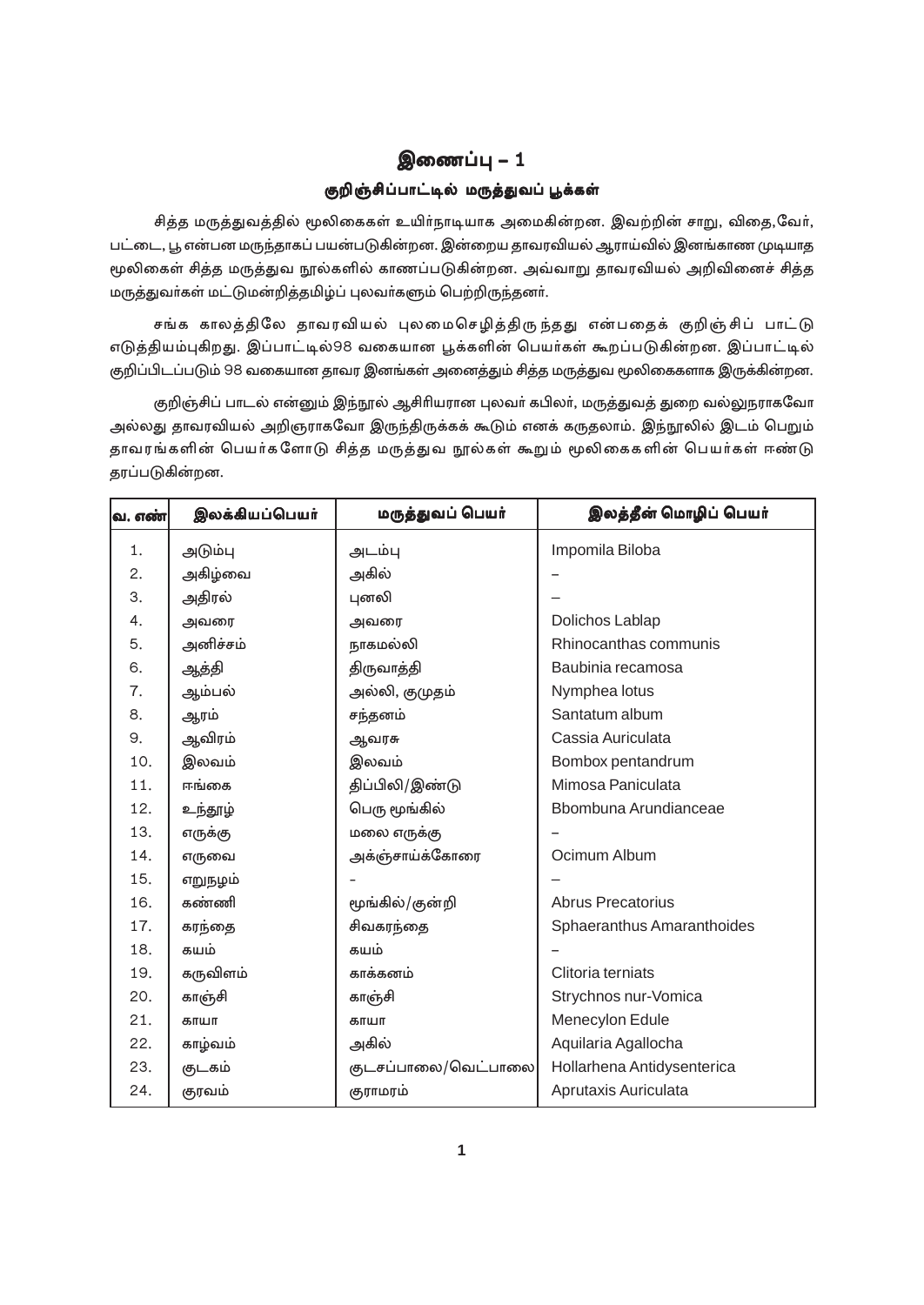| வ. எண் | இலக்கியப்பெயர் | மருத்துவப் பெயர்                          | இலத்தீன் மொழிப் பெயர்              |
|--------|----------------|-------------------------------------------|------------------------------------|
| 25.    | குாிஇப்பூளை    | சிறுபூளை                                  | Aerus Llanata                      |
| 26.    | குருக்கத்தி    | குருக்கத்தி                               | Hiptage madablota                  |
| 26.    | குருகு         | முறுக்கு                                  | Butea frondosa                     |
| 27.    | குருந்து       | காட்டெலுமிச்சை                            | <b>Atlantis Missions</b>           |
| 28.    | குல்லை         | கஞ்சா, துளசி                              | Cannabis Saliva/Ocimum Sanctur     |
| 29.    | குவளை          | செங்கழுநீா்                               | Pantederia Vaginalis               |
| 30.    | குளவி          | மலைப்பச்சை                                |                                    |
| 31.    | குறிஞ்சி       | செம்முள்ளி                                | <b>Barleria Pricnitis</b>          |
| 32.    | கூவிளம்        | வில்லம்                                   | Aegle Marmelos                     |
| 33.    | கூவிரம்        |                                           |                                    |
| 34.    | கைதை           | தாழை                                      | Pandanus Odoratissimus             |
| 35.    | கொகுடி         |                                           |                                    |
| 36.    | கொன்றை         | திருக்கொன்றை                              | Cassis fistula                     |
| 37.    | கோங்கம்        | நெல்லி                                    | Pterospesmum Accrifolum            |
| 38.    | கோடல்          | வெண்காந்தல்/வெண்கோடல்                     |                                    |
| 39.    | சண்பகம்        | நொச்சி                                    | Vetex negundo                      |
| 40.    | சிந்துவாரம்    | கருநொச்சி                                 | Justicia genderussa                |
| 41.    | சுள்ளி         | மராமரம்                                   |                                    |
| 42.    | சூரை           | சூரை                                      | Zizyphus Napica                    |
| 43.    | செங்குரலி      | கருந்தாமக்கொடி                            |                                    |
| 44.    | செங்கொடிவேலி   | ஓா் பூண்டு                                | Plumbago Rosea                     |
| 45.    | செம்மல்        | சாதிப்பூ                                  |                                    |
| 46.    | செருந்தி       | மணத்தக்காளி                               | Solanum nigrum                     |
| 47.    | செருவிளை       | வெண் காக்கனம்                             | Clitoria Tenatia                   |
| 48.    | சேடல்          | பவளக்கால் மல்லிகை                         | <b>Nyctanthes Avbertiristis</b>    |
| 49.    | ஞாழல்          | குங்குமப்பூ, பொன்னாவிரை,<br>மயிா்க்கொன்றை | Crocus saffron/cassia occidentalis |
| 50.    | தணக்கம்        | நுணா                                      | Morinda Citrifolia Cassia          |
| 51.    | தவளம்          | வெண்மிளகு                                 | Pirienta                           |
| 52.    | தாமரை          | தாமரை                                     | Nelumbium Speciosum                |
| 53.    | தாழை           | தெங்கு                                    | Cocos Nucibera                     |
| 54.    | திலகம்         | மஞ்சாடிமரம்                               | Adananthera Pavonina               |
| 55.    | தில்லை         | தில்லை                                    | Eriecana Agallocha                 |
| 56.    | தும்பை         | தும்பை                                    | Leucus Aspera                      |
| 57.    | துழாய்         | திருத்துழாய்                              | Ocimum Sancium                     |
| 58.    | தேமா           | தேமா                                      |                                    |
| 59.    | தோன்றி         | காந்தள்                                   |                                    |
| 60.    | நந்தியாவட்டை   | நந்தியாவட்டம்                             | Eruvatamia coronaria               |
| 61.    | நள்ளிருள்நாறி  | இருவாட்சி                                 | Flore Multiplicata                 |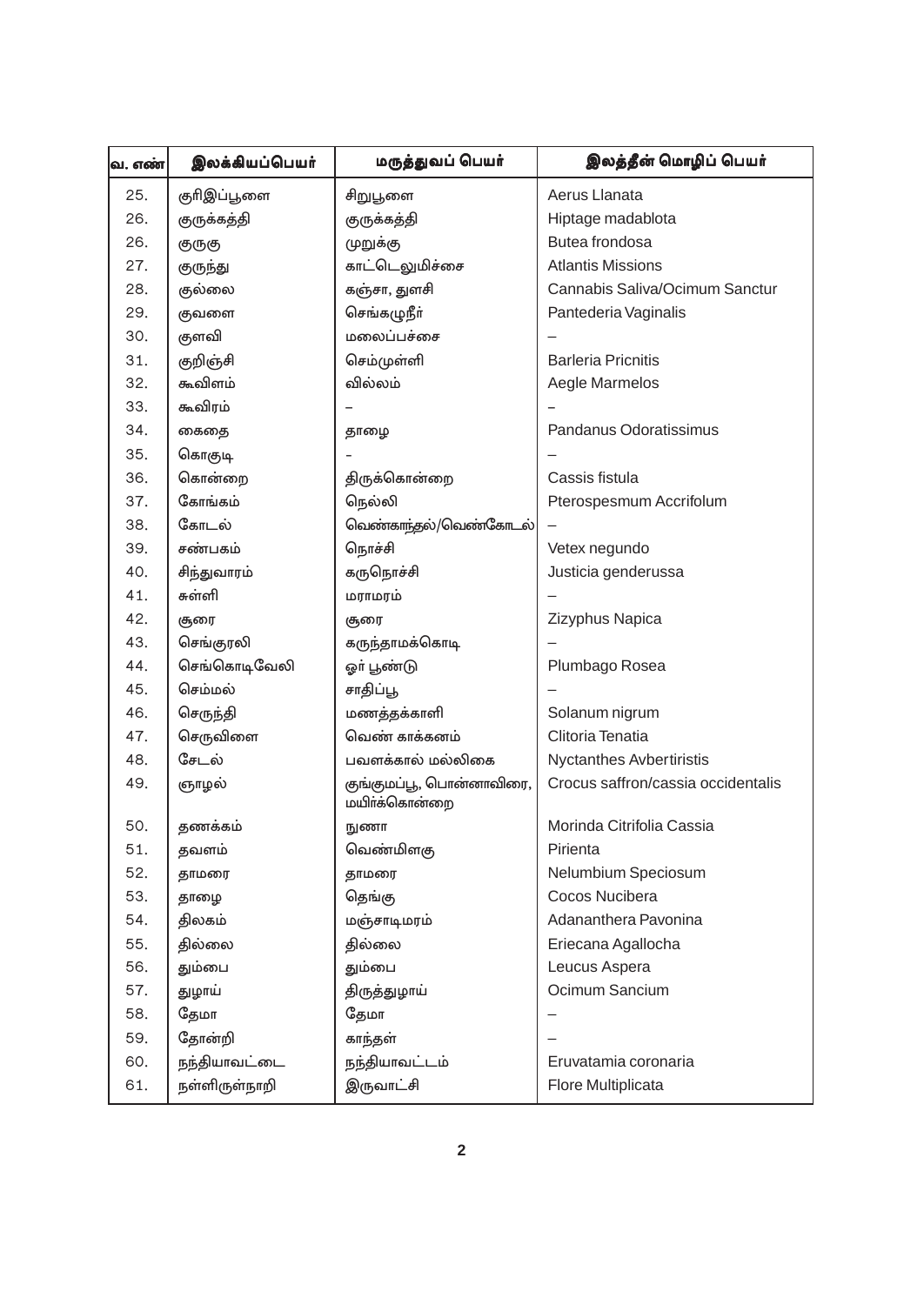| <mark>வ. எண்</mark> | இலக்கியப்பெயர் | மருத்துவப் பெயர்                                                  | இலத்தீன் மொழிப் பெயர்   |
|---------------------|----------------|-------------------------------------------------------------------|-------------------------|
| 62.                 | நறவம்          | அனிச்சம்                                                          | Rhinacanthus communis   |
| 63.                 | நறுவழை         | சுரபுன்னை                                                         | Callophyllum Apetalum   |
| 64.                 | நாகம்          | நாகம்                                                             | Mesua Ferrea            |
| 65.                 | நாரத்தம்       | தேன்தோடை                                                          | <b>Citrus Auramtium</b> |
| 66.                 | நெய்தல்        | ஆம்பல்/ கருங்குவளை,<br>அல்லி, நெய்தல்<br>கிழங்கு,நெல்லி, மூங்கில் | Nymphal stellata        |
| 67.                 | பசும்பிடி      | அறுகு                                                             | Cynodon Dactylon        |
| 68.                 | பயிணி          |                                                                   |                         |
| 69.                 | பரேரம்         | புனமுருங்கை                                                       |                         |
| 70.                 | பலாசம்         | புனமுருங்கை                                                       | <b>Butea Frondasa</b>   |
| 71.                 | பாங்கர்        | கருஞ்சீரகம்                                                       | Nigella Sativa          |
| 72.                 | பாதிரி         | பாதிரி                                                            | Trichademia zeylanica   |
| 73.                 | பாரம்          | பருத்தி                                                           | Gossypium herbaceum     |
| 74.                 | பாலை           | கொடிப்பாலை                                                        | Wrightia tinctoria      |
| 75.                 | பிடவம்         | பிடவம்                                                            | Trichosanteo anguina    |
| 76.                 | பிண்டி         | அசோகு                                                             | Saraca Indisa           |
| 77.                 | பித்திகம்      | சிறு சண்பகம்                                                      | Micalia Champaca        |
| 78.                 | பீரம்          | பீா்க்கு                                                          | Cucumis acutangula      |
| 79.                 | புன்னாகம்      | கோழிக்கீரை                                                        | Colophyllum inophyllum  |
| 80.                 | புன்னை         | புன்னை                                                            | Calophyllum Inophyllum  |
| 81.                 | போங்கம்        | மஞ்சாடிமரம்                                                       | Adananthera Pavonina    |
| 82.                 | மணிச்சிகை      | செம்மணி                                                           |                         |
| 83.                 | மராசம்         | மரவம்                                                             | Randia Dumaturam        |
| 84.                 | மருதம்         | மருதம்                                                            | Terminalia Arjuna       |
| 85.                 | LOП            | மாமரம்                                                            | Mangitera Indica        |
| 86.                 | முல்லை         | முல்லை                                                            | Jasminum Auriculatum    |
| 87.                 | மௌவல்          | வனமல்லிகை                                                         | Jasminum Sambas         |
| 88.                 | வகுளம்         | மகிழமரம்                                                          | Mimusops Elengi         |
| 89.                 | வஞ்சி          | சீந்தில்                                                          | Tinospora Corditolia    |
| 90.                 | வடவனம்         |                                                                   |                         |
| 91.                 | வள்ளி          | வள்ளி                                                             | Dioswrea Aruleata       |
| 92.                 | வாகை           | வாகை                                                              | Oroxylum Indicum        |
| 93.                 | வாழை           | வாழை                                                              | Musa Sapientum          |
| 93.                 | வாணி           |                                                                   |                         |
| 95.                 | வெட்சி         | வெட்சி                                                            | Ixora Coccinea          |
| 96.                 | வெட்பாலை       | வெட்பாலை                                                          | Wrightia Tinctoria      |
| 97.                 | வேங்கை         | வேங்கை                                                            | Pterocarpus Marsupium   |
| 98.                 | வேரல்          | சிறு மூங்கில்                                                     | Bambusa Arundinaceae    |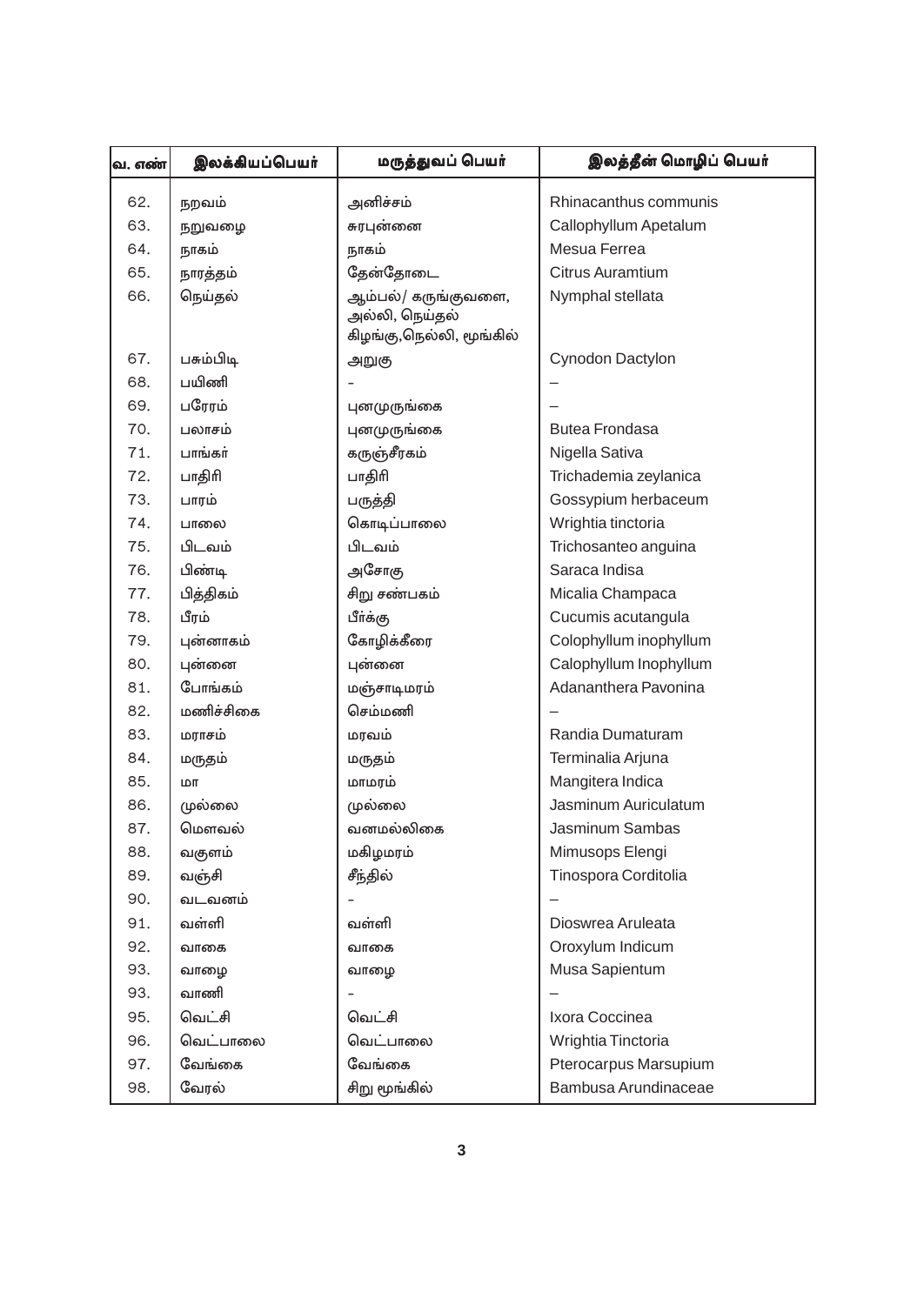தமிழ் மருத்துவத்தின் பழமையான பெயா் ஆயுள் வேதம் என்று அறிஞா்கள் கருதுகின்றனா். அதுவே பிற்காலத்தில் சித்த மருத்துவம், ஆயுர் வேதம் என இரண்டு பிரிவுகளாகப் பிரிந்து செயல்படலாயிற்று. ஆயுா்வேத மருத்துவ முறை பழமையான தமிழ் மருத்துவத்தில் இடம் பெற்றிருந்த மருத்துவ முறைகளில் சிலவற்றை மட்டுமே பின்பற்றி வருகிறது. சித்த மருத்துவம், பழமையான மருத்துவ முறைகள் அனைத்தையும் தன்னகத்தே கொண்டிருக்கிறது. இவ்விரண்டு மருத்துவ முறைகளும் ஒப்பீட்டு முறையில் பட்டியலிடப் பட்டுள்ளது.

| வ. எண் | மருத்துவ முறைகள்                                                                                                       | சித்த மருத்துவம்                                                    | ஆயுா்வேதம்                                                              |
|--------|------------------------------------------------------------------------------------------------------------------------|---------------------------------------------------------------------|-------------------------------------------------------------------------|
| 1.     | பஞ்சபூதக் கொள்கை                                                                                                       | உரிமைக் கோட்பாடு                                                    | ஒப்பு                                                                   |
| 2.     | நோய்க்கான காரணம் முக்குற்றம்<br>வாத, பித்த, கபம்                                                                       | சிறப்பு                                                             | ஒப்பு                                                                   |
| 3.     | உடல், பஞ்சபூதக் கூறுகளால் ஆனது                                                                                         | கோட்பாடு                                                            | ஒப்புக் கோட்பாடு                                                        |
| 4.     | முக்குற்றங்களுக்கு இடம்<br>அளிக்கக் கூடியது. இதற்குத்<br>துணையாக ஞானேந்திாியங்களும்<br>.<br>கண்மேக்திரியங்களும் உள்ளன. | கோட்பாடு                                                            | ஒப்புக் கோட்பாடு                                                        |
| 5.     | மணி, மந்திரம், பூசை, சோதிடம்<br>இவைகளுடன் மருத்துவமும்<br>செய்ய வேண்டும்.                                              | உண்டு                                                               | உடன்பாடு                                                                |
| 6.     | உரிமை<br>யோகம் மருத்துவத்தின் ஒரு கூறு.                                                                                |                                                                     | ஒப்பு                                                                   |
| 7.     | உடலிலுள்ள தாதுகள் ஏழு.                                                                                                 | உண்டு                                                               | ஆம்                                                                     |
| 8.     | இம்மை நோயிலிருந்து விடுபட்டு<br>மறுமைக்கு வழிகூறல்.                                                                    | உண்டு                                                               | ஆம்                                                                     |
| 9.     | நாடிமூலம் நோய் அறிதல்.                                                                                                 | கோட்பாடு                                                            | ஆம்                                                                     |
| 10.    | 'பத்தியம்' என்னும் கட்டுப்பாடு                                                                                         | சிறப்பு                                                             | ஆம்                                                                     |
| 11.    | அறுவை சிகிச்சை                                                                                                         | உண்டு                                                               | விரிவு                                                                  |
| 12.    | வாத பித்த கபங்களின் பிறப்பிடங்கள்,<br>அவற்றின் கருத்துகள்.                                                             | ஒற்றுமை                                                             | ஒற்றுமை                                                                 |
| 13.    | மருத்துவம் சாா்ந்த மொழி                                                                                                | தமிழ்                                                               | சமஸ்கிருதம்                                                             |
| 14.    | மருத்துவத்தின் பாகுபாடு                                                                                                | நோயாளி, மருத்துவன்<br>மருந்து, உடன் இருப்போன்<br>என்னும் வரிசை முறை | மருத்துவன், மருந்து,<br>உடன் இருப்போன்,<br>நோயாளி<br>என்னும் வரிசை முறை |
| 15.    | மூலப் புருடா்கள்                                                                                                       | பதினெண் சித்தா்கள்                                                  | ஆத்ரேயன் (காயம்) மருந்து<br>தன்வந்திரி (அறுவை)                          |
| 16.    | எண்வகை சிகிச்சைகள்                                                                                                     |                                                                     |                                                                         |

### சித்த மருத்துவம் ஆயுர்வேதம் ஒப்பீடு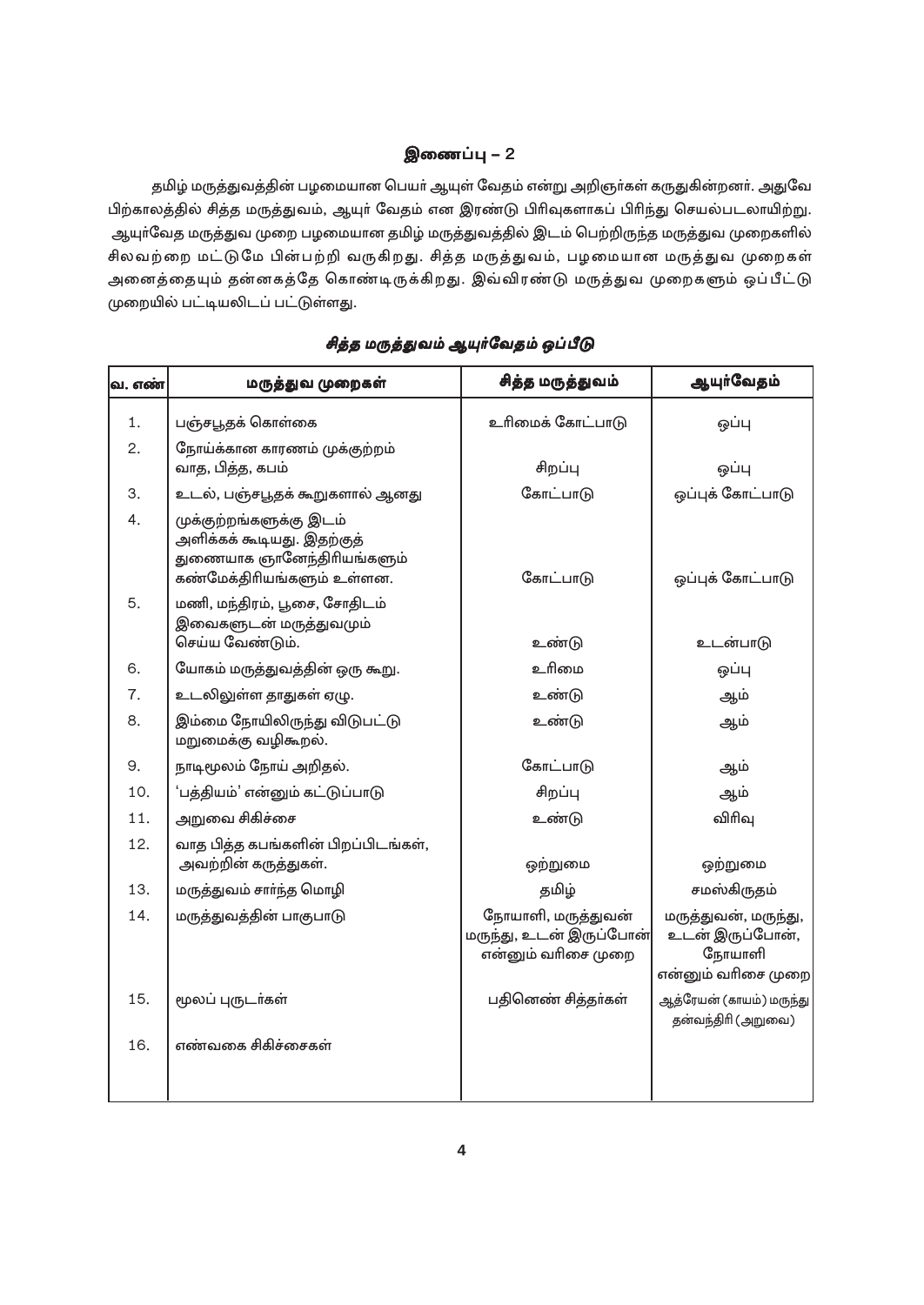| <mark>வ. எண்</mark> | மருத்துவ முறைகள்                                                                                                                                   | சித்த மருத்துவம்                          | ஆயுர்வேதம்                                                |
|---------------------|----------------------------------------------------------------------------------------------------------------------------------------------------|-------------------------------------------|-----------------------------------------------------------|
| 17.                 | தத்துவங்கள்                                                                                                                                        | 96                                        | தோஷம், தாது,<br>மலம் (திரிதண்டம்)                         |
| 18.                 | மலங்கள்                                                                                                                                            | ஆணவம் ,காமியம்,<br>மாயை                   | மூத்திரம், மலம்<br>வியா்வை                                |
| 19.                 | மருத்துவத்தின் பிறப்பிடம்                                                                                                                          | காவேரி, வைகை,<br>தாமிரபரணி                | சிந்து, கங்கை                                             |
| 20.                 | பரம்பரை                                                                                                                                            | திராவிடம்                                 | ஆரியம்                                                    |
| 21.                 | மனிதனின் ஆயுளில் வாத பித்த கபம்                                                                                                                    | வாதம், பித்தம், கபம்                      | கபம், பித்தம், வாதம்                                      |
| 22.                 | முத்தீ                                                                                                                                             | தீ                                        | ஜடாக்கினி,<br>விஷமாக்கினி,<br>திஷணாக்கினி,<br>மந்தாக்கினி |
| 23.                 | வாயுக்கள்                                                                                                                                          | 10 வாயுக்கள்                              | 5 வாயுக்கள்                                               |
| 24.                 | மருந்துப் பொருள்கள்                                                                                                                                | மூலிகை, உலோகம்,<br>கனிமம்                 | மூலிகை (உலோகம்,<br>கனிமம், பிற்காலம்)                     |
| 25.                 | இரச வாதம்                                                                                                                                          | முன்னுரிமை                                | இடமில்லை                                                  |
| 26.                 | காயகற்பம்                                                                                                                                          | சிறப்பிடம்                                | சிறப்பில்லை                                               |
| 27.                 | கந்தகங்களைக் கட்டும் முறை                                                                                                                          | கைவந்தகலை                                 | இடமில்லை                                                  |
| 28.                 | நவ பாஷாணங்களை உருகு நிலைக்குக்<br>கொண்டு வந்து–மணிகளாக, சிலைகளாக<br>மாற்றுதல்                                                                      | சிறப்பு                                   | இடமில்லை                                                  |
| 29.                 | பூநீா், ஜெயநீா்                                                                                                                                    | சிறப்பு                                   | இடம்பெறவில்லை                                             |
| 30.                 | உப்பு-31, காரங்கள்-64, (இயற்கை-32,<br>செயற்கை-32)                                                                                                  | தனியுரிமை                                 | இல்லை                                                     |
| 31.                 | நவமணிகளுடன் சூரிய காந்திக் கல்,<br>சந்திர காந்திக்கல், ராஜவா்த்தம், படிகம்<br>வைகிராந்தம், மணி                                                     | பதினைந்தும்                               | நவமணிமட்டும்                                              |
| 32.                 | மருந்து சுத்திமுறை                                                                                                                                 | உண்டு                                     | உண்டு                                                     |
| 33.                 | இரசத்தைப் பஞ்ச சூத்திரம் என்று<br>பெயரிட்டுக் கொண்டு பாதரசம்,<br>இலிங்கம், வீரம், பூரம், ரசசிந்தூரம் என்று<br>வழங்கி மருந்துகளாகப் பயன்படுத்துதல். | தனியுரிமை                                 | இல்லை                                                     |
| 34.                 | மனிதா்களுக்கு, தாவரங்களுக்கு,<br>விலங்குகளுக்கு மருத்துவம்                                                                                         | மனிதா்களுக்கு                             | மனிதா், தாவரம்,<br>விலங்கு                                |
| 35.                 | எண்வகை பரிட்சை                                                                                                                                     | எண்வகையிலும் நாடி,<br>சிறுநீா் சிறப்பிடம் | எண்வகை மட்டும்                                            |
| 36.                 | பஞ்ச கா்ம பரிட்சை                                                                                                                                  | இல்லை                                     | சிறப்பிடம்                                                |
| 37.                 | முப்பு தத்துவம்                                                                                                                                    | உரிமை                                     | இல்லை                                                     |
| 38.                 | ஆரோக்கியமான உடலுக்கு ஆதாரமான<br>மூன்று                                                                                                             |                                           | முக்கியமானவை                                              |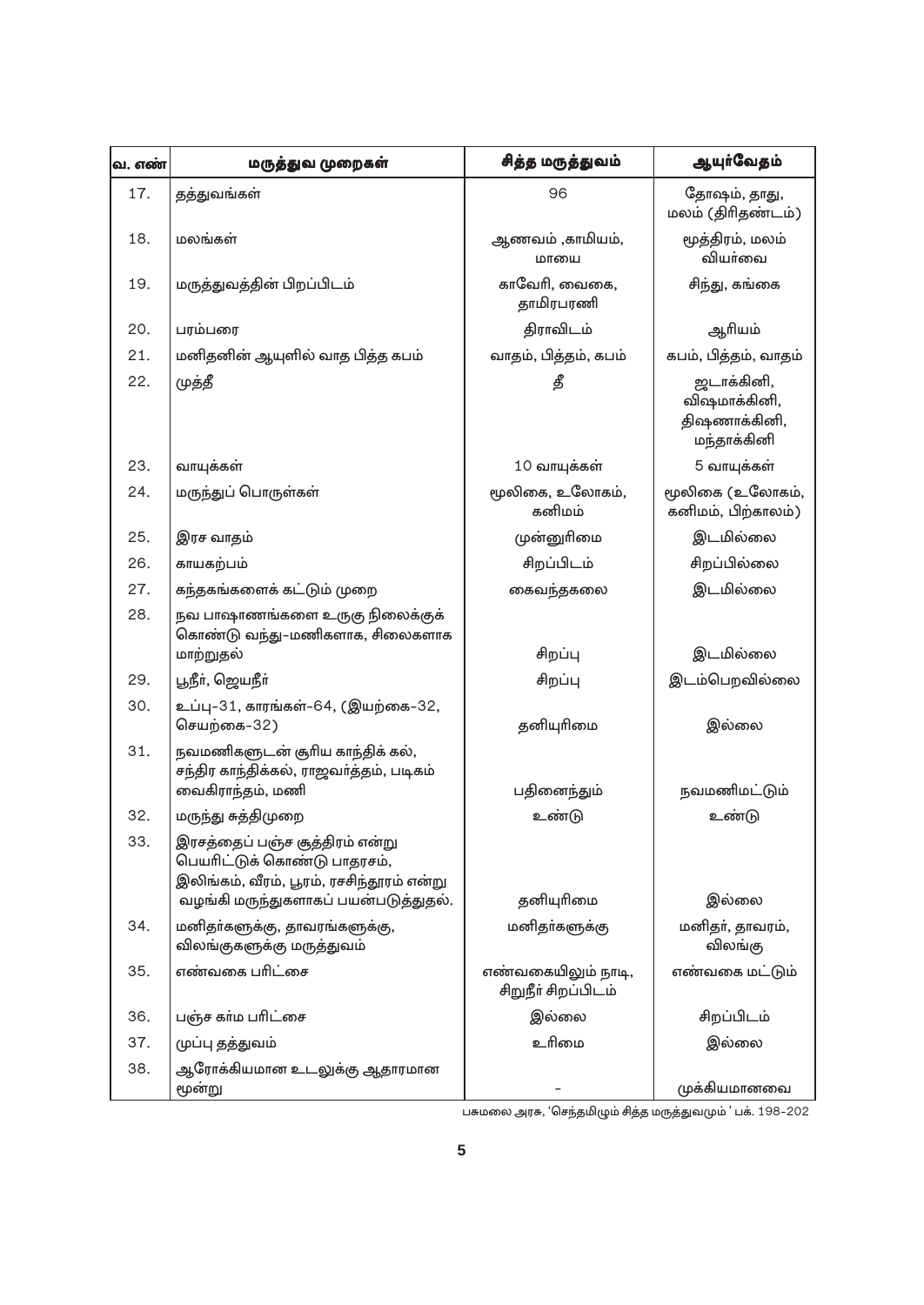# இணைப்பு $-3$

வேத நூல்களில் பல தாவரங்களைப் பற்றிய குறிப்புகள் காணப்படுகின்றன. அவை பொருள்களை விளக்குவதற்காகப் பயன்படுத்தப்படுகின்றன. அவற்றுள் தாவரங்களின் மருந்துவக் குறிப்புகள் காணப் படவில்லை. அத்தாவரங்களின் மருத்துவக் குணங்களைத் தமிழ் நாட்டுச் சித்தர்கள் விளக்கிக் கூறியுள்ளனா். அவை அனைத்தையும் மருந்தாகவும் பயன்படுத்தியும் உள்ளனா்.

வேதங்கள், தாவரங்களின் மருத்துவக் குணங்களை அறியாமல் அவற்றைத் தாவரங்களாக மட்டுமே அறிந்திருந்தன எனலாம்.

| <mark>வ. எண்</mark> | வேதம் கூறுவன  | சித்தர் கூறுவன                      | தாவர இனப் பெயர் (Botanical Name) |
|---------------------|---------------|-------------------------------------|----------------------------------|
| 1.                  | அபமார்க்      | நாயுருவி/செந்நாயுருவி               | Achyranthes Aspera               |
| 2.                  | அருகு         | அகிற் கட்டை                         | Aquilaria Agallochi              |
| 3.                  | அக்னி மந்தா   | அரணி (முன்னை)                       | Premna inteyrifolia              |
| 4.                  | அர்க்க        | எருக்கு                             | Calotrropis gigantea             |
| 5.                  | அலாபு         | சுரை                                | Lagenaria Vulgaris               |
| 6.                  | அஜமோட         | பீக்கருவேல்                         | Acacia Farnesiana                |
| 7.                  | அஸ்வத்த       | அரசு                                | Ficus Religiosa                  |
| 8.                  | அஸ்வ கந்தா    | அமுக்கிராக் கிழங்கு                 | Withania Somnifera               |
| 9.                  | அசோக          | அசோகு                               | Saraca Indica                    |
| 10.                 | அன்கோட        | அழிஞ்சில்                           | Alangium Decapetalum             |
| 11.                 | அதசி          | அலிசி விரை                          | Linum Usitatissimum              |
| 12.                 | அதிவிசா       | அதிவிடயம்<br>Aconitum Heterophyllum |                                  |
| 13.                 | அம்லிகா       | புளி                                | <b>Tamarindus Indica</b>         |
| 14.                 | அமலக          | நெல்லி                              | <b>Phyllanthus Emblica</b>       |
| 15.                 | அம்ர          | மா                                  | Magnifera Indica                 |
| 16.                 | அக்ரவாத       | கொன்றை<br>Cassia Fistula            |                                  |
| 17.                 | ஆதகி          | துவரை                               | Cajanus Indicus                  |
| 18.                 | ஆதித்ய வல்லி  | சூரியகாந்தி                         | <b>Helianthus Annuses</b>        |
| 19.                 | இக்ஷு         | கரும்பு                             | Saccharum Officinarum            |
| 20.                 | இந்திர வாருணி | ஆற்றுத்துமட்டி                      | <b>Citrullas Colocynthis</b>     |
| 21.                 | உசிர          | வெட்டிவேர்                          | Andropogan Muricatus             |
| 22.                 | உதும்பர       | அத்தி                               | <b>Ficus Glomerata</b>           |
| 23.                 | உபகுஞ்சிகா    | கருஞ்சீரம்                          | Nigella Sativa                   |
| 24.                 | உர்வாருக      | வெள்ளரிக்காய்                       | <b>Cucumis Sativas</b>           |
| 25.                 | எலா           | ஏலம்                                | <b>Elletaria Cardamoms</b>       |
| 26.                 | எலா பாணி      | சிற்றரத்தை                          | Alpinia Chinensis                |
| 27.                 | எரன்டா        | ஆமணக்கு                             | <b>Ricinus Communis</b>          |
| 28.                 | கங்கு         | தினை                                | Paricum Italicum                 |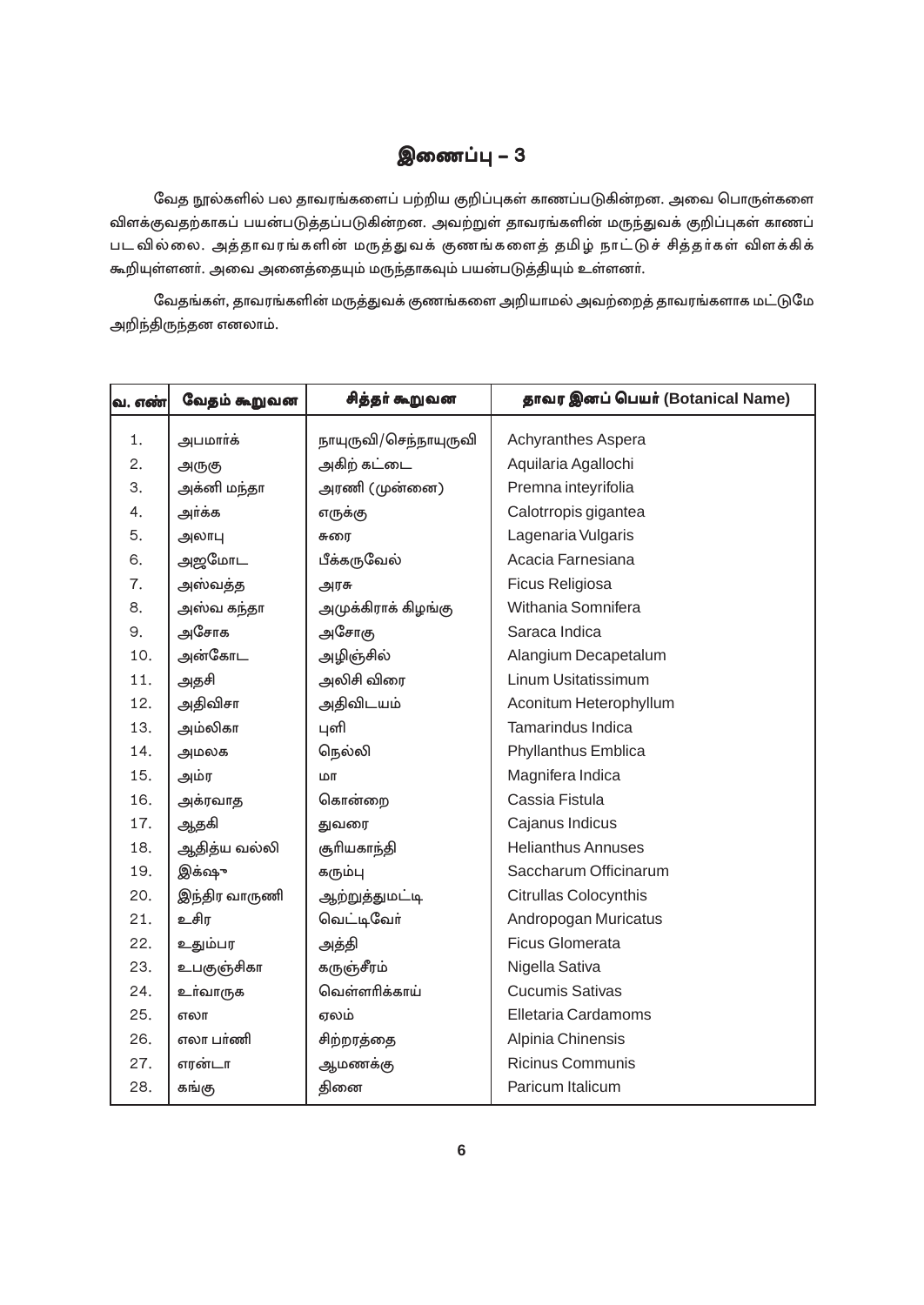| <mark>வ. எண்</mark> | வேதம் கூறுவன   | சித்தர் கூறுவன     | தாவர இனப் பெயர் (Botanical Name) |
|---------------------|----------------|--------------------|----------------------------------|
| 29.                 | கடக            | தேற்றான்           | Strychnos Potatorum              |
| 30.                 | கடலி           | வாழை               | Musa Sapientum                   |
| 31.                 | கடுகுரோகிணி    | கடுகுரோகிணி        | Verati Virids Rhizome            |
| 32.                 | கடும்பி        | குமட்டி            | Citrullus Vulgaris               |
| 33.                 | கண்டகாரி       | கண்டங்கத்திரி      | Solanum Jacauini                 |
| 34.                 | கதிர           | கருங்காலி          | Dispyros Melanoxylon             |
| 35.                 | கபித்த         | விளாமரம்           | Feronia Elephantum               |
| 36.                 | கபிடம          | பூவரசு             | Thespesia Poputnea               |
| 37.                 | கமல            | தாமரை              | Nelumbium Speciosum              |
| 38.                 | கம்பில்லிக     | கமேலா              | <b>Mallotus Phillippiensis</b>   |
| 39.                 | கரவிர          | அலரி               | Nerium Odorum Soland             |
| 40.                 | கரமார்ட        | களா                | Capparis diffusa                 |
| 41.                 | கரஞ்ஜ          | புங்கு             | Pongamia Glabra                  |
| 42.                 | கர்கூர         | கிச்சிலிக் கிழங்கு | Curcuma Zedoaria                 |
| 43.                 | கர்கட–சிரிங்கி | கர்க்கடக சிங்கி    | Rhus Succedenea                  |
| 44.                 | கா்ஜுர         | போீச்சை            | Phonenix Dactylifera             |
| 45.                 | காகமாசி        | மணத்தக்காளி        | Solanum Nigrum                   |
| 46.                 | காச            | நாணல்              | Saccharum Spontaneum             |
| 47.                 | காரவெல்லிகா    | பாகல்              | Momordica Charantia              |
| 48.                 | கார்பாச        | பருத்தி            | Gossypium Indicum                |
| 49.                 | கிரமுக         | பாக்குமரம்         | Areca Catechu                    |
| 50.                 | கிராத–திக்த    | நிலவேம்பு          | Gentiana Kuruva                  |
| 51.                 | கின்சுக        | பலாசு              | <b>Butea Frondosa</b>            |
| 52.                 | கிருஷ்ண–சித்ரக | கருங்கொடி வேலி     | Plumbago Capensis                |
| 53.                 | குச            | தருப்பை            | Poacynosuriodes                  |
| 54.                 | (குடச) குடஜ    | குடசப் பாலை        | Holarrhena Antidysenterica       |
| 55.                 | குடூசி         | சீந்தில்           | Tinospora Cordifolia             |
| 56.                 | குஞ்சா         | குன்றி             | <b>Abrus Precatorius</b>         |
| 57.                 | குமுத          | அல்லி              | Nymphaea                         |
| 58.                 | குரந்தக        | மரு தோன்றி         | Lawsonia Spinosa                 |
| 59.                 | குலந்த         | கொள்ளு             | <b>Dolichos Biflorus</b>         |
| 60.                 | குவள           | இலந்தை             | Zizyphus Jujuba                  |
| 61.                 | குஸ்தும்புரு   | கொத்துமல்லி        | Coriandrum Sativum               |
| 62.                 | கூஷ்மாண்ட      | கல்யாணப்பூசனி      | Cucurbitapepo                    |
| 63.                 | கோக்சுரக       | நெருஞ்சில்         | <b>Tribulus Terrestris</b>       |
| 64.                 | கோதும          | கோதுமை             | <b>Triticum Sativum</b>          |
| 65.                 | சக்ரமா்ட       | ஊசித்தகரை          | Cassia Tora                      |
| 66.                 | சடாவரி         | தண்ணீா்விட்டான்    | Asparagus Sarmentosus            |
| 67.                 | சப்த பா்ண      | ஏழிலைப் பாலை       | Alstonia Scholaris               |
| 68.                 | சகதேவி         | நெய்ச் சட்டி       | Conyza Cinerea                   |
| 69.                 | சமி            | வன்னி              | Prosopis Spicigera               |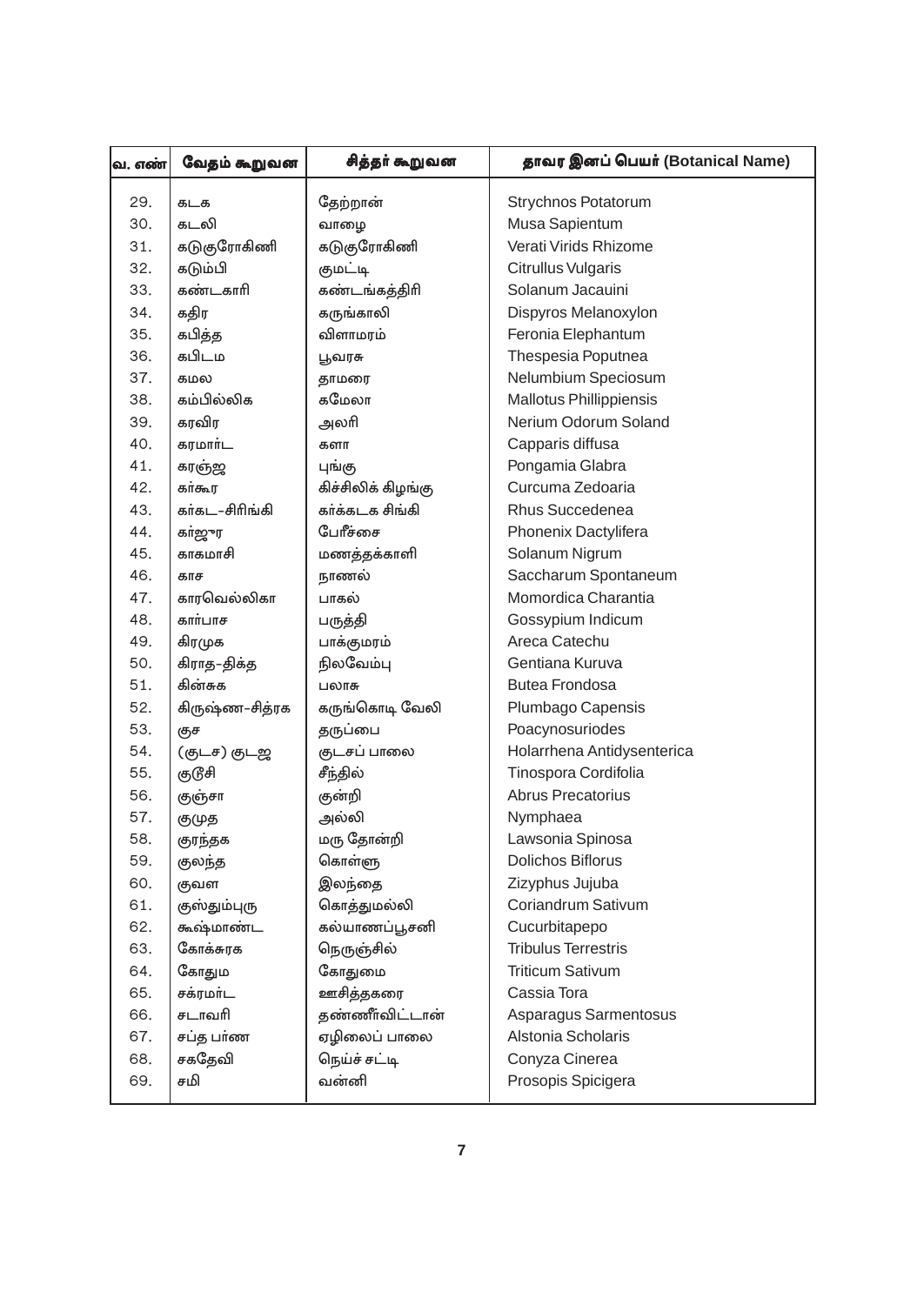| <mark>வ. எண்</mark> | வேதம் கூறுவன | சித்தர் கூறுவன        | தாவர இனப் பெயர் (Botanical Name) |
|---------------------|--------------|-----------------------|----------------------------------|
| 70.                 | சாடலா        | சீகக்காய்             | Acacia Concinna                  |
| 71.                 | சாரிவா       | நன்னாரி               | Hemidesmus Indicus               |
| 72.                 | சாலிபர்ணி    | புள்ளடி               | Hedysarum Gangeticum             |
| 73.                 | சால்மலி      | இலவுமரம்              | <b>Bombax Pendandrum</b>         |
| 74.                 | சான்மலி      | முள்இலவு              | Bombax Malabaricum               |
| 75.                 | सीतीम        | வாகைமரம்              | Acacia Speciosa                  |
| 76.                 | சிரிங்காதக   | பண்ணிமோந்தான் கிழங்கு | Trapa Bispinosa                  |
| 77.                 | சிங்கு       | (முருங்கை             | Moringa Ptery Gosperma           |
| 78.                 | சுரசா        | துளசி                 | Ocimum Sanctum                   |
| 79.                 | சுன்தி       | சுக்கு                | Zingiber Officinalis             |
| 80.                 | சோம          | கேழ்வரகு              | Eleusine Coracana                |
| 81.                 | சைா்ய        | குறட்டை               | <b>Trichosanthes Palmata</b>     |
| 82.                 | தலா          | பனை                   | <b>Borassus Flabelliformis</b>   |
| 83.                 | கமலா         | கருவாப்பட்டை          | Cinnamomum Iners                 |
| 84.                 | தண்டி        | நேர்வாளம்             | Croton Tiglium                   |
| 85.                 | தண்டுல       | அரிசி                 |                                  |
| 86.                 | தண்டுலியக    | திப்பிலி              | Piper Longum                     |
| 87.                 | தாலமூலி      | நிலப்பனை              | <b>Curculigo Orchioides</b>      |
| 88.                 | தாருணி       | நத்தைச்சூரி           | Spermacesoe Hispida              |
| 89.                 | தாலிச        | தாளிச பத்திரி         | Flacourtia Cataphracta           |
| 90.                 | தாம்பூல      | வெற்றிலை              | Piper Betel                      |
| 91.                 | தாடகி        | காட்டகத்தி            | Ficus Oppositifolia              |
| 92.                 | தாணா         | பார்லி                | Hordeum Vulgare                  |
| 93.                 | திரிவிா்தா   | சிவதை                 | Ipomea Turpethum                 |
| 94.                 | திராக்ஷா     | திராட்சை              | <b>Vitrs Vinifera</b>            |
| 95.                 | திண்டுக      | திப்பிலிக்காய்        | Drospyros Embryopteris           |
| 96.                 | தில          | எள்ளு                 | Sesamum Indicum                  |
| 97.                 | திப்யக       | குரோசனி ஓமம்          | Hyoscyamus Nigrum                |
| 98.                 | துக்திகா     | கள்ளி                 | Euphorbia Tirucalls              |
| 99.                 | துராலபா      | காஞ்சோறி              | Tragia Involucrata               |
| 100.                | தூா்வா       | அறுகம் புல்           | Cynodon Dactylon                 |
| 101.                | தூட          | (மசுக்கட்டை           | Morus Nigra                      |
| 102.                | தேவதாரு      | தேவதாரு               | Cedrus Deodara                   |
| 103.                | நவமாலிகா     | மல்லி                 | Jasminum Sambae                  |
| 104.                | நாகரங்க      | ஆரஞ்சுப் பழம்         | Citrus-Aurantium                 |
| 105.                | நாளிகேர      | தென்னைமரம்            | Colos Nucifera                   |
| 106.                | நிம்ப        | வேம்பு                | Melia Azadirachta                |
| 107.                | நிா்குண்டி   | நொச்சி                | Vitex Negundo                    |
| 108.                | நிஸ்பாவ      | அவரை                  | Dolichos Hablab                  |
| 109.                | நீலிகா       | அவுரி                 | Indigofera Tinctoria             |
| 110.                | பாலக்க்ஷ     | இத்தி                 | Ficus Infectoria                 |
|                     |              |                       |                                  |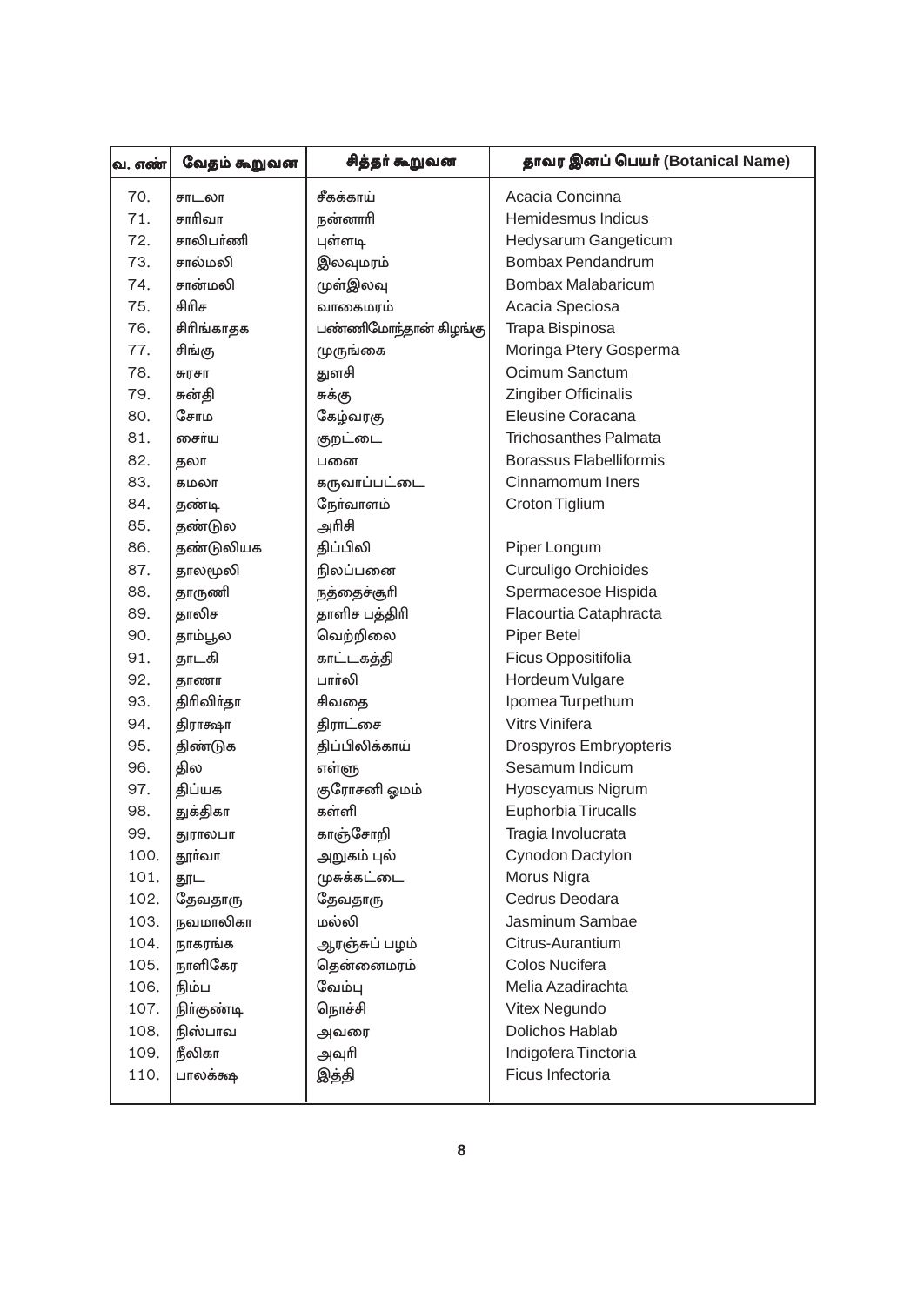| வ. எண் | வேதம் கூறுவன | சித்தர் கூறுவன       | தாவர இனப் பெயர் (Botanical Name) |
|--------|--------------|----------------------|----------------------------------|
| 111.   | பல்லாடக      | சேராங்கொட்டை         | Semicarpus Anacardium            |
| 112.   | பட்ர         | பச்சிலை              | Zanthochymus                     |
| 113.   | பா்படக       | பற்பாடகம்            | Mollugo Cerviana                 |
| 114.   | பராவத        | கொய்யா               | Psidium Guyava                   |
| 115.   | படலா         | பாதிரி               | Stereospermum Suaveolens         |
| 116.   | பனச          | பலா                  | Artocarpus Integrifolia          |
| 117.   | பளண்டு       | வெங்காயம்            | Allium Cepa                      |
| 118.   | பயஸ்யா       | நிலப்பூசனி           | Ipomea Digitata                  |
| 119.   | பவ்ய         | உகா                  | Dillenia Indica                  |
| 120.   | பாகுல        | மகிழ்                | Mimusops Elengi                  |
| 121.   | பாசன பேடா    | சிறுபீளை             | Aerva lanata                     |
| 122.   | பாடோல        | புடல்                | <b>Trichosanthes Anguina</b>     |
| 123.   | பார்க்கி     | சிறுதேக்கு(பாரங்கி)  | Clerodendon Serratifolium        |
| 124.   | பிரமி        | வல்லாரை              | Hydrocotyle Asiatica             |
| 125.   | வில்வ        | வில்வம்              | Aegle Marmelos                   |
| 126.   | பிம்பி       | கோவை                 | Coccinia Indica                  |
| 127.   | பினிலா       | பூவிந்தி/மணிப்பூண்டு | Sapindus Trifolitaus             |
| 128.   | புணா்நவா     | சத்திச் சாரணை        | <b>Trianthema Decandra</b>       |
| 129.   | மச           | உழுந்து              | <b>Phaseoius Radiatus</b>        |
| 130.   | மதுக         | இலுப்பை              | Bassia Longifolia                |
| 131.   | மடன          | மரக்காரை             | Randia Dumetorum                 |
| 132.   | மரிச         | மிளகு                | Piper Nigrum                     |
| 133.   | மண்டுக பானி  | நீா் பிரமி           | Gratiola Monieri                 |
| 134.   | முட்கா       | பஞ்சைப் பயறு         | Phaseolus Mungo                  |
| 135.   | முட்க பா்னி  | நரிப்பயறு            | Phaseolus Trilobus               |
| 136.   | (முஸ்டா      | கோரை                 | <b>Cyprus Rotandus</b>           |
| 137.   | மூர்வா       | மருள்                | Sansevieria Roxburshiana         |
| 138.   | மூலக         | (முள்ளங்கி           | Raphanus Sativus                 |
| 139.   | யூதிகா       | நாகமல்லி             | Rhinacanthus Communis            |
| 140.   | லசுன         | வெள்ளைப் பூண்டு      | <b>Allium Sativum</b>            |
| 141.   | லவலிபல       | நீா்ப் பூலா          | <b>Phyllanthus Multiflours</b>   |
| 142.   | லவங்க        | இலவங்கம்             | Cary Ophyllum                    |
| 143.   | லோத்ரா       | தில்லகம்             | Symplocos Racemosa               |
| 144.   | லோனிகா       | பசறை(லை)             | Portulacea Quadrifida            |
| 145.   | வருண         | மாவிலங்கு            | Crataeva Religiosa               |
| 146.   | வட           | ஆலமரம்               | <b>Ficus Bengalensis</b>         |
| 147.   | வட சயனய      | நாபி                 | <b>Aconitum Ferox</b>            |
| 148.   | வசா          | வசம்பு               | <b>Acorus Calamus</b>            |
| 149.   | வம்ஸ         | மூங்கில்             | Bambusa Arundinaceae             |
| 150.   | வார்டாக      | கத்தரிக்காய்         | Solanum, Melongena               |
| 151.   | வாசா         | ஆடாதோடை              | Adhatoda Vasica                  |
|        |              |                      |                                  |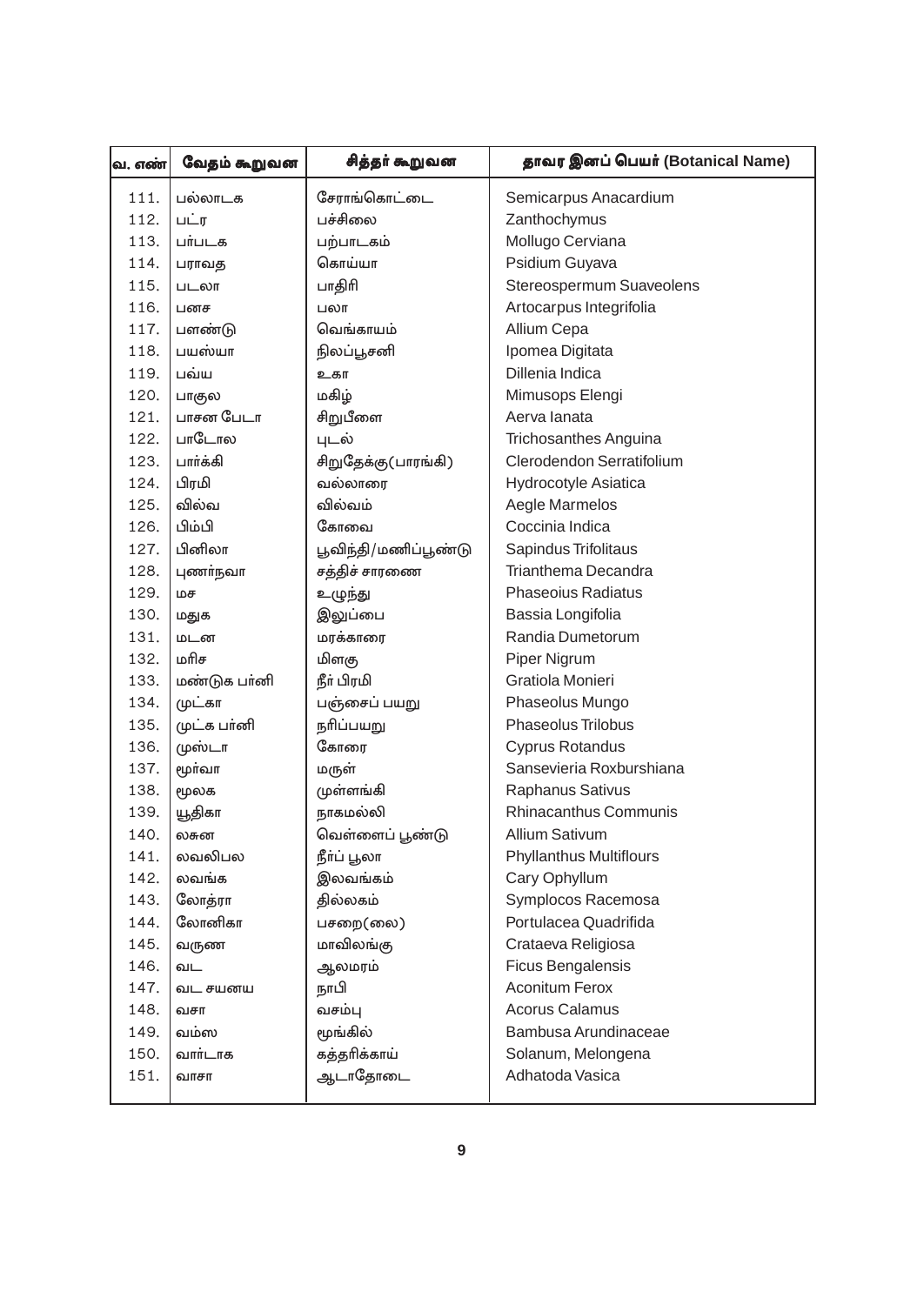| வ. எண் | சித்தர் கூறுவன<br>வேதம் கூறுவன |              | தாவர இனப் பெயர் (Botanical Name) |  |  |
|--------|--------------------------------|--------------|----------------------------------|--|--|
| 152.   | விபிதக, விபிடக                 | தோன்றி       | Terminalia Belerica              |  |  |
| 153.   | விடங்க                         | வாய்விளங்கம் | Embelia Ribes                    |  |  |
| 154.   | ஸ்லேஷ்மாடக                     | நறுவிலி      | Cordia Angustigolia              |  |  |
| 155.   | ஹரிடகி                         | கடுக்காய்    | Terminalia Chebula               |  |  |
| 156.   | ஹரிட்ரா                        | மஞ்சள்       | Curcuma Longa                    |  |  |
| 157.   | ஹிங்கு                         | பெருங்காயம்  | Ferula Asafoetida                |  |  |
|        |                                |              |                                  |  |  |

–சித்தா்களின் மருத்துவக் குண விளக்கம்

"புராதன இந்திய மருத்துவ மேதைகளின் வைத்திய குறிப்புகள். " – பக். 20–195

## தமிழ்க்கடல் பதிப்பகம்

ஐ.19, டா்ன்புல்ஸ் சாலை, முதலாவது குறுக்குத் தெரு, நந்தனம், சென்னை-600 035.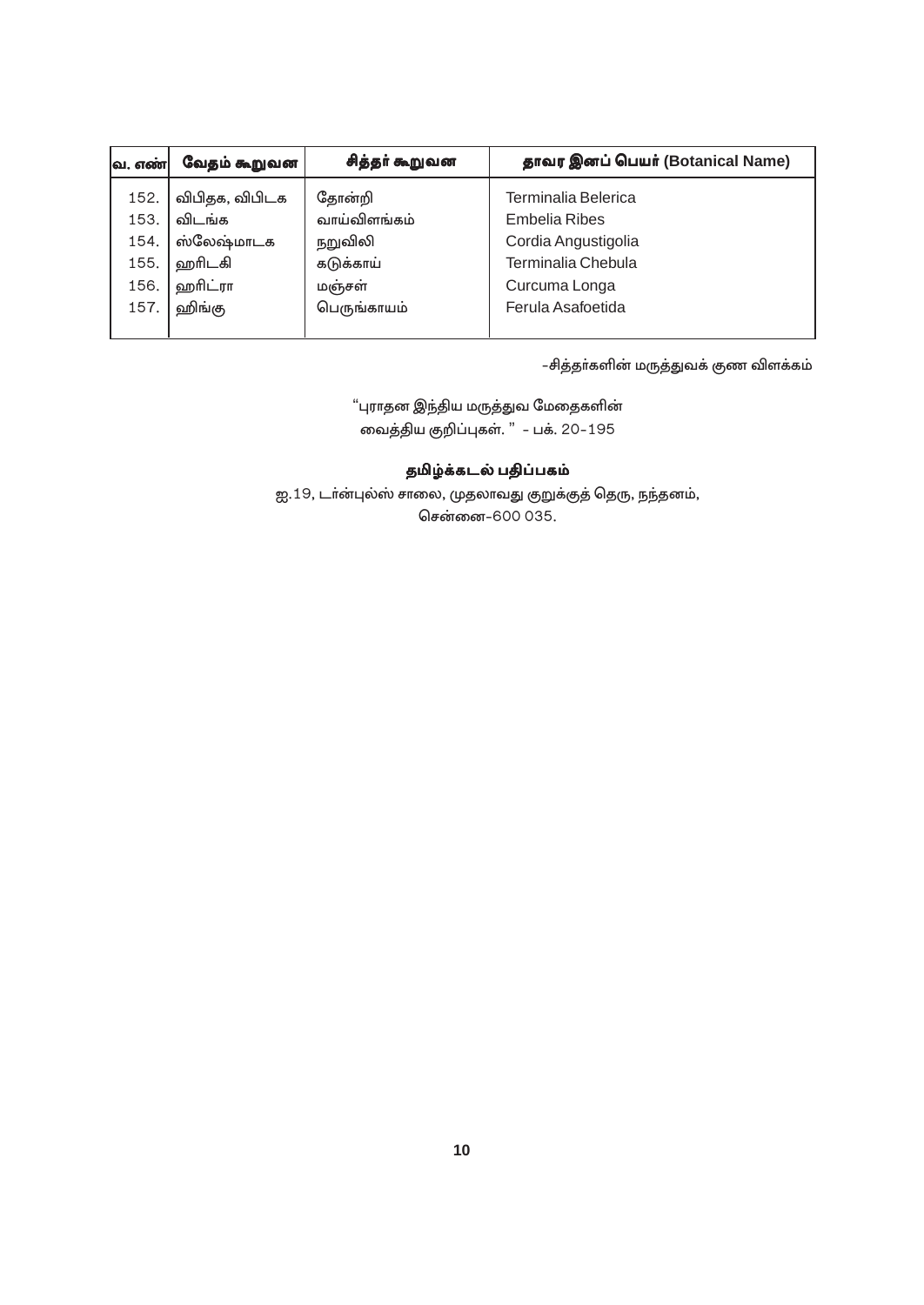|    | வர்ம நூல்கள்                       |  |                                    |  |  |  |  |
|----|------------------------------------|--|------------------------------------|--|--|--|--|
| 1. | வா்ம குரு நூல் சூத்திரம் – 101     |  | 28. அனுபோக நாலு மாத்திரை           |  |  |  |  |
| 2. | வா்ம சிந்தாமணி சூத்திரம் – 101     |  | 29. வா்ம நோ் நூல் – 51             |  |  |  |  |
| З. | வா்ம ஊசி சூத்திரம் – 140           |  | 30. வா்ம வைத்தியம் – 50            |  |  |  |  |
| 4. | வா்ம அளவு சூத்திரம்                |  | 31. வா்ம வைத்தியம் – 40            |  |  |  |  |
| 5. | வா்ம விரற்கடை சூத்திரம்            |  | 32. வர்ம தடவு - 16                 |  |  |  |  |
| 6. | வா்ம சூட்சம் – 170                 |  | 33. வா்ம தட்டு - 8                 |  |  |  |  |
| 7. | வா்ம கண்டி – 60                    |  | 34. வா்ம திறவுகோல் – 32            |  |  |  |  |
| 8. | வா்ம அமுதநிலை சூத்திரம் – 8        |  | 35. வா்ம திறவுகோல் – 16            |  |  |  |  |
| 9. | வா்ம கலைச் சூத்திரம் – 1           |  | 36. வா்ம திறவுகோல் – 12            |  |  |  |  |
|    | 10. வா்ம பீரங்கிச் சூத்திரம் – 101 |  | 37. வர்ம அடங்கல் - 56              |  |  |  |  |
|    | 11. வா்ம ஏணிச் சூத்திரம் – 12      |  | 38. வர்ம அடங்கல் – 51              |  |  |  |  |
|    | 12. வா்ம கண்ணாடிச் சூத்திரம் – 500 |  | 39. வா்ம பொன்னூசித் திறவுகோல் – 16 |  |  |  |  |
|    | 13. வா்ம கண்ணாடிச் சுருக்கம் – 70  |  | 40. வா்ம வில் விசை – 108           |  |  |  |  |
|    | 14. அமுத வா்ம சூத்திரம்            |  | 41. வா்ம சூத்திர நிகண்டகராதி       |  |  |  |  |
|    | 15. வா்ம ஆணிச் சூத்திரம் – 101     |  | 42. வா்ம அணுப்பிரமாணம்             |  |  |  |  |
|    | 16. வா்ம ஆணி அடிச்சுருக்கம் – 12   |  | 43. ஒடிவு முறிவு ஞான நூல்          |  |  |  |  |
|    | 17. வா்ம கருப்பிணி இலக்கு – 6      |  | 44. படுவா்ம நூல் – 12              |  |  |  |  |
|    | 18. வா்ம அரம் - 6                  |  | 45. பருவா்ம நூல் – 16              |  |  |  |  |
|    | 19. பாதாள வர்மானி - 102            |  | 46. படுவா்ம நூல் - 18              |  |  |  |  |
|    | 20. வா்ம விரல் அளவு – 101          |  | 47. உள்வா்ம சூத்திரம் – 6          |  |  |  |  |
|    | 21. வா்ம சா்வாங்க அளவு – 101       |  | 48. உள்வா்ம சூத்திரம் – 12         |  |  |  |  |
|    | 22. வா்ம உரை நூல் – 101            |  | 49. வா்ம குருநாடி சூத்திரம் – 32   |  |  |  |  |
|    | 23. வா்ம கைவல்லியம் – 51           |  | 50. வா்ம குருநாடி சூத்திரம் – 12   |  |  |  |  |
|    | 24. வா்ம நிதானம் – 32              |  | 51. வா்ம சோதனைச் சூத்திரம் – 12    |  |  |  |  |
|    | 25. கும்பமுனி நாலு மாத்திரை        |  | 52. வா்ம விடைச் சூத்திரம் – 12     |  |  |  |  |
|    | 26.   போகா் நாலு மாத்திரை          |  | 53. வா்ம சாத்திய சூத்திரம் – 1     |  |  |  |  |
|    | 27.   காலாங்கி நாலு மாத்திரை       |  | 54. வா்ம அசாத்திய சூத்திரம் – 1    |  |  |  |  |
|    |                                    |  |                                    |  |  |  |  |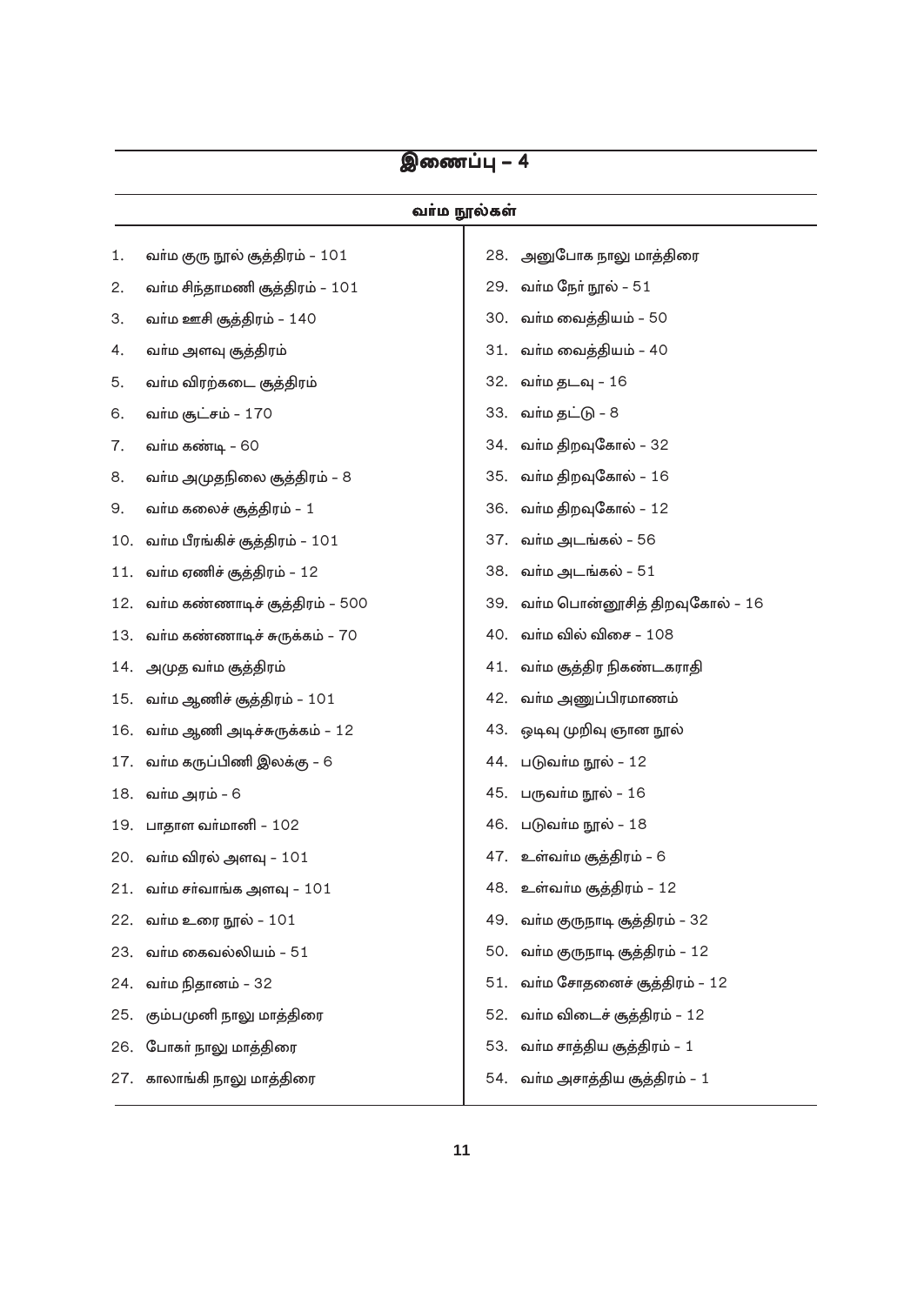- 55. வர்ம வைத்திய பல திரட்டு உரைநடை 100
- 56. வர்ம சுவடு நூல் 12
- 57. வா்ம கைபாகச் சூத்திரம் 6
- 58. வா்ம செய்பாகச் சூத்திரம் 9
- 59. வா்ம தைலச் சூத்திரம் 100
- 60. வா்ம ஊண் மாத்திரை 8
- 61. வர்ம சர்வாங்க நூல்  $1$
- 62. வா்ம சாச்சை செவிடு நூல் 1
- 63. வா்ம தட்டுச் செவிடு நூல் 1
- 64. வா்ம குறுந்தடிச் சூத்திரம் 12
- 65. வா்ம நெடுந்தடி முறை நூல் 32
- 66. வா்ம பிடிமுறை நூல் 21
- 67. வா்ம நாடி இரகசியம் 1
- 68. வா்ம சவுட்டு முறை 5
- 69. வா்ம வாழை முறைச் சோதனை
- 70. வா்ம அடங்கல் இரகசியம் 1
- 71. வா்ம ஊற்று முறை
- 72. வா்ம அஞ்செழுத்து ஊதல்

மேற்கண்ட 72 நூல்களும்

### திரு. ஜா. மரியமைக்கேல் ஆசான்

பராசக்தி வைத்திய சாலை, 53 தெற்கு ரத வீதி, திருநெல்வேலி – 6.

என்பவரிடம் இருப்பதாகக் குறிப்பிடப் பட்டுள்ளன. (சித். மரு. சிறப்பு. பக். 91 - 94)

### சித்த மகுட வெளியீடு

- $\mathbf{1}$ . வர்ம சூட்சம்
- $2.$ வா்மாணித் திறவு கோல்
- 3. படுவா்மத் திரட்டு
- தொடு வா்மத் திறவுகோல் 4.
- 5. வா்மத் தீா்ப்பு
- 6. வா்மக் கைமுறை ஏடு

### பழனி திருக்கோயில் வெளியீடு

- போகா் வா்ம சூத்திரம் 131  $\mathbf{1}$ .
- $\overline{2}$ . வா்ம விதி

### <u>வெளிவராதவை</u>

- எலும்பு முறிவு சாரி 1.
- $2.$ சிற்றின்ப வா்மம் (குடோரிவா்மநூல்)
- படுவா்ம நிதானம் (சண்டாபதி நூல்)  $3.$
- உயிரு பாதி  $4.$
- 5. உடலு பாதி
- 6. உயிருடலு பாதி நிலையங்கள்
- $\overline{7}$ . வா்ம விமானம்
- ஈட்டு நிதானம் 8.
- 9. இலக்கு நூல்
- 10. வா்ம சாத்திர மாத்திரை நூல்
- 11. பீரங்கி (மருந்து தயாரிக்கும் முறை)
- 12. அடங்கல்
- 13. வா்ம ரெத்தினம்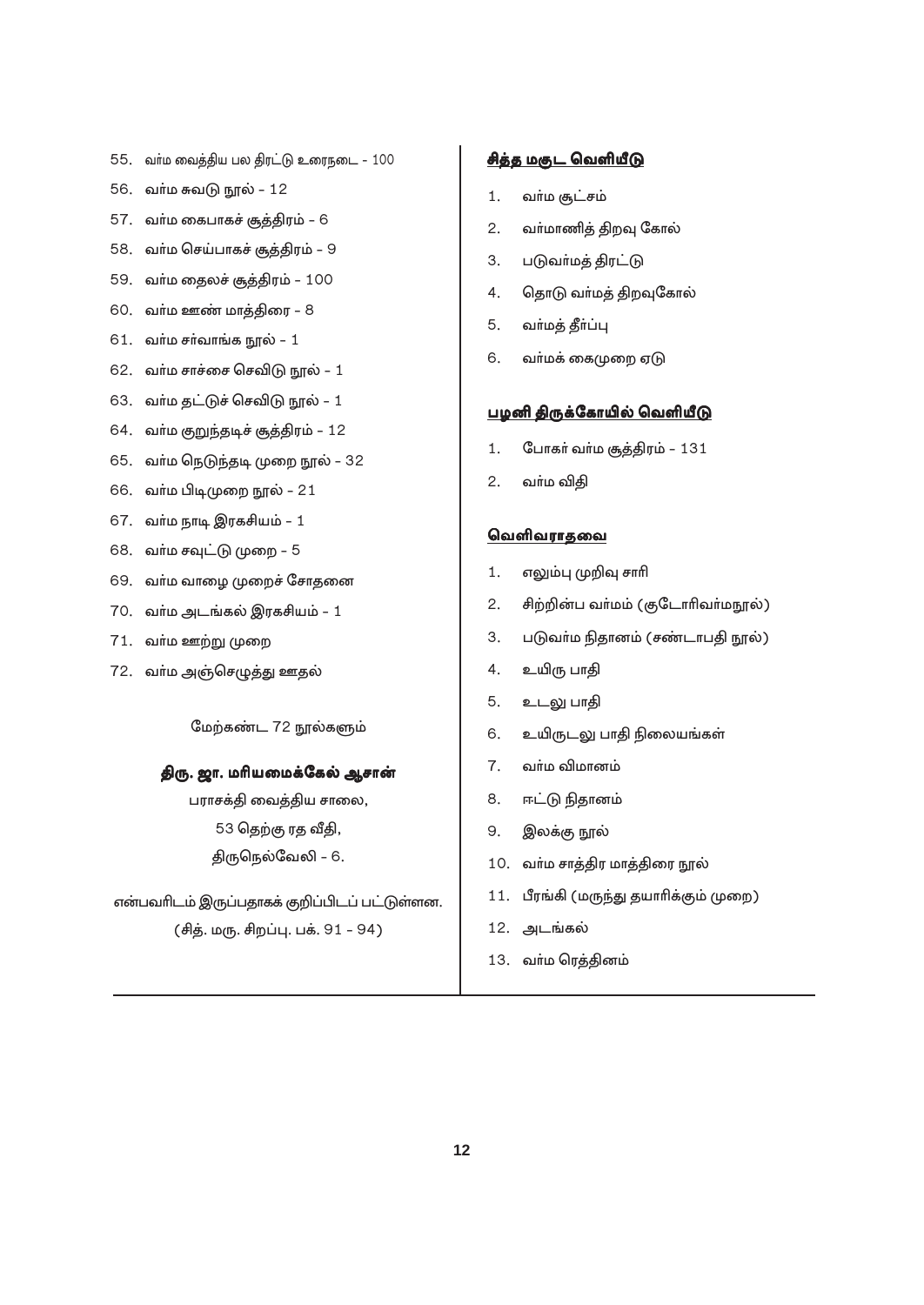## இணைப்பு – 4.1

அச்சிடப் படாத வற்றில் ஒருசில என ஒடிவு முறிவு சாரி பதிப்பாசிரியர்

மரு. கு ராஜாமணி குறிப்பிடுபவை:-

- வா்ம புலிப்பாணி  $1.$
- $2.$ வா்ம ஆணி நூல்
- வா்ம கண்ணாடி 3.
- வா்ம கண்ணாடி வடக்கன் வழி 4.
- 5. வா்ம திறவு கோல்
- 6. வா்ம நாலுகை மாத்திரை
- வா்ம சர நூல் 7.
- வா்ம பஞ்ச வித பதிவிடங்கள் 8.
- வா்ம குடோரி நூல் 9.
- 10. வா்ம பஞ்ச சூத்திரம்
- 11. வா்ம பீரங்கி
- 12. வா்ம குருநாடி
- 13. வா்ம பொன்னூசி திறவுகோல்
- 14. வா்ம குண்டூசி திறவுகோல்
- வா்ம ஒடிவு முறிவு சாாி நிகண்டகராதி 15.
- 16. வா்ம வில்லும் விசையும்
- 17. வா்ம லாட சூத்திரம்
- 18. வா்ம சர சூத்திரம்
- 19. வா்ம தேரையா் நரம்பு சூத்திரம்
- 20. வா்ம சாரி
- 21. வா்ம சீவோற்பத்தி காண்டம்
- 22. வா்ம நரமாமிச நூல்
- 23. வா்ம ஊசி முகம் 1800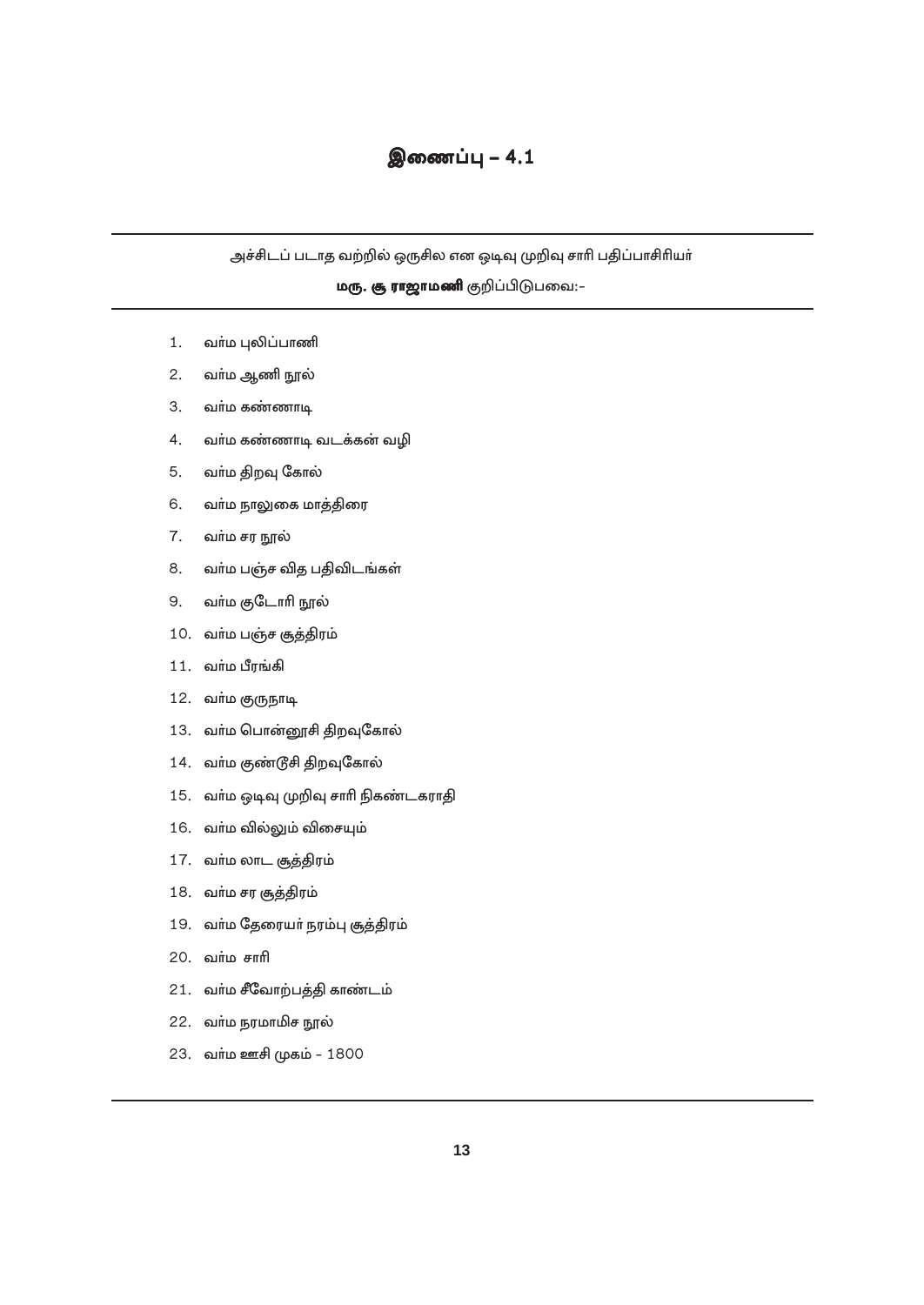| பூதம்<br>1        | உலோகம்<br>2 | உறுப்பு<br>3 | நிறம்<br>4   | தெய்வம்<br>5 | பொறி<br>6 | புலன்<br>7 | பொருள்<br>8 | நாடி<br>9 |          |
|-------------------|-------------|--------------|--------------|--------------|-----------|------------|-------------|-----------|----------|
| மண்<br>(பிரிதிவி) | தங்கம்      | நிலம் (கால்) | பொன்னிறம்    | பிரம்மா      | மூக்கு    | மோந்தல்    | நாற்றம்     |           |          |
| நீர்<br>(அப்பு)   | தாகம்       | வயிறு        | படிகநிறம்    | விஷ்ணு       | வாய்      | சுவைத்தல்  | சுவை        | ஐயம்      | ப்ப்ளணை  |
| தீ<br>(தேயு)      | செம்பு      | நெஞ்சு       | சிவப்புநிறம் | ருத்திரன்    | கண்       | பார்த்தல்  | உருவம்      | பித்தம்   | <b>ហ</b> |
| காற்று<br>(வாயு)  | இரும்பு     | கழுத்து      | கறுப்புநிறம் | மகேசன்       | மெய்      | உணர்தல்    | ஊறு         | வாதம்     |          |
| விண்<br>(ஆகாயம்)  | துத்தநாகம்  | நாதவிந்து    | புகைநிறம்    | சதாசிவம்     | காது      | கேட்டல்    | ஓசை         |           |          |

# பஞ்சபூதத்தின் பரிமாணங்கள்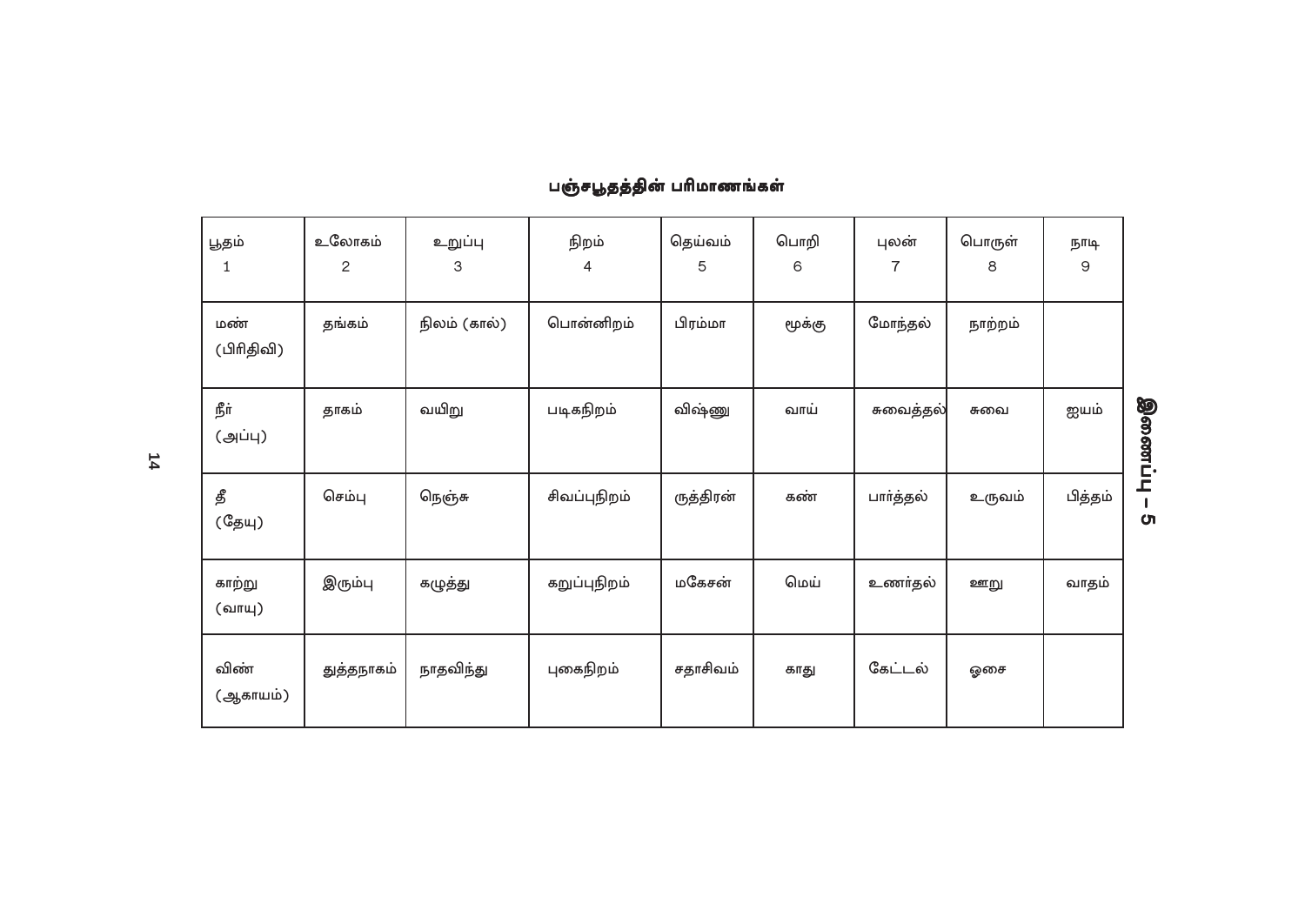|  | சித்தா்கள் அடக்கமான இடங்கள் சைவத்திருக்கோயில்களாகவும் |  |
|--|-------------------------------------------------------|--|
|  | வழிபாட்டிடங்களாகவும் இருக்குமிடங்கள்                  |  |

|     | சித்தர்கள்                    | அடக்கமான திருக்கோயில்கள்                 |
|-----|-------------------------------|------------------------------------------|
| 1.  | அகத்தியா்                     | அனந்த சயனம்                              |
| 2.  | கும்பமுனி                     | கும்பகோணம்                               |
| З.  | புலத்தியா்                    | பாபநாசம் (ஆவுடையார் கோயில்)              |
| 4.  | திருமூலா்                     | சிதம்பரம்                                |
| 5.  | திருமூலவா்க்கம்               | நெடுங்குன்றம்                            |
| 6.  | சட்டமுனி                      | சீா்காழி, திருவரங்கம்                    |
| 7.  | கோரக்கர்                      | திருக்கோணமலை                             |
| 8.  | கருவூராா்                     | திருக்காளத்தி                            |
| 9.  | பதஞ்சலி                       | இராமேச்சுவரம்                            |
| 10. | இராமதேவா்                     | அழகா்மலை                                 |
| 11. | அழுகண்ணா்                     | நாகப்பட்டிணம்                            |
|     | 12. நாரதர்                    | திருவிடைமருதூா்                          |
| 13. | மார்க்கண்டர்                  | கருவை நல்லூா்                            |
| 14. | மச்சமுனி                      | திருப்பரங்குன்றம்                        |
| 15. | மயிரேசமம்                     | திருவானைக் காவல்                         |
| 16. | கொங்கணர்                      | திருப்பதி                                |
| 17. | பாம்பாட்டிச் சித்தா்          | துவாரகை                                  |
| 18. | புண்ணாக்கீசா்                 | நாண்கணா சேரா்                            |
|     | 19. காசிபர்                   | உருத்திரகிரி                             |
| 20. | வரதா்                         | தென்மலை                                  |
| 21. | கன்னி சித்தா்                 | பெருங்காவூா்                             |
|     | 22. தன்வந்திரி                | வைத்தீஸ்வரன் கோயில்                      |
| 23. | கோரக்கர்/போகர்                | திருக்கழுகுன்றம்                         |
|     | 24. நந்தி/விசுவாமித்திரா்     | காசி, திருவாடுதுறை                       |
|     | 25. காளாங்கி/கடுவெளிச்சித்தா் | திருக்காஞ்சிபுரம்                        |
|     | 26. இடைக்காடர்/கௌதமா்         | திருவருணை                                |
| 27. | சேது                          | திருவிடைமருதூா்                          |
| 28. | கமலமுனி/சந்திர நாதா்          | மதுரை, ஆருா், திருவாஞ்சி                 |
| 29. | வால்மீகா்/அகப்பைச் சித்தா்    | எட்டுக்குடி, திருவையாா்                  |
| 30. | போகநாதர்                      | பழநி, கதிா்காமம், திருச்செந்தூா், தணிகை, |
|     |                               | திருப்பரங்குன்றம்                        |

(பெரியஞானக்கோவை, நிஜானந்த போதம் பக்.525–26)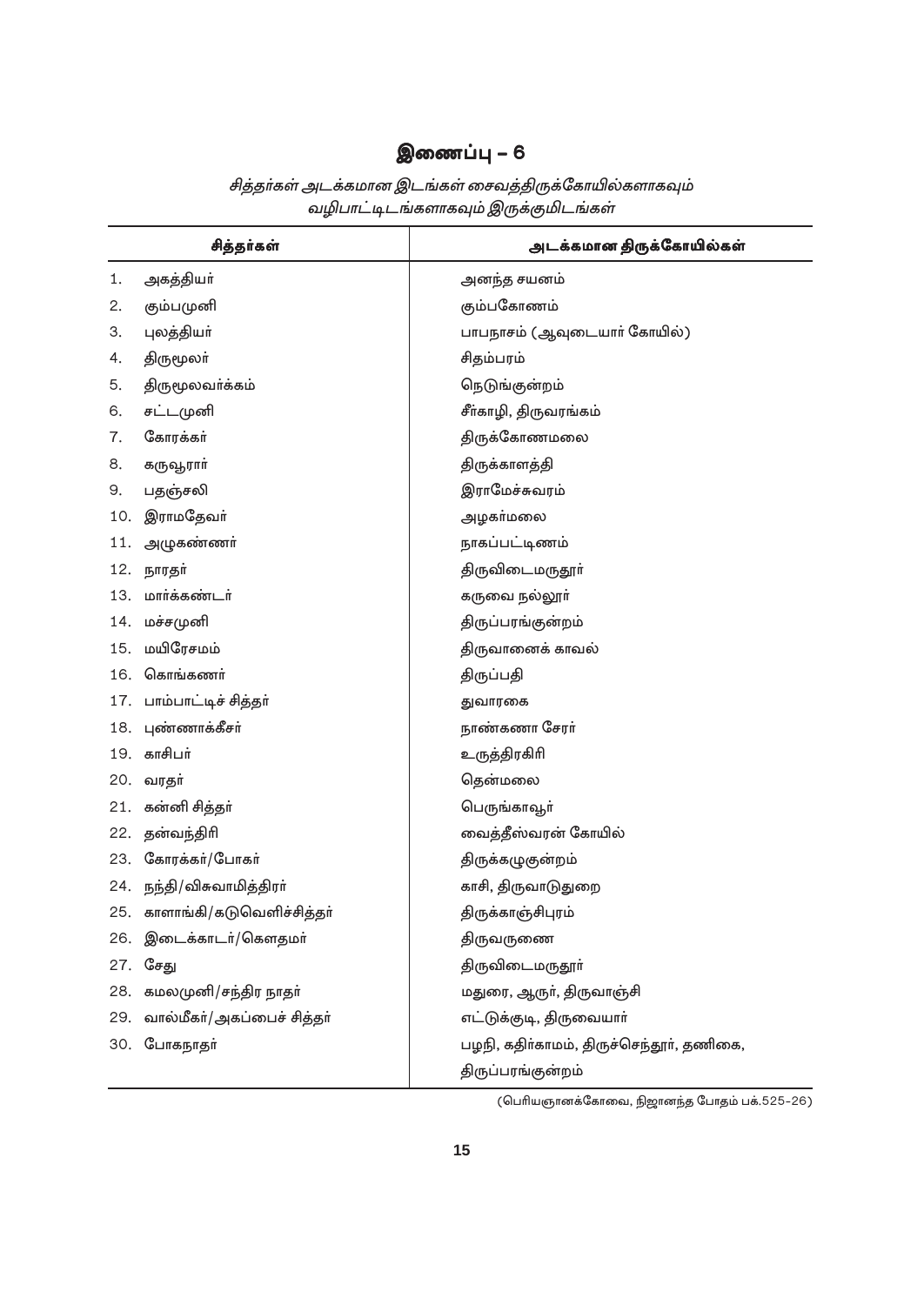தமிழகத் திருக்கோயில்களில் ஸ்தல விருட்சங்கள் எனப்படும் கோயில் தாவரங்கள் அனைத்தும் தமிழ் மருத்துவ நூல்கள் கூறும் மருத்துவத் தாவரங்களாகவே இருக்கின்றன. அவற்றில் மருத்துவப் பயன் கருதியே கோயில் தாவரங்களாக பாதுகாக்கப் படுகின்றன. அத்தாவரங்களில் 123 கண்டறியப் பட்டுள்ளன. அவற்றின் பட்டியல்.

| அச்சிறுப்பாக்கம்     |                          | கொன்றை         | 30. | கொள்ளம்பூதுா்         | -                        | வில்வம்        |
|----------------------|--------------------------|----------------|-----|-----------------------|--------------------------|----------------|
| திருவண்ணாமலை         | $\qquad \qquad -$        | மகிழ மரம்      | 31. | கோட்டூர்              |                          | வன்னி          |
| அம்பா் திருக்கோயில்  | $\qquad \qquad -$        | புன்னை         | 32. | சிவபுரம்              | -                        | ஷண்பகம்        |
| அவிநாசி              | $\overline{\phantom{0}}$ | பாதிரி         | 33. | செங்காட்டங்குடி       |                          | ஆத்தி          |
| திருஆப்பாடி          | $\qquad \qquad -$        | ஆத்தி          |     | குடமூக்கு(குடந்தை)    |                          | பொற்றாமரை      |
| ஆமாத்தூா்            |                          | வன்னி          | 34. | தண்டலை நீணெறி         | -                        | குருந்தம்      |
| ஆலங்காடு             | $\overline{\phantom{0}}$ | பலா            | 35. | தலைச்சங்காடு          | $\qquad \qquad -$        | வில்வம்        |
| ஆலம்பொழில்           |                          | ஆலம்           | 36. | திலதைப்பதி            | -                        | மந்தாரை        |
| ஆலவாய்               |                          | கடம்பம்        | 37. | தினைநகர்              | -                        | கொன்றை         |
|                      |                          | பொற்றாமரை      | 38. | துருத்தி(குத்தாலம்)   | -                        | குற்றாலம்      |
| ஆவடுதுறை             | -                        | படர்அரசு       | 39. | துறையூா்              | -                        | சரக்கொன்றை     |
| ஆனைக்கா              | -                        | நாவல்          | 40. | தேவூர்                | $\qquad \qquad -$        | வாழை           |
| இடைமருதூா்           | $\qquad \qquad -$        | மருதம்         | 41. | நணா (பவானி)           | $\overline{\phantom{a}}$ | இலந்தை         |
| இரும்பூனை            | $\qquad \qquad -$        | பூளைச்செடி     | 42. | திருநெள்ளாறு          | -                        | கர்ப்பை        |
| ஈங்கோய்மலை           | $\qquad \qquad -$        | புளியமரம்      | 43. | நாகைகாரோணம்           | -                        | ШΠ             |
| எருக்கக்கம் புலியூா் | -                        | வெள்ளெருக்கு   | 44. | நாரையூர்              | -                        | புன்னாகம்      |
| ஒற்றியூா்            | -                        | மகிழமரம்       | 45. | திருப்பராய்த்துறை     |                          | பராய்          |
| காஞ்சிபுரம்          | -                        | மாமரம்         | 46. | பழுவூா்               |                          | ஆலம்           |
| திருவோத்தூா்         | -                        | பனை            | 47. | பனங்காட்டூர்          |                          | பனை            |
| கச்சி நெறிக்காடு     | $\qquad \qquad -$        | காரைச்செடி     | 48. | திருப்பனந்தாள்        | -                        | பனை            |
| திருக்கச்சூா்        | -                        | ஆலம்           | 49. | பாச்சிலா கிராமம்      | -                        | வன்னி          |
| கடம்பத்துறை          | $\qquad \qquad -$        | கடம்பம்        | 50. | பாசூர்                | -                        | மூங்கில்       |
| கடவூர்               | $\qquad \qquad -$        | வில்வம்        | 51. | பாண்டிக் கொடுமுடி     | -                        | வன்னி          |
| கருகாவூா்            | -                        | முல்லை         | 52. | பாதிரிப் புலியூர்     | $\qquad \qquad -$        | பாதிரி         |
| கருவூா்              |                          | வஞ்சி          | 53. | பாம்புரம்             |                          | வன்னி          |
| காளத்தி              |                          | கல்லாலம்       |     |                       |                          | புன்னை         |
| கீழ்வேளுா்           |                          | இலந்தை         | 55. | புத்தூா்              |                          | கொன்றை         |
| குறுக்கை             |                          | கடுக்காய் மரம் | 56. | புள்ளிருக்கும் வேளூா் | $\qquad \qquad -$        | வேம்பு         |
| குற்றலம்             |                          | குறும்பலா      | 57. | புறம்பயம்             |                          | வன்னி          |
| கைச்சினம்            |                          | கோங்கிலவு      | 58. | புறவார்பனங்காட்டூர்   |                          | 2-ஆண், பெண்பனை |
|                      |                          |                |     |                       | 54. புகலூர்              |                |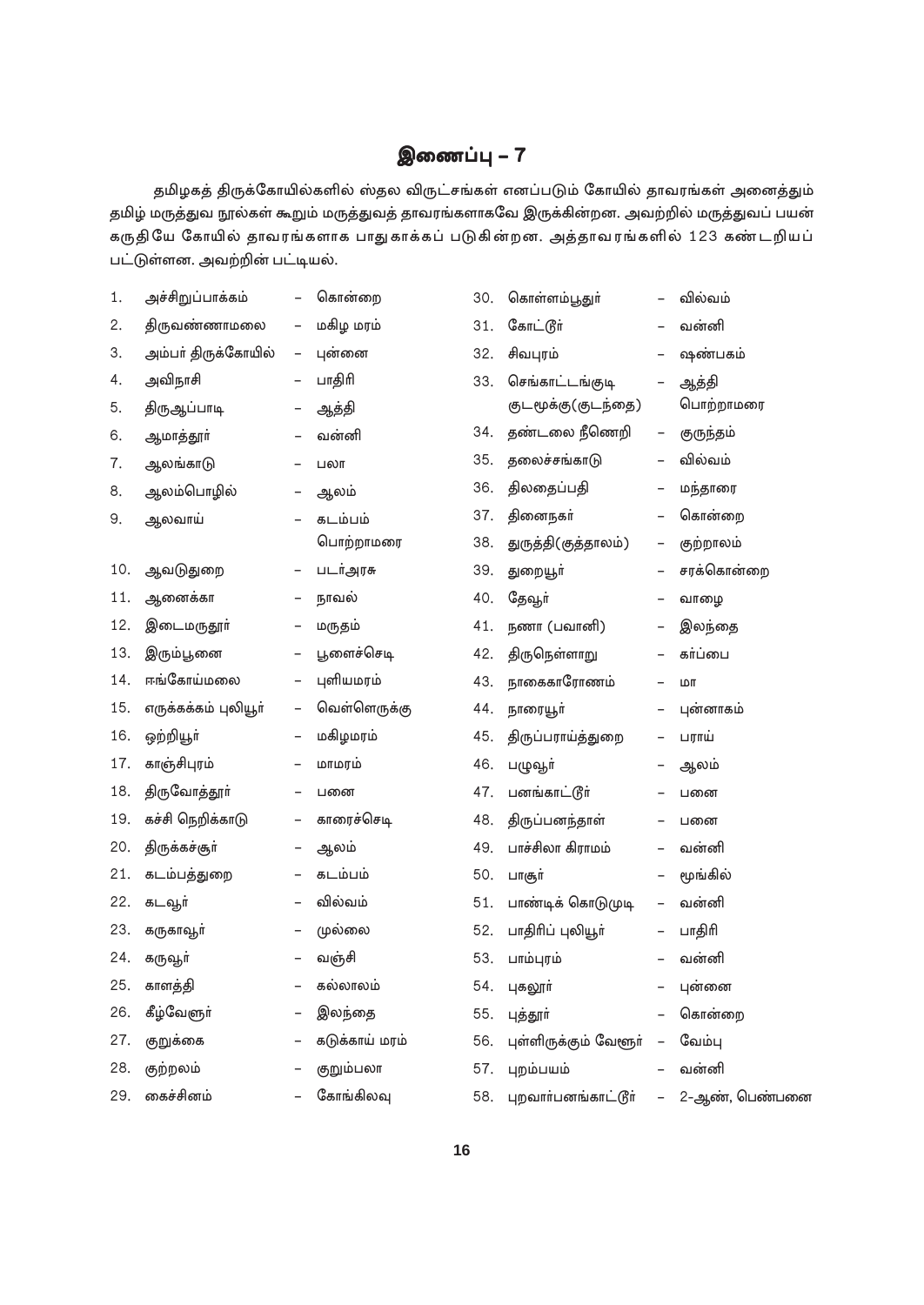| 59. | புனவாயில்           | $\overline{\phantom{a}}$ | 2–மகிழம், புன்னை | 95. | திருவதிகை                | -                        | கொன்றை              |
|-----|---------------------|--------------------------|------------------|-----|--------------------------|--------------------------|---------------------|
| 60. | புன்கூர்            | -                        | புங்கன்          | 96. | திருமுதுகுன்றம்          | -                        | வன்னி               |
| 61. | பூவணம்              | $\overline{\phantom{a}}$ | பலா              | 97. | திருவாமூா்               | -                        | கொன்றை              |
| 62. | பேணு பெருந்துறை     | $\qquad \qquad -$        | வன்னி            | 98. | பேறூர்                   | -                        | பிறவாபுளி, இறவாபுளி |
| 63. | பைஞ்சீலி            | -                        | கல்வாழை          | 99. | உறையூா்                  | -                        | வில்வம்             |
| 64. | மங்கலக்குடி         | -                        | கோங்கு, இலவு     |     | 100. அனபல்               | -                        | வடமரம்              |
| 65. | மண்ணிப்படிக்கரை     | $\qquad \qquad -$        | இலுப்பை          |     | 101. திருவேட்சனம்        | $\qquad \qquad -$        | மூங்கில்            |
| 66. | மயிலை               | -                        | புன்னாகம்        |     | 102. திருவெண்காடு        |                          | 3 வில்வம்+கொன்றை,   |
| 67. | மருகல்              | $\qquad \qquad -$        | வாழை             |     |                          |                          | ஆலம்.               |
| 68. | மழபாடி              | -                        | பனை              |     | 103. கானாட்டு முள்ளுர்   |                          | அத்தி, வெள்ளெருக்கு |
| 69. | மறைக்காடு           | -                        | வன்னி            |     | (புலியூர்)               |                          |                     |
| 70. | மாணிக்குழி          | -                        | கொன்றை           |     | 104. நீடுர்              | -                        | மகிழமரம்            |
| 71. | மாந்துறை            | $\qquad \qquad -$        | மாமரம்           |     | 105. அன்னியூர்           |                          | எலுமிச்சை           |
| 72. | மாற்பேறு            | -                        | வில்வம்          |     | (பொன்னூர்)               |                          |                     |
| 73. | மீயச்சூா்           | $\overline{\phantom{0}}$ | வில்வம்          |     | 106. திருவலம்புரம்       |                          | பனை                 |
| 74. | முதுகுன்றம்         | -                        | வன்னி            |     | 107. பந்தனை நல்லூர்      |                          | கொன்றை              |
| 75. | முல்லைவாயில்        | -                        | முல்லை           |     | 108. திருவாப்பாடி        |                          | திருவாத்தி          |
| 76. | மூக்கீச்சுரம்       | -                        | வில்வம்          |     | 109. திருப்பந்துறை       |                          | வள்ளி               |
| 77. | வலிவலம்             | $\qquad \qquad -$        | புன்னை           |     | 110. பாபநாசம்            |                          | வில்வம்             |
| 78. | வாஞ்சியம்           | -                        | சந்தனம்          |     | 111. கொட்டையூர்          | -                        | ஆமணக்கு             |
| 79. | வாட்போக்கி          | -                        | வேம்பு           |     | 112. திருநாகேஸ்வரம்      | -                        | சண்பகம்             |
| 80. | வாள் ஒளிப்புத்தூா்  | -                        | வாகை             |     | 113. திருவெள்ளியங்குடி   | $\qquad \qquad -$        | வாழை                |
| 81. | வீழிமிழலை           | $\qquad \qquad -$        | விழிச்செடிகள்    |     | 114. திருக்காட்டுப்பள்ளி | -                        | (6மலை) மாமரம்       |
| 82. | வெண்ணீயூா்          | $\qquad \qquad -$        | நந்தியாவா்த்தம்  |     | 115. திருநெல்லீஸ்வரம்    | $\qquad \qquad -$        | நெல்லி              |
| 83. | வெண்பாக்கம்         | $\qquad \qquad -$        | இலந்தை           |     | 116. திருத்தூா்          |                          | பாரிஜாதம்           |
| 84. | வேற்காடு            |                          | வேலமரம்          |     | 117. திருநெல்வேலி        | $\overline{\phantom{0}}$ | மூங்கில்            |
| 85. | வைகாவூா்            |                          | வில்வம்          |     | 118. ஸ்ரீ சைலம்          |                          | மருதமரம்            |
| 86. | திருவான்மியூா்      | -                        | புன்னை           |     | 119. பொன்னேரி            |                          | ஏா் இழிஞ்சி         |
| 87. | திருவலிதாயம்        | -                        | மகிழம்           |     | சின்னக்காவணம்            |                          |                     |
| 88. | வடதிருமுல்லைவாயல் – |                          | பாலதிவனம்        |     | 120. தில்லை சிதம்பரம்    |                          | தில்லை              |
| 90. | வெண்பாக்கம்         |                          | கொன்றை           |     | 121. காஞ்சி ஏகாம்பரா்    |                          | மாமரம்              |
| 91. | திருவலம்            |                          | வில்வம்          |     | 123. பழமுதிர் சோலை       | $\qquad \qquad -$        | நாவல்               |
| 92. | திருவிற்கோலம்       |                          | கொன்றை           |     | 124. பட்டீச்சுரம்        |                          | வன்னி               |
| 93. | அரசிலி              |                          |                  |     |                          |                          |                     |
|     |                     |                          | அரசு             |     |                          |                          |                     |
| 94. | திருநாவலூா்         |                          | நாவல்            |     |                          |                          |                     |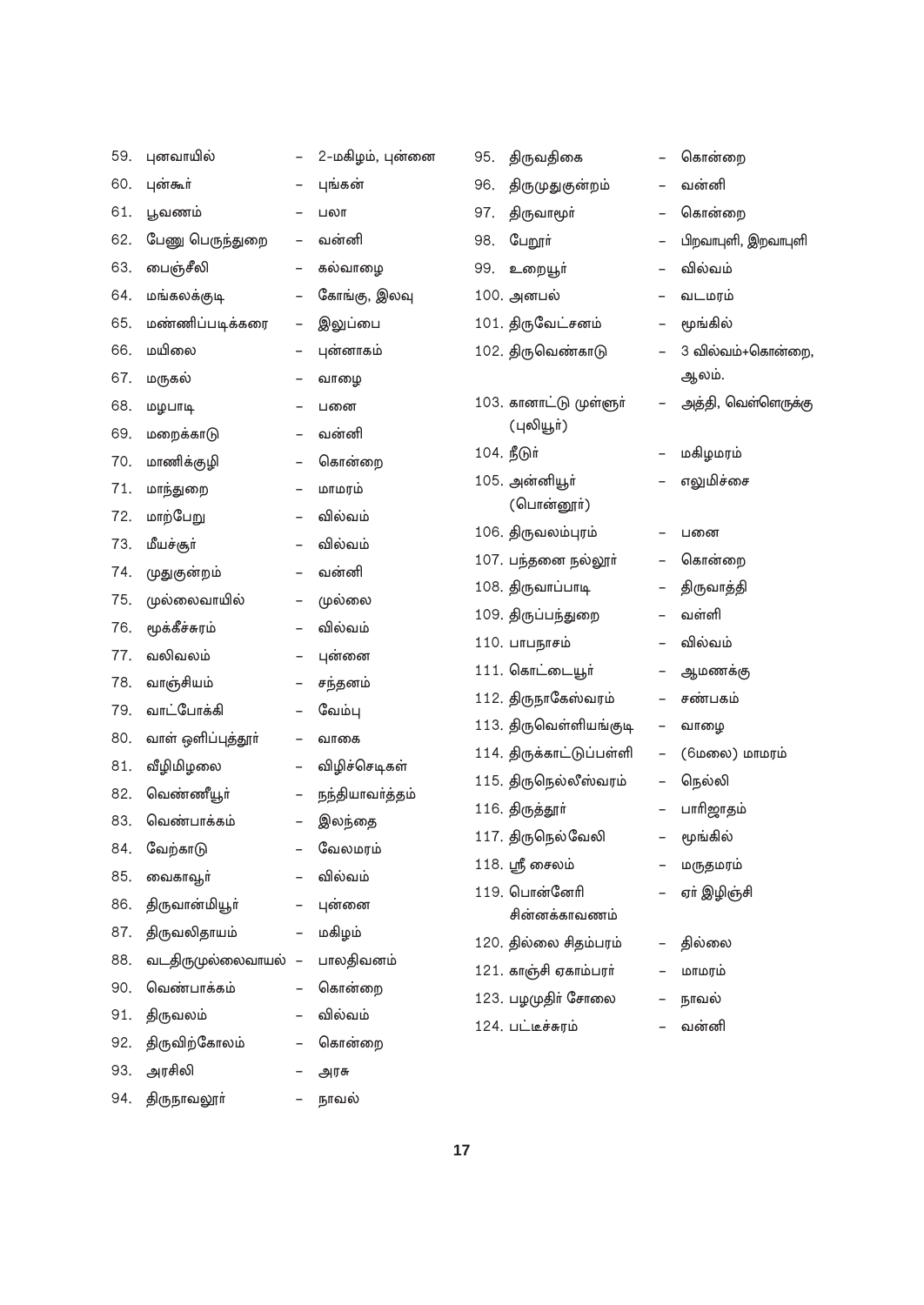# அகத்தியர் குழம்பு

*¸-˘-˚-k-ƒ X-G-˘-ƒ Ù-Œ\-J-{-π-Ù-¿-Î-ƒ ¸b-U-Y-A ‡\-J-‡-ƒ —Õ≠-¿-Î-ƒ*

| வரிசை<br>எண் | குணமாகும் நோய்கள்             | துணை மருந்துகள்                                           |
|--------------|-------------------------------|-----------------------------------------------------------|
| 1.           | அசாத்திய சுரம்                | சாதிக்காய்ப் பொடி                                         |
| 2.           | அண்டவாதத்தில் உண்டாகும் சுரம் | இஞ்சிச் சாறு                                              |
| 3.           | ஆண்மைக் குறைவு                | அரசின் கொழுந்து ஆவின்பாலில்அரைத்தது.                      |
| 4.           | ஆறாப் புண்கள்                 | நல்லெண்ணெய், வேப்பெண்ணெய்<br>உமிழ்நீா் (புண்ணுக்குப்பூச)  |
| 5.           | இரத்த மூலம்                   | நெய், பால்                                                |
| 6.           | இருமல்                        | கடுக் காய்த்தூள்                                          |
| 7.           | எண்வகைக் குன்மம்              | இஞ்சிச் சுரசம்                                            |
| 8.           | ஐயசுரம்                       | திப்பிலிக் குடிநீா்                                       |
| 9.           | ஐயம்                          | கடுக்காய், திப்பிலி                                       |
| 10.          | ஒற்றைத் தலைவலி                | தாய்ப்பாலில் நசியம்                                       |
| 11.          | கபால வலி                      | திரிப்புகை                                                |
| 12.          | கா்ப்ப விப்புகுறி             | வெள்ளாட்டுப் பால்                                         |
| 13.          | கரப்பான்                      | சங்கங்குப்பிச் சாறு                                       |
| 14.          | காசம்                         | கஞ்சாச் சாறு                                              |
| 15.          | காமாலை                        | எலுமிச்சம் பழச்சாறு                                       |
| 16.          | கிரந்தி                       | கருப்புக் கட்டி, சங்கங்குப்பிச் சாறு                      |
| 17.          | கிரிச்சரம்                    | காடி                                                      |
| 18.          | குளிா்                        | இஞ்சிச் சுரசம், அகத்தியிலைச் சாறு                         |
| 19.          | குளிா் சுரங்கள்               | சுக்கு, மிளகுத்தூள்                                       |
| 20.          | கொங்கை வளராமை,                | செம்மறியாட்டுப்பால், சாம்பிராணி, ருது<br>உண்டாகாமை தைலம். |
| 21.          | சன்னி                         | தேன், இஞ்சிச்சாறு, சாதிக்காய்ப் பொடி                      |
| 22.          | சுகசன்னி                      | வேப்பெண்ணெயில் கண்ணிலிட<br>(புறமருந்து)                   |
| 23.          | சுரம்                         | சுக்குத் தூள்                                             |
| 24.          | சூசிகவாயு                     | நொச்சிச்சாறு, சாரணை வேர்த்தூள்,<br>மிளகுத்தூள்.           |
| 25.          | சூசிகா வலி                    | நொச்சிச் சாறு.                                            |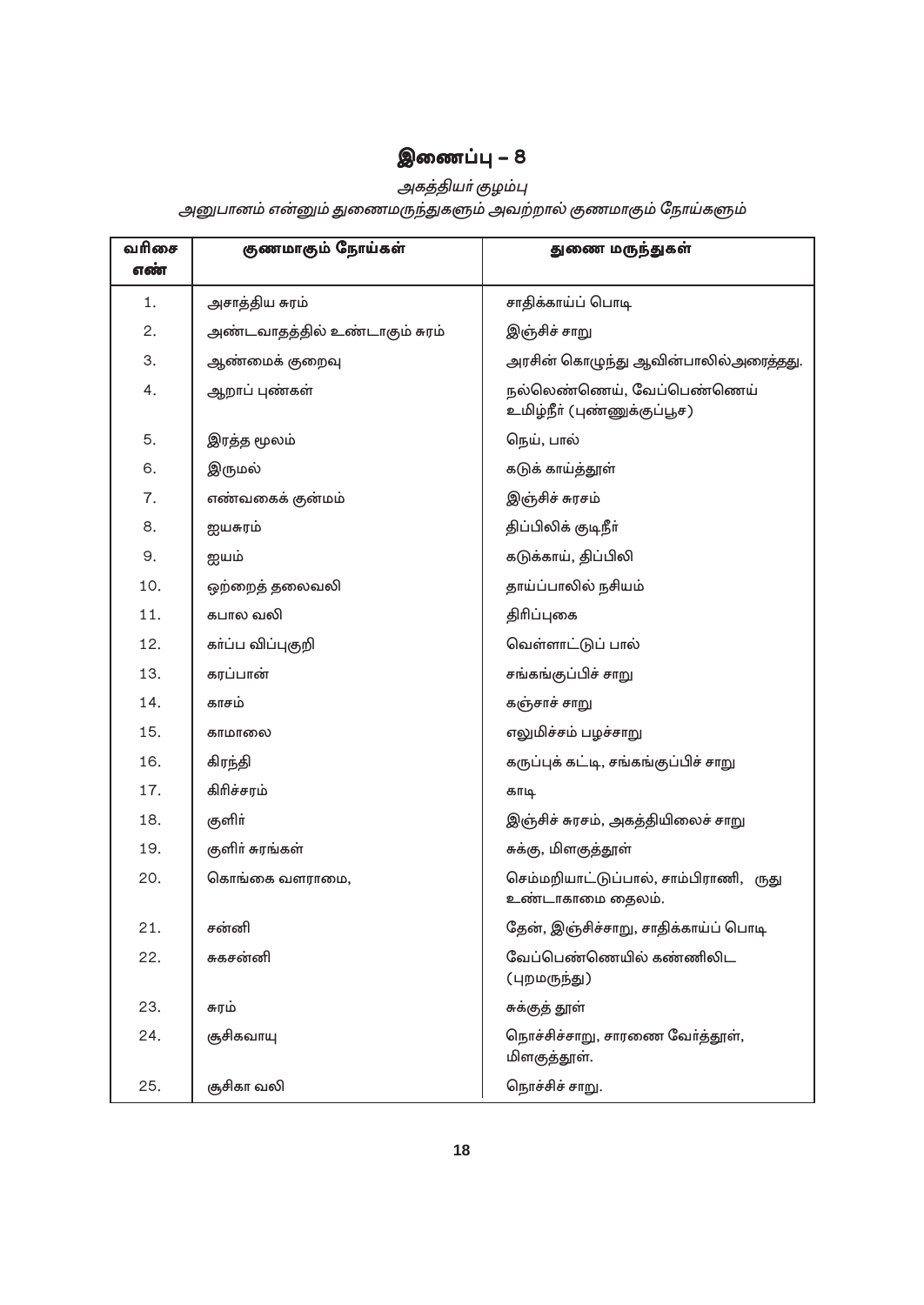| வரிசை<br>எண் | குணமாகும் நோய்கள்       | துணை மருந்துகள்                                                                        |
|--------------|-------------------------|----------------------------------------------------------------------------------------|
| 26.          | சூதக வலி                | நாவல்பட்டையை ஆட்டின்பாலில்<br>அரைத்துச் சீரகப் பொடி சோ்த்து.                           |
| 27.          | சூதக வாய்வு             | நாவல்பட்டையை ஆட்டின்பாலில்<br>அரைத்துச் சீரகப் பொடி சோ்த்து.                           |
| 28.          | சேத்தும சுரம்           | திப்பிலி, கிராம்பு, வெற்பேந்தி, நாபிக்குடிநீா்.                                        |
| 29.          | தலைவாதம்                | திரிப்புகை (புறமருந்து)                                                                |
| 30.          | தாப சுரம்               | வெல்லம்                                                                                |
| 31.          | திரட்சி                 | ஆமணக்கெண்ணெய், நொச்சிச் சாறு,<br>சாரணைவோ்த்தூள், மிளகுத் தூள்.                         |
| 32.          | தேள்கடி விஷம்           | அகத்தியிலை, துளசியிலை                                                                  |
| 33.          | தொடைவாழை                | உமிழ்நீா் (புறமருந்து)                                                                 |
| 34.          | நகிற் குத்து            | உமிழ்நீா் (புறமருந்து)                                                                 |
| 35.          | நகிற் புண்              | உமிழ்நீா் (புறமருந்து)                                                                 |
| 36.          | நஞ்சுக்கடி வலி          | பழைய புளி, வெல்லம், சித்திர மூலம்<br>குப்பை மேனிச் சாறு.                               |
| 37.          | நரம்புச் சிலந்தி        | உமிழ்நீா் (புறமருந்து)                                                                 |
| 38.          | நாகக்கடி விஷம்          | நாவல் கொழுந்து, மிளகு, வெற்றிலை                                                        |
| 39.          | நீர்க்கட்டு             | தாழை விழுது, மிளகு, வெங்காயம், பால்,<br>நெய்                                           |
| 40.          | நீர்க்கல்லடைப்பு        | இளநீா்,வெள்ளரிக்காய், காடி,<br>திப்பிலிக் குடிநீா்                                     |
| 41.          | நீராமை                  | மிளகுத்தூள், வெள்வெங்காரம்.                                                            |
| 42.          | நெஞ்சுவலி               | இலவங்கப் பத்திரி, கிராம்பு, அதிம–<br>துரம், தாளிசப் பத்திரி, வெண்ணெய்.                 |
| 43.          | பதின்மூன்று வகைச் சன்னி | இஞ்சிச் சுரசம், வெள்ளுள்ளித்<br>தைலம், பஞ்ச மூலக் குடிநீா்,<br>வெள்ளுள்ளி, கழற்சியிலை. |
| 44.          | பதினெட்டு வகைச் சூலை    | கருப்புக்கட்டி                                                                         |
| 45.          | பரு                     | உமிழ்நீா் (புறமருந்து)                                                                 |
| 46.          | பாண்டு                  | மிளகுத்தூள், வெள் வெங்காயம்                                                            |
| 47.          | பித்த சுரம்             | கடுக்காய்க் குடிநீா், மல்லிக் குடிநீா்.                                                |
| 48.          | பித்தம்                 | பசுவின் பால்                                                                           |
| 49.          | பித்தவெட்டை             | விளாமிச்சை வேர்க்குடிநீர்.                                                             |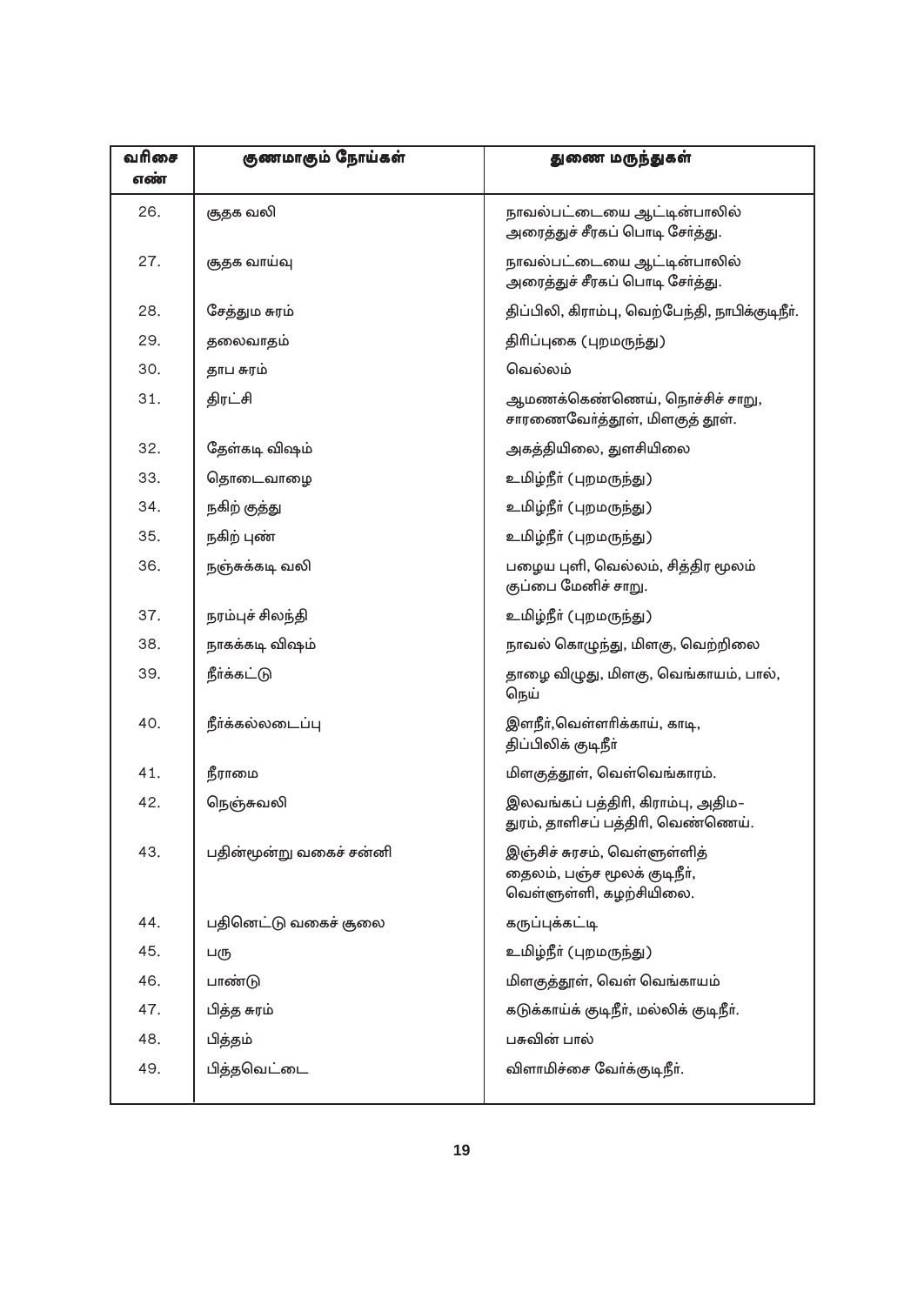| வரிசை<br>எண் | குணமாகும் நோய்கள்              | துணை மருந்துகள்                                                                |
|--------------|--------------------------------|--------------------------------------------------------------------------------|
| 50.          | பிளவை                          | உமிழ்நீா் (புறமருந்து)                                                         |
| 51.          | பிறவிச்சூதகக் கோளாறுகள்        | உள்ளி, முருங்கைப்பட்டை, புங்கு,<br>எருக்கம் வோ், திருகு கள்ளி, இஞ்சிச் சுரசம். |
| 52.          | பீனிசங்கள்                     | கஞ்சாச் சாறு                                                                   |
| 53.          | பெண்களுக்குக் கா்ப்பம் உண்டாக  | அரசின் கொழுந்து ஆவின்பாலில் அரைத்து.                                           |
| 54.          | பெண்களுக்கு உண்டாகும் சூலை     | பசுவின் தயிா்                                                                  |
| 55.          | பெரு வயிறு                     | மிளகுத்தூள், வெள்வெங்காயம்.                                                    |
| 56.          | பேய் பிடித்தல்                 | சுக்குக் குடிநீா் (அக மருந்து)<br>சுக்கு நீா் கண்ணிலிட (புறமருந்து)            |
| 57.          | மகோதரம்                        | அகத்திச்சாறு, மிளகுத்தூள்,<br>வெள்வெங்காயம்                                    |
| 58.          | மரத்திலிருந்து விழுந்த மயக்கம் | தாய்ப்பாலில் கண்ணிலிட (புறமருந்து)                                             |
| 59.          | முகவாதம்                       | சாதிக்காய்ப் பொடி                                                              |
| 60.          | மூலத்தில் இரத்தம் விழல்        | பசுவின் நெய்                                                                   |
| 61.          | மூலத்தில் சீதம் விழல்          | பசுவின் நெய்                                                                   |
| 62.          | மூல வாயு                       | இஞ்சிச் சுரசம்                                                                 |
| 63.          | மூலவாயுச் சுரம்                | கருப்புக் கட்டி                                                                |
| 64.          | வயிற்றுக் கடுப்பு              | வெள்ளாட்டுத் தயிா்                                                             |
| 65.          | வலி                            | நொச்சிச் சாறு, சாரணை வோ்த்தூள்,<br>மிளகுத்தூள்.                                |
| 66.          | வழலை விஷம்                     | வெல்லம் புகையுறல், மிளகு,<br>பேய்ப்பீா்க்கு, குப்பைமேனிச் சாறு                 |
| 67.          | வாத சுரம்                      | சுக்குக் குடிநீா், நொச்சிச் சாறு, வெல்லம்.                                     |
| 68.          | வாத சூலை                       | சுக்கு, மிளகு.                                                                 |
| 69.          | வாதம்                          | இஞ்சிச் சுரசம்.                                                                |
| 70.          | வாந்தி                         | காடி                                                                           |
| 71.          | வாயு                           | ஆமணக்கெண்ணெய்                                                                  |
| 72.          | வாயுச் சுரம்                   | இஞ்சிச் சாறு.                                                                  |
| 73.          | விரியன் விஷம்                  | தாளியிலை, அவுரி, வெண்ணெய்                                                      |
| 74.          | விஷத்தால் உண்டான வீக்கம்       | நொச்சிச் சாறு, சுக்கு, மிளகு, திப்பிலி.                                        |
| 75.          | விஷம்                          | வெற்றிலை (அகமருந்து)<br>உமிழ்நீா் (புறமருந்து)                                 |
|              |                                |                                                                                |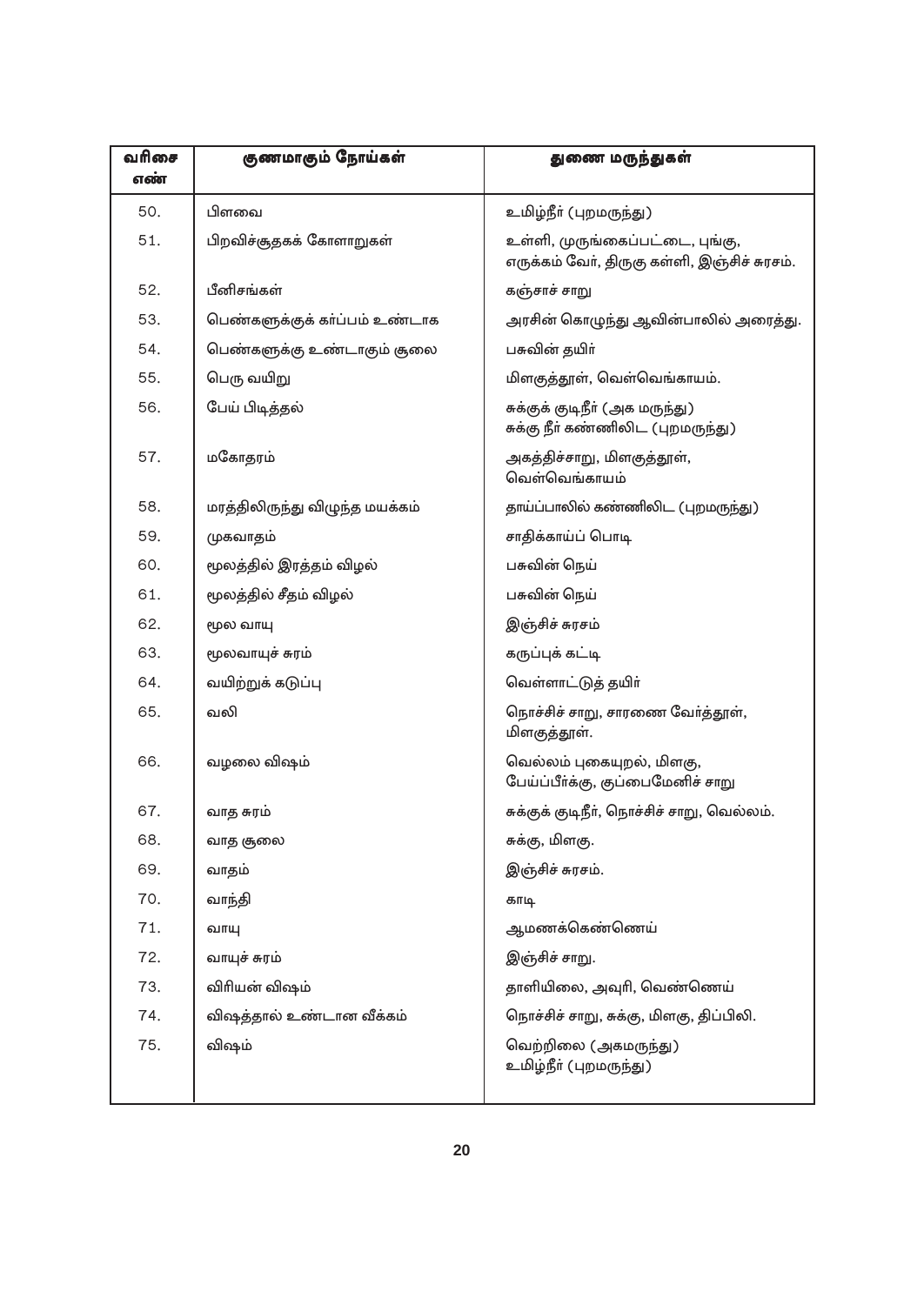#### கற்பங்கள்

சுத்தி செய்த செங்கடுக்காய்த்தூள் வெருகடி அளவு வெந்நீரில் ஒரு மண்டலமும், சுத்தி செய்த மிளகு தினந்தோறும் 5, 10, 20, 40, 80, 160, 320 என இரட்டித்து ஒரு வாரமும் 320, 160, 80, 40, 20, 10, 5 எனக் குறைத்து ஒருவாரமும், உப்புச் சுண்ணம் விராகனெடை சேர்த்து, அமுரி நீரிலும், கரிசாலை, குப்பை மேனி, செருப்படை, விடைத்தலைவேர், பொற் கொன்றை, கரந்தை, தூதுவளை, வல்லாரை, ஐங்கோல வித்து, சாதிக் காய், சாதிப் பத்திரி, கிராம்பு, பெரிய மந்தாரை, வெள்ளைப்பூ, மல்லிகைப் பூ, நிலப்பனை கிழங்கு - வகைக்குப் பலம் ஒன்று. சூரணம் செய்து, எட்டுக்கு ஒன்று கற்கண்டு சோ்த்து, வெருகடி அளவு – முட்பன்றி நெய்யில் ஒரு மண்டலம் உண்க,

உடம்பிலுள்ள நீரெல்லாம் இறங்கி, வாதம் பித்தம் பிரியும். தலையிலுள்ள ஐயம் நீங்கும். கோழை கழலும். அமிா்தம் பெருகியூறும். நரம்பு இறுகும். விந்து மணி போலாகும்.

#### வாசி தாரணை செய்க

ஓராண்டு வயதுடைய சீந்தில் கிழங்கின் தோலைச் சீவி, பாக்கு போல் துண்டு செய்து, நிழலில் உலர்த்தி, இடித்துத் தூளாக்கி, எட்டுக்கு ஒன்று சீனி சேர்த்து சூரணத்தை, சீந்தில் தண்டின் மேற்றோலை எடுத்து நைய தட்டி, பலம் ஒன்று– ஒரு படி நீரைவிட்டுக் காய்ச்சி, எட்டுக்கு ஒன்றாக்கிய கியாழத்துடன் ஒரு மண்டலம் உண்க, நரைதிரை போகும். காயசித்தி உண்டாகும் மரணமில்லை.

| கற்பம்            | பயன்              | கற்பம்        | பயன்              |
|-------------------|-------------------|---------------|-------------------|
| எருக்கு           | பயித்தியம்        | குப்பைமேனி    | நோயின் தீமை       |
| அழிஞ்சில்         | வாத, பித்த, கபம்  | தூதுவளை       | கண்ணொளி           |
| இஞ்சி             | ஆரோக்கியம்        | பொன்னாங்காணி  | போகம்             |
| கீழாநெல்லி        | மேகம், வெட்டை     | சேராங்கொட்டை  | வாத, கபம்         |
| சுரைக்கஞ்சா       | வாய்வு            |               | உடற்கவசம்         |
| கச்சூா்           | வாய்வு            | வேம்பு        | காமாலை,           |
| கடுக்காய்         | காமாலை, மகோதரம்   |               | மாலைக்கண்         |
| நாணல்             | பயித்திய காங்கை   | தேத்தான்      | மகோதரம், சூலை,    |
| பச்சைப் பசும்பால் | பிணிகட்டுப் படும் | நெல்லி        | வலி, மேகவுட்டணம், |
| சீரகம்            | உடல் பலப்படும்    | பாண்டு, சோபை, | பெருவயிறு,        |
| ஆலம்பால்          | வெண்குட்டம்       | மூலம்,        | சோகை, வாயு        |
| புளியாரை          | விரைவாதம், மேகம்  | ஓாிதழ்த்தாமரை | தலைநோய்           |
| நொச்சி            | நோய் தடுக்கும்    | ஏலம்          | பீனிசம்           |
| வள்ளைக்கொடி       | நோய்மெலியும்      | துளசி         | சன்னி மூலம்       |
| மூக்கிரட்டை       | எல்லா நோயும்      | வில்வம்       | அழகு, ஆண்மை       |

(உரோம.வை.500 பா. 301-313)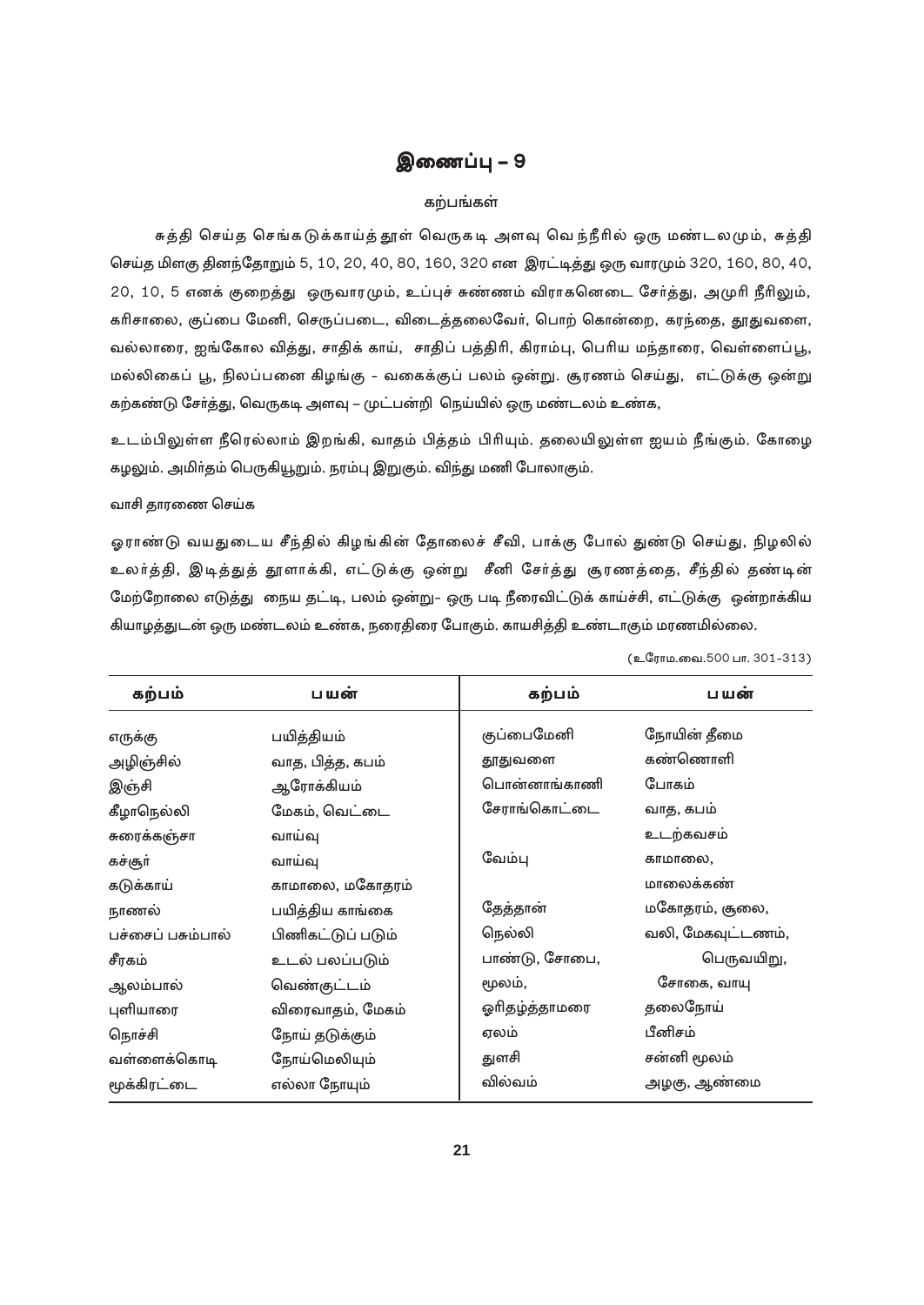| கற்பம்              | பயன்                | கற்பம்      | பயன்                   |
|---------------------|---------------------|-------------|------------------------|
| விளா                | மரணத்தைத் தள்ளும்   | துத்தநாகம்  | மேகவெட்டை              |
| காய்ச்சிய பால்      | பித்த காங்கை        | அப்பிரகம்   | நீர்க்கட்டு, நீரடைப்பு |
| வாள் கோரை           | உடல்மெலிய           | முத்து      | மூர்ச்சை, இளைப்பு,     |
| கிட்டிக் கிழங்கு    | வெண்குட்டம்         | உப்புசம்    |                        |
| கோரைக் கிழங்கு      | காசம்               | ரசம்        | சோகை, மேகரணம்,         |
| அமுக்கிறாக் கிழங்கு | அழகு, ஆயுள்         |             | கரப்பான், பரு, கட்டி,  |
| வசளை                | ஆற்றல்              |             | சீதளம்                 |
| கானான்              | ஆரோக்கியம்          | சங்கு       | அழகு, பலம்             |
| உருளைக்கிழங்கு      | தேக திடம்           | பவளம்       | நரை, திரை, மூப்பு,     |
| நன்னாரி             | பித்தமேகவுட்டணம்,   |             | நீக்கும்               |
|                     | தூா்நாற்றம்         | பலகறை       | யோகம்                  |
| உத்தாமணி            | சன்னி               | வெண்ணெய்    | குழல் நோய், குட்டம்    |
| ஆல்                 | பல்லறுதி, தாது,     |             | காசம்                  |
|                     | இரத்தம்             | தாளகம்      | சன்னி, நோய்த்தடுப்பு   |
| ஆயில்பட்டை          | முப்பிணி, சுரம்     | கிளிஞ்சில்  | சீரணம், பசி            |
| களிப்பறட்டை         | உடல் வளர்ச்சி       | உப்பு       | சகல நோய்               |
| எலுமிச்சை           | மகோதரம், பக்க       | காண்டாமிருக | காமாலை, வெட்டை,        |
|                     | சூலை, முடம்,        | மருப்பு     | மேகம்                  |
|                     | பயித்தியம், பிரமை,  | மான்கொம்பு  | காமாலை, வெட்டை,        |
| உன்மத்தம்           |                     | அயம்        | வெப்ப நோய்கள்          |
| தாமரை               | செவிடு              | காந்தம்     | நிலைக்கச் செய்யும்     |
| பிரமதண்டு           | அலித்தன்மை நீங்கும் | தங்கம்      | உடலைத்                 |
| அயம்                | உடல் உறதி           |             | தங்கமாக்கும்           |
| தங்கம்              | ஐய நோய்கள்          | வெள்ளி      | பயித்தியம்,            |
| அயநாகம்             | வாத, பித்த, ஐய      |             | ஒவ்வாமை, வெட்டை,       |
|                     | நோய்கள்             |             | காங்கை                 |
| ௭ஂஂ௹                | வாத, பித்த, ஐயம்    | வங்கம்      | பித்த நோய்கள்          |
| காந்தம்             | மறைந்த நோய்கள்      | நாகம்       | பித்த சன்னி            |
| தாம்பிரம்           | காசம்               | அப்பிரகம்   | வாத நோய்               |
| காரீயம்             | ஐய சன்னி, சுரம்,    | இரசம்       | நோய் எதிா்ப்பு         |
|                     | காங்கை              | காரீயம்     | ஐயந்திரிபு             |
| வெள்ளீயம்           | குரல் கம்மல்,       | தண்டவாளம்   | உடலுக்கு வலு மேகம்     |
|                     | இறுமல், தும்மல்     |             |                        |

தே. ய.வெ. செய். 71-89

தே. ய.வெ. செய். 90-100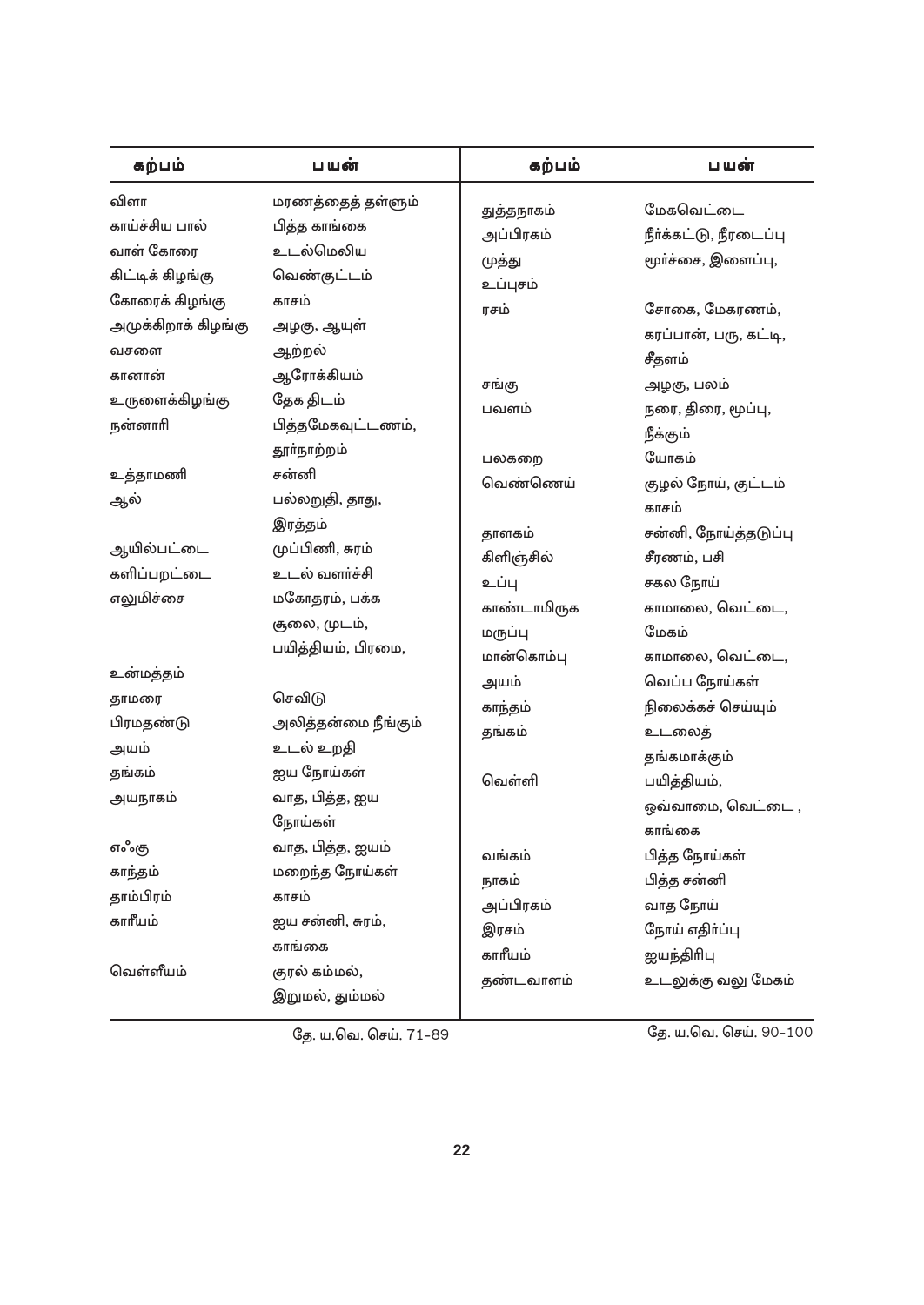### நரம்பு முறைவினால் உண்டாகும் பக்க விளைவுகள்.

- நெஞ்சுக்குப் பக்கத்தில் காணப்படும் 'அலகை' வர்மத்தில் ஈடு கொண்டால், நோயாளி  $1.$ பற்களைப் படுபயங்கர சத்தத்துடன் கடிப்பான். (ஈடு, என்பது வா்மம் நோ்ந்துள்ளதைக் குறிக்கும் கலைச் சொல்லாகும்)
- $2.$ தண்டு வடத்தில் காணப்படும் 'நட்டெல்' வா்மத்தின் இருவிரல் கீழே முறிவு கொண்டால், நாய் அமா்ந்திருப்பது போல நோயாளி அமா்ந்திருப்பான்.
- 3. பஞ்சவாணக் குகையாகிய நெஞ்சறையின் அருகில் காணப்படும் 'அக்கினி' நரம்பில் முறிவு ஏற்பட்டால் உடல் முழுவதும் காந்தல் உண்டாகும். உடலில் எறும்பு ஊர்தல் போன்ற உணர்வு தோன்றும்.
- $\overline{4}$ . 4 வகு புமவிடையில் காணப்படும் 'விட்டில்' வர்மக்கில் ஈடு கொண்டால். உடல் கீப்போல எரியம். விட்டில் போல அங்கம் துடி துடிக்கும்.
- 5. சலப்பையோடு இணைந்திருக்கின்ற 'நீா்' நரம்பு ஈடு கொண்டால், உடனே சன்னி உண்டாகும்.
- 6. கண்ணிமையின் அருகிலுள்ள பகலொளி நரம்பில் முறிவு ஏற்பட்டால், பாதிக்கப்பட்டவன் பார்வை இழப்பான்.
- $7.$ உச்சியின் மய்யத்தில் உள்ள 'குருபோக' நரம்பு போகம் கழிந்தபின் ஏற்படும் உணர்வைத் தோற்றுவிக்கும்.
- 8. முதுகுப் புறத்தில் 'தாரை' நரம்பு, சேவலைப் போலக் கொக்கரிக்கச் செய்யும்.
- 'கேரை' நரம்பு முறிவு, உடலைத் கேரையின் மேனி நிறமாக மாற்றிவிடும். 9.
- பீடிகை என்பின் இரு பக்கங்களிலும் உள்ள 'குண்டிச் சங்கு' நரம்பு முறிந்தால், தாகத்தால் 10. வருந்தி அழுவான்.
- $11.$ மூச்சுகுழலின் இடது பக்கத்தில் அமைந்துள்ள குயில் நரம்பு முறிவு, 'குயில்' போல ஒலி யெழுப்பச் செய்து சன்னியை உண்டாக்கும்.
- 12. பீசத்தின் மேற்புரத்தில் காணப்படும் 'கொட்ட காய' நரம்பு முறிவால் நோயாளி வேகமாக ஓடுவான்.
- 13. இதயத்தின் அருகில் உள்ள 'பதிவிருதை' வா்மம் முறிந்தால் நெருங்கியே நீண்ட மூச்சு நினைவு தடுமாற்றம், பிறரைக் கண்டு நாணல், இருளில் தூக்கம், அடிக்கடி சிரித்தல், மிஞ்சிய போக உணா்வு, வண்ணமலா்களைக் கண்டு நாணல், கண்களை உருட்டுதல் போன்ற செயல்களைச் செய்விக்கும்
- பிருக்கத்துடன் இணைந்திருக்கின்ற 'குக்குட' நரம்பு முறிவு, சேவலைப் போலக் கொக்கரிக்கச் 14. செய்யும்.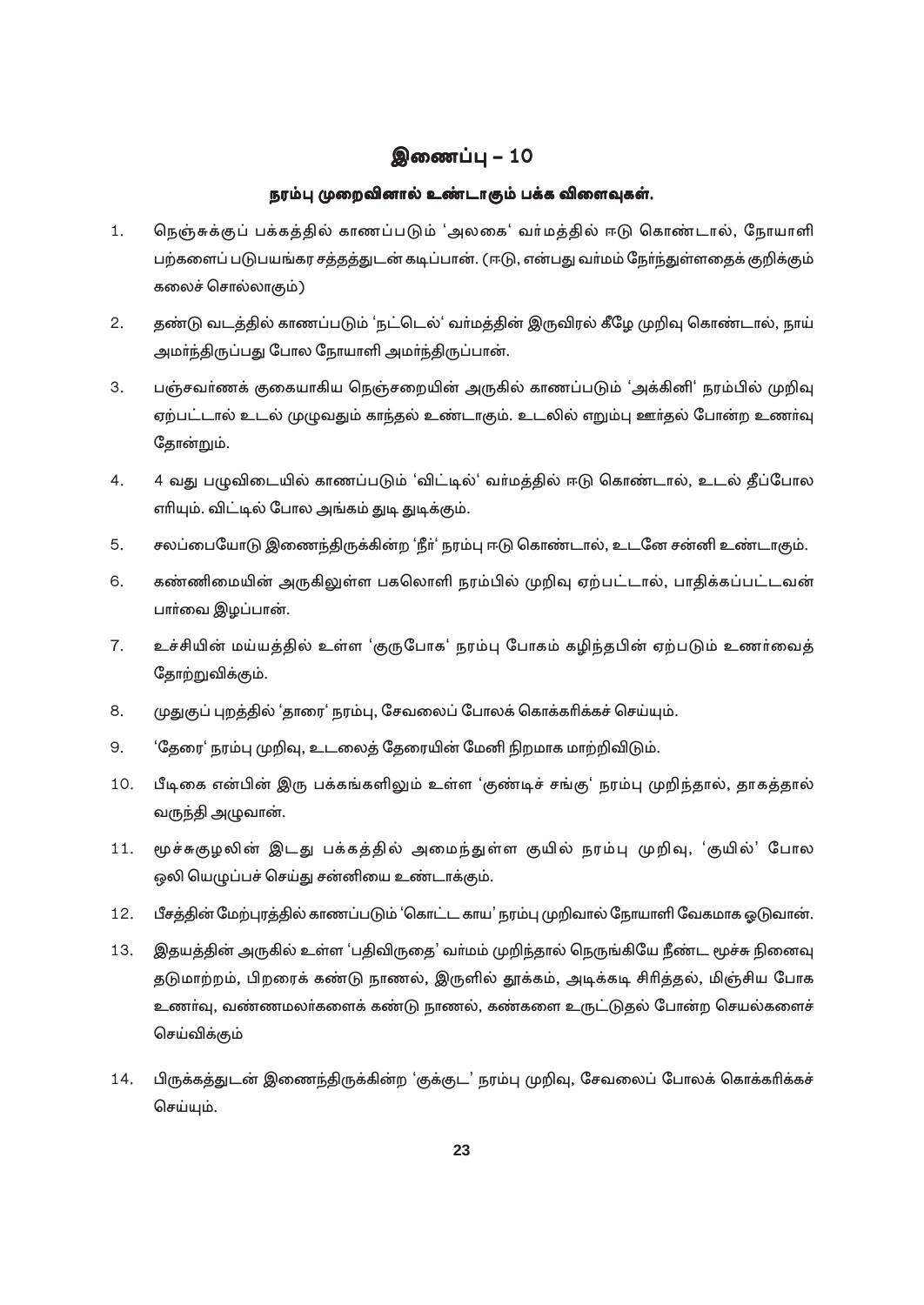- 15. குய்யத்துக்கு இருவிரலின் மேலே உள்ள 'பாலூன்றி' நரம்பு முறிந்தால் சுரம் உண்டாகும். உதிரம் பால் போல ஒழுகும்.
- 16. முதுகில் 'கூச்சல்' நரம்பு முறிவு, கருச்சிதைவை ஏற்படுத்தும். 217ஆம் நாளில் கூம்பு வா்மத்தில் நீல நிறத்தையும் முகத்தில் மஞ்சள் நிறத்தையும், முகத்தில் வியா்வையையும் உருவாக்கும்.
- 17. தலையின் மய்யத்தில் உள்ள 'துண்டு' நரம்பு முறிந்தால் உயிா், உடனே பிாியும்.
- 18. நெஞ்சறையின் இடக்குய்யத்தில் 'மயிர்க்கூச்சல்' நரம்பு முறிந்தால் உடல் வளைந்து குன்னிக் கொள்ளும். இதயத் துடிப்பை அதிகரிக்கும்.
- 19. முதுகின் நடுவில் புயமருகில் உள்ள 'தீபார' நரம்பு முறிந்தால், லிங்கம் பாதிக்கப்படுவதுடன், கருத்துப் போகும்.
- கண்ணின் அருகில் உள்ள 'மாற்றான்' நரம்பின் முறிவு, தலையை இடிக்கும். உடல் 20. பொன்னிறமும், கண்ணில் மஞ்சள் நிறமும் தோற்றுவிப்பதுடன், மூச்சுவிடுதல் சிரமமாகும். கொக்கரித்து ஒலி எழுப்பச் செய்யும்.
- 21. புச்ச என்பின் அருகில் பலமான வா்மம் கொண்டால் விசை நரம்பு தளா்ந்து 90ஆம் நாள் வாதம் வரும். அதைத் தொடா்ந்து நோயாளியின் சக்தி, விந்து வெளிப்பட்டுக் கொண்டே இருக்கும். இருகால்களும் செயலற்று காணப்படும். என்று எலும்பு முறிவினால் உண்டாகும் பக்கவிளைவுகள் ஒடிவு முறிவு சாரி நிகண்டகராதி–1200இல் குறிப்பிடப்படுகின்றன.

இங்குக் குறிப்பிடப் பட்டுள்ள நரம்புகள் அனைத்தும் தமிழ்ப் பெயராலேயே குறிப்பிடப் பட்டிருப்பதுடன், அந்த பெயருக்குடைய பண்புகளே பக்க விளைவுகளாகக் குறிப்பிட்டிருப்பதும் குறிப்பிடத்தக்கது.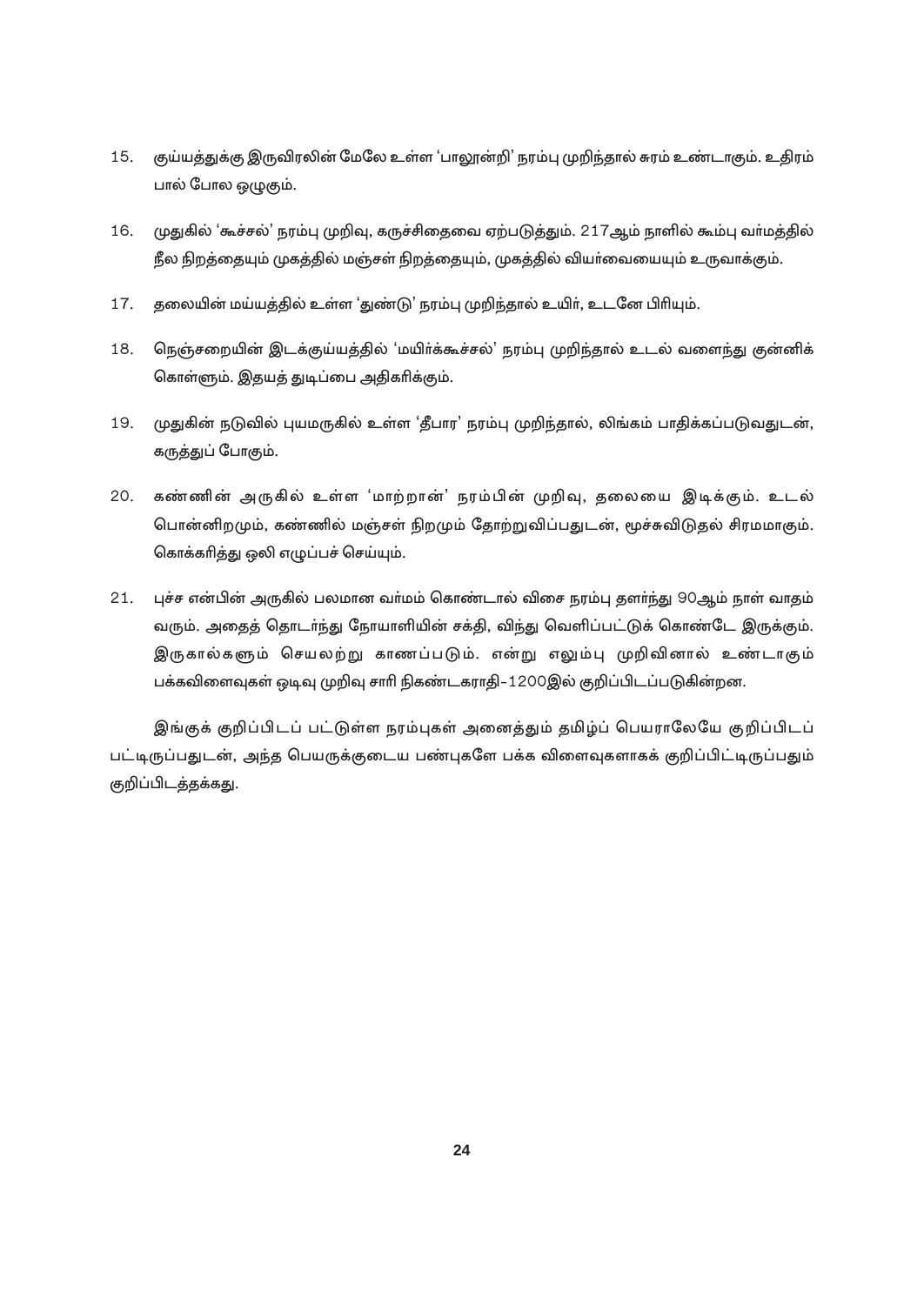### படுவா்மங்களும் இளக்கும் காலமும்

#### திலர்த காலம்  $1.$

திலாத காலப்பகுதியில் அடிபட்டால் பிழைப்பது கடினம். வாய் பிளந்து வானைத்தைப் பாா்த்துக் காணப்படும். மூன்றே முக்கால் நாழிகைக்குள் (11/2 மணி நேரம்) இளக்கு முறை செய்து எழுப்ப வேண்டும்.

#### நட்சத்திரக் காலம்  $2.$

்கடைக் கண் பகுதியில் ஒரு விரல் தள்ளி நட்சத்திரக் காலம் உள்ளது. இதில் வா்மங் கொண்டால் கண், முகம் மஞ்சளாகும். பதினெட்டு நாழிகைக்குள் (7 மணி 12 நிமிடத்தில்) இளக்க வேண்டும்.

#### $3<sub>1</sub>$ செவிக்குத்துக் காலம்

இது, காது துவாரங்களை அடுத்துக் காணப்படும். இதில் வா்மங் கொண்டால் விழி இரண்டும் வெளியே தள்ளும் வாயில் நுரை வரும். இதை இருபத்து மூன்று நாழிக்கைக்குள் (9மணி 12நிமிடம்) இளக்க வேண்டும்.

#### பிடரிக்காலம் 4.

இது, பிடரிப்பகுதியில் காணப்படும். இதில் அடிப்பட்ட உடனே தலை நிலை குலைந்து விடும். கண்கள் இறுக மூடிவிடும். பெருமூச்சும் உடல் நடுக்கமும் உண்டாகும். இதை 24 நாழிகைக்குள் (9மணி 36 நிமிடம்). இளக்க வேண்டும்.

#### 5. உறக்கக் காலம்

கீழ்தாடையில் தாடை எலும்பின் கீழ்ப்பகுதியில் குரல் வளையின் வல இடப்பகுதிகளில் காணப்படும். இதில் வா்மங் கொண்டால் 96 நாழிகைக்குள் (36 மணி) இளக்க வேண்டும் (ஆள் உறங்கிக் கொண்டிருப்பான்)

#### தும்மிக் காலம் 6.

தொண்டையின் கீழ்க்குழியில் காணப்படும். இதில், வா்மங் கொண்டால், உடல் துடிக்கும். கண் மூடிக் கொள்ளும். மூக்கில் நீா் வந்து கொண்டேயிருக்கும். பதினெட்டு நாழிகைக்குள் (7 மணி 12 நிமிடம்) இளக்க வேண்டும்.

#### $\overline{7}$ . நேர் வர்மம்

தொண்டைக்குழிக்கும் கீழே கூம்புப் பகுதிக்கு இரண்டு விரல் கீழே காணப்படும். இங்கே வா்மங் கொண்டால், உடல் குளிர்ந்து, வியர்வை உண்டாகும். இருமலும் இரத்தமும் வரும். பதினெட்டு நாழிகையில் இளக்க வேண்டும்.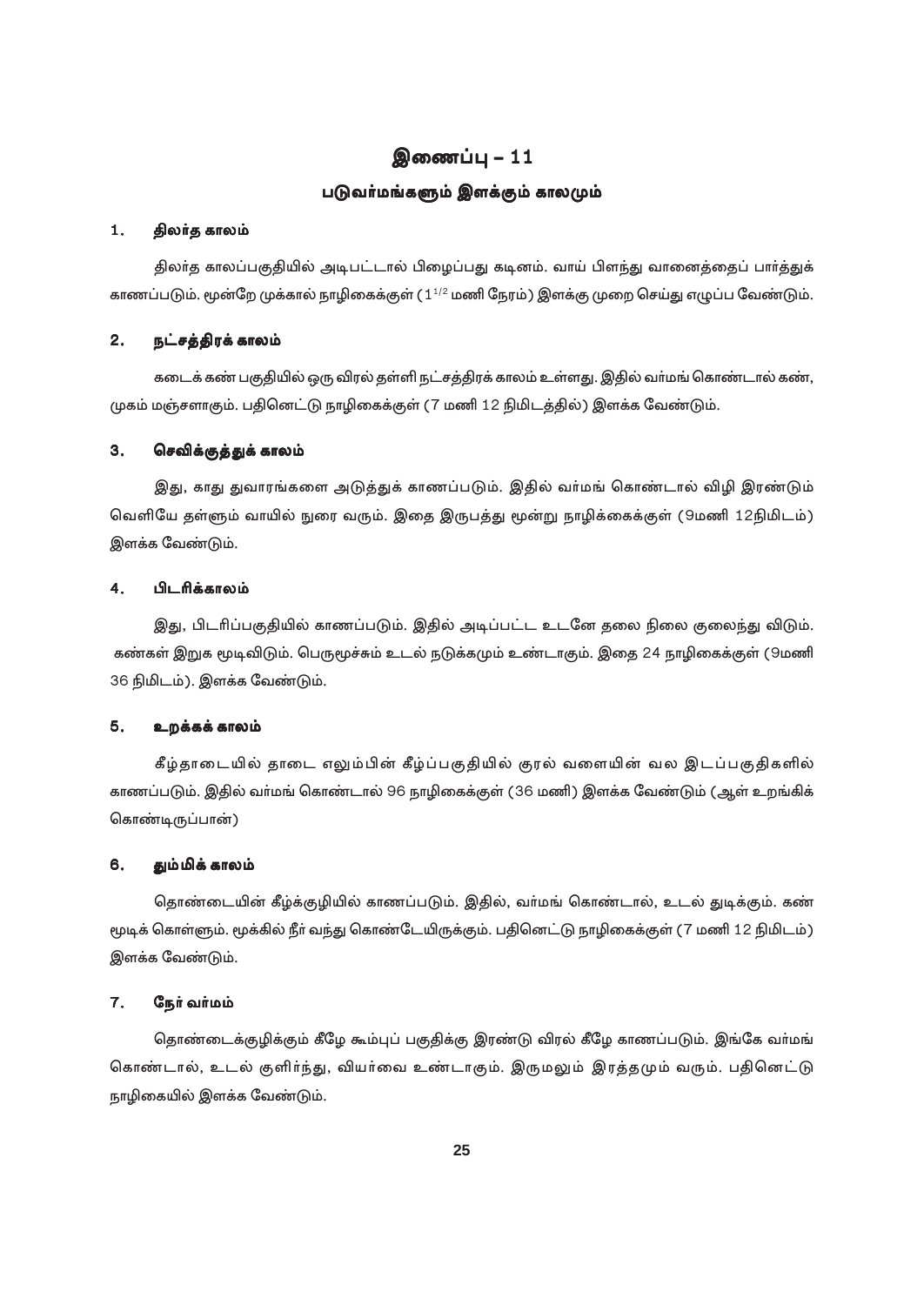#### 8. அடப்பக் காலம்

முண்டெலும்பிலிருந்து நான்கு விரலுக்கு மேல் காணப்படும். வா்மங் கொண்டவுடன் மயக்க மடைவான். 18 நாழிகைக்குள் இளக்க வேண்டும்.

#### உறுமிக் காலம் 9.

இது, நோ் வா்மப் பகுதிக்குக் கீழே காணப்படும். ஆனால் வா்மப் பீரங்கி, கூம்பு வா்மப் பகுதியின் மூன்று விரலின் கீழே என்றும். இதைப் பன்றி வர்மம் என்றும் கூறுகிறது. பன்றிபோல் உறுமுவதால் இப்பெயா் பெற்றதாக கூறுவா். இதை 27 நாழிகைக்குள் இளக்க வேண்டும்.

#### வலிய அத்திச் சுருக்கிக் காலம் 10.

இது, விலா முண்டெலும்பின் இரு விரலின் கீழே காணப்படும். இந்த வர்மத்தில் அடிபட்டால் எலும்பு சுருங்கி, உடலையும் சுருங்கச் செய்யும். அடிப்பட்டவன் உடல் ஒரு முழம் குறுகும் இதைப் பதினெட்டு நாழிகைக்குள் இளக்க வேண்டும்.

### 11. சிறிய அத்திச் சுருக்கிக் காலம்

இது, முண்டெலும்பின் மூன்று விரல் கீழே காணப்படும். அடிப்பட்டவன் வளர்ச்சி சற்று குன்றும் இதை நாழிகைக்குள் இளக்க வேண்டும்.

#### 12. கல்லடைக் காலம்

இது, தொப்புளுக்குக் கீழே காணப்படும். இதில் அடிப்பட்டால் விதை மேலேறி விதைப்பையை அடைத்துக் கொள்ளும். சிறுநீர் போகாது. வயிறு ஊதும், மூச்சு விட முடியாமல் அடைக்கும் என்று படுவாமம் விவாித்துக் கூறுகிறது. இதனால், படுவாமம் எவ்வளவு விபாீதமான வாமம் என்பதும் விளங்கக் கூடியது. வா்மத்தினால் உண்டாகும் பாதிப்புகளுக்கும் நோய்களுக்கும் வா்ம மருத்துவம் ஒன்றே தீா்வாக அமையும் என்பது குறிப்பால் அறியக் கூடியதாக இருக்கின்றது.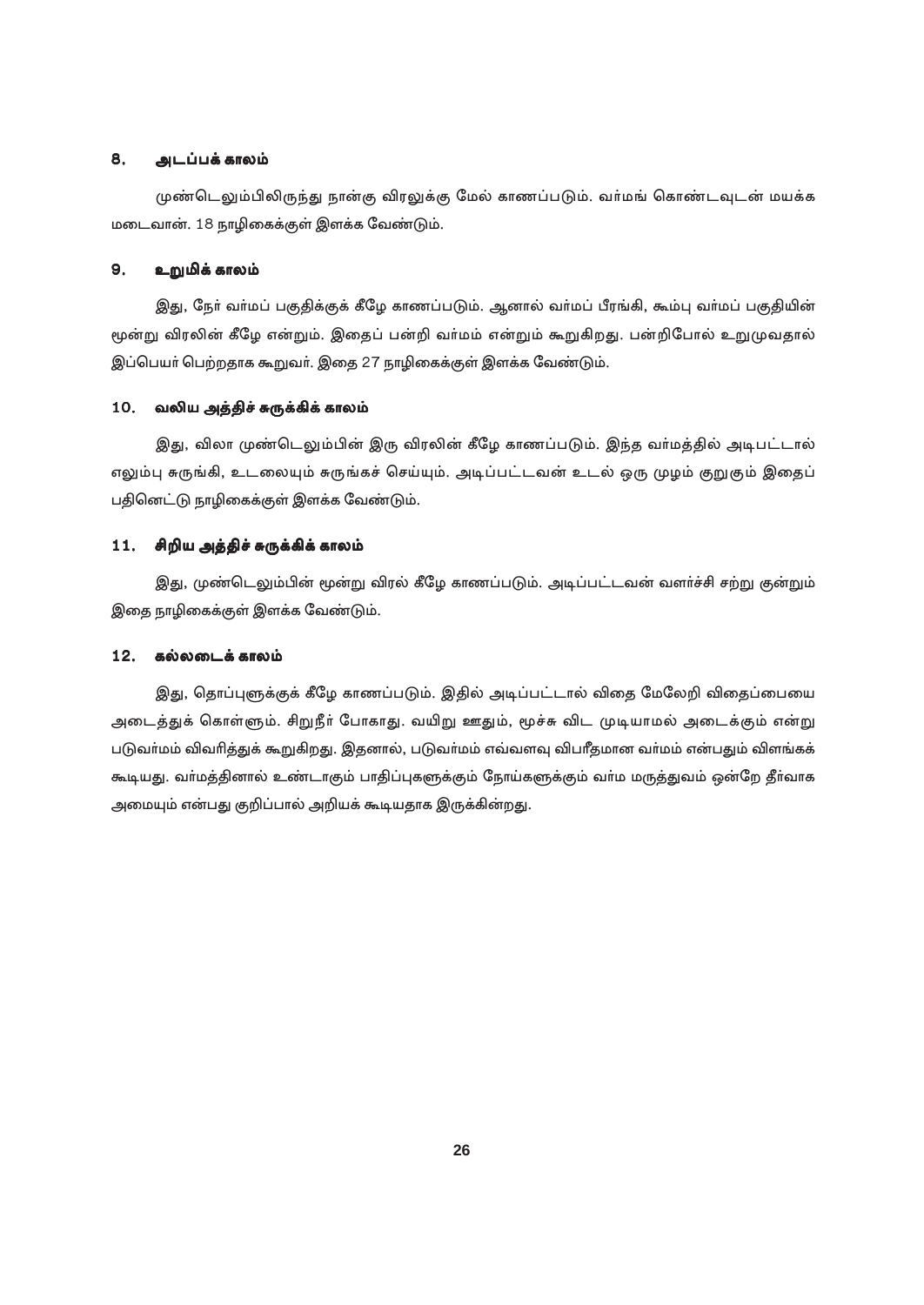|      |     | பிறை உதித்த நாளிலிருந்து 30 நாளும் நோயுற்றால் பலன்கள்                   |
|------|-----|-------------------------------------------------------------------------|
| பிறை | 1.  | 14–ஆம் நாள், 21ஆம் நாள், 28ஆம் நாளில் மரணமில்லா விட்டால் குணமுண்டாகும். |
| ,,   | 2.  | 10ஆம் நாளில் வதையில்லா விட்டால் பெருமதியாறுக்கு நோய்கள் தீரும்.         |
| ,,   | З.  | வந்தவுடன் நீங்கிப் போகும்.                                              |
| ,,   | 4.  | 21ஆம் நாளில் மரணம். தப்பினால் உயிா் நிலைக்கும்.                         |
| ,,   | 5.  | பிணி குறைந்து அதிகரித்துத் தணியும்.                                     |
| ,,   | 6.  | உடனே தீரும். தீராவிட்டால் 12இல் தணியும்.                                |
| ,,   | 7.  | மரணம் வரும்.                                                            |
| ,,   | 8.  | 12ஆம் நாளில் தீராவிட்டால் மரணம்.                                        |
| ,,   | 9.  | நோய் நீங்கும்.                                                          |
| ,,   | 10. | நன்மையில்லை. 15இல் மரணம்.                                               |
| ,,   | 11. | உடன் தீராவிடடால், மரணம்.                                                |
| ,,   | 12. | 15க்குள் தீராவிட்டால் மரணம்.                                            |
| ,,   | 13. | 18ஆம் நாளில் தீரும்.                                                    |
| ,,   | 14. | 21ஆம் நாளில் தீரும்.                                                    |
| ,,   | 15. | 4ஆம் நாளில் தீராவிட்டால் மரணம்.                                         |
| ,,   | 16. | 18ஆம் நாளில் பொல்லாப்பு நீங்கும்.                                       |
| ,,   | 17. | 18ஆம் நாளில் நீங்கும்.                                                  |
| ,,   | 18. | உடன் நீங்காவிட்டால் உயிா் நீங்கும்.                                     |
| ,,   | 19. | நோய் தீரும்.                                                            |
| ,,   | 20. | உயிா் போகும். 7 நாள் வரை நிலைத்தால் பிழைக்கும்.                         |
| ,,   | 21. | 10ஆம் நாளில் மரணம். ஒரு திங்களில் தீரும்.                               |
| ,,   | 22. | 10 இல் மரணமில்லாவிட்டால் ஒரு திங்களில் தீரும்.                          |
| ,,   | 23. | நோய் மிகுந்து 30 ஆம் நாள் நீங்கும்.                                     |
| ,,   | 24. | 12ஆம் நாளில் தீராவிட்டால் 30இல் மரணம்.                                  |
| ,,   | 25. | 6இல் தப்பினால் ஆயுள்.                                                   |
| ,,   | 26. | நலமுண்டாகும்.                                                           |
| ,,   | 27. | உடல் உருகும்.                                                           |
| ,,   | 28. | 21ஆம் நாள் மரணம்.                                                       |
| ,,   | 29. | நோய் தீரும்.                                                            |
| ,,   | 30. | உயிா் மீளும்.                                                           |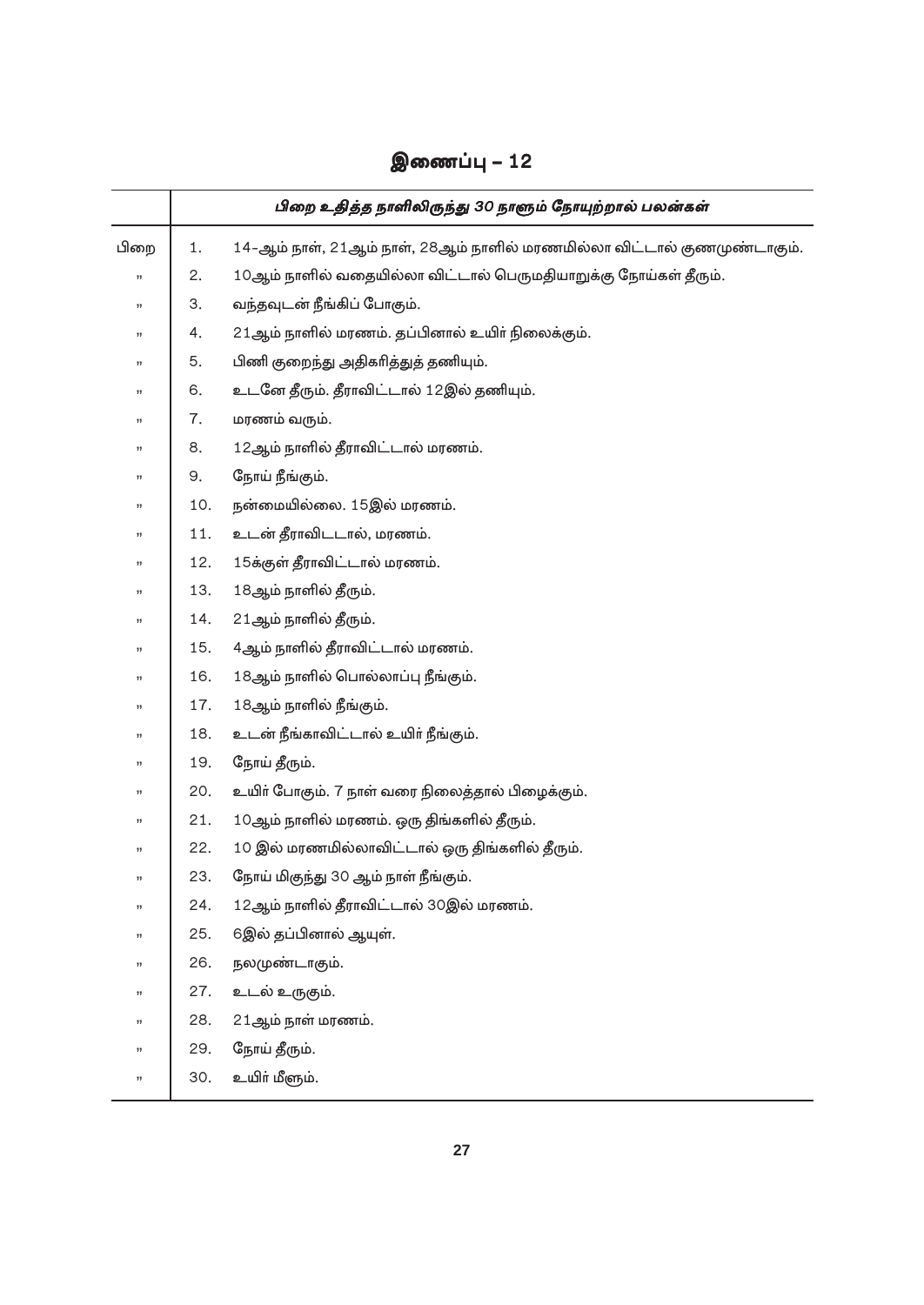| எண் | நோயுற்ற நாளும்       | நோயின் தன்மையும்                                        |
|-----|----------------------|---------------------------------------------------------|
| 1.  | குதிரை (அசுவனி)      | 8 ஆம் நாளில் நீங்கும்                                   |
| 2.  | பரணி                 | 3 ஆம் நாளில் நீங்காவிட்டால் மரணம்.                      |
| З.  | பொதுநன் (கார்த்திகை) | 8, 10 ஆம் நாளில் நீங்காவிட்டால் 11 இல் மரணம்            |
| 4.  | உரோகிணி              | 8, 12 ஆம் நாளில் சுரம் நீங்காவிட்டால் 27–ஆம் நாள் மரணம் |
| 5.  | மிருக சீரிடம்        | 10, 15 ஆம் நாளில் நீங்கும்.                             |
| 6.  | திருவாதிரை           | 15 ஆம் நாளில் நீங்கும்.                                 |
| 7.  | புனா்பூசம்           | 1, 2 ஆம் நாளில் நீங்காவிட்டால் 22 இல் நீங்கும்.         |
| 8.  | பூசம்                | 5 ஆம் நாளில் நீங்கும்.                                  |
| 9.  | ஆயில்யம்             | கொல்லும்.                                               |
| 10. | மகம்                 | $12, 15$ ஆம் நாளில் மரணம்.                              |
| 11. | பூரம்                | 10 ஆம் நாளில் தீராவிட்டால் 3 ஆம் திங்களில் நீங்கும்.    |
| 12. | உத்திரம்             | 10 ஆம் நாளில் தீராவிட்டால் 3 ஆம் திங்களில் நீங்கும்.    |
| 13. | அத்தம்               | 3 இல் நீங்கும்.                                         |
| 14. | சித்திரை             | 7 இல் மரணம்.                                            |
| 15. | சோதி (சுவாதி)        | 7 இல் மரணம்.                                            |
| 16. | விசாகம்              | 8, 25 இல் உயிர் அகலும்.                                 |
| 17. | அனுசம்               | 12 இல் நீங்கும்.                                        |
| 18. | கேட்டை               | 20 இல் ஒரு மாதம் நீங்காவிட்டால் கொல்லும்.               |
| 19. | மூலம்                | ஒரு திங்களில் நீங்கும்.                                 |
| 20. | பூராடம்              | 8 இல் நீங்கும்.                                         |
| 21. | உத்திராடம்           | 12 இல் நீங்காவிட்டால் பலநாள் சென்று உயிா் கொள்ளும்.     |
| 22. | ஓணம்                 | 10 இல் நீங்கும்.                                        |
| 23. | அவிட்டம்             | 5 இல் கொல்லாவிட்டால் 8 இல் நீங்கும்.                    |
| 24. | சதயம்                | கொல்லும்.                                               |
| 25. | பூரட்டாதி            | உயிர் போகும்.                                           |
| 26. | உத்திரட்டாதி         | 8 இல் தீரும்.                                           |
| 27. | ரேவதி                | 8, 10 இல் ஆவி கொள்ளும்.                                 |

இணைப்பு – 13

–அங்காதி பாதம் பக். 105–107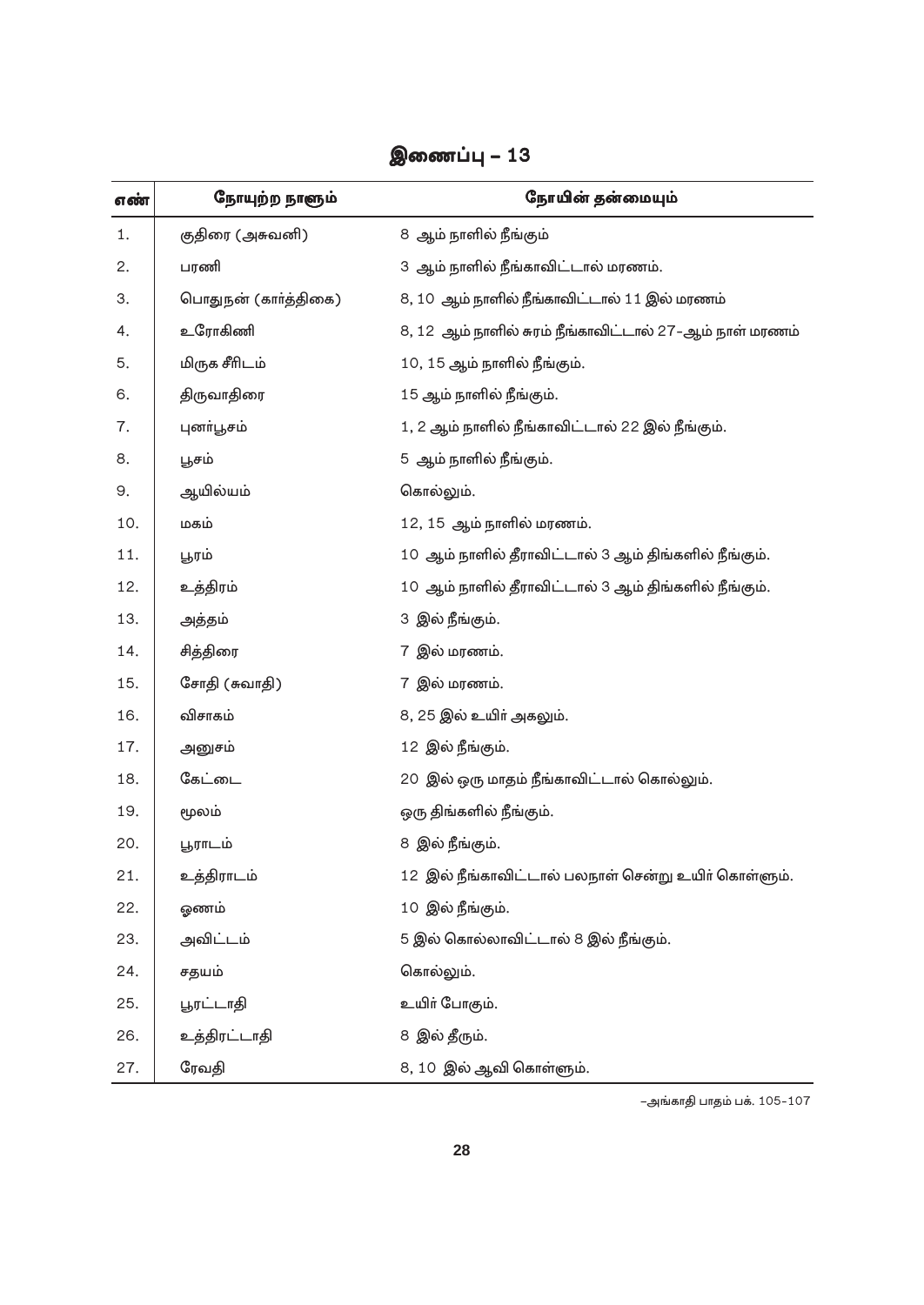|    | அமுத நிலை                             |            |                                          |                                        |  |  |  |
|----|---------------------------------------|------------|------------------------------------------|----------------------------------------|--|--|--|
|    | மருத்துவ நூல்                         |            | மதன நூல்                                 |                                        |  |  |  |
|    | திதி/பிறைநாள்                         | உறுப்பு    | பூர்வ பட்சம்<br>(வளர்பிறை)<br>இடது புறம் | அமர பட்சம்<br>(தேய்பிறை)<br>வலது புறம் |  |  |  |
| 1. | பிரதமை                                | பெருவிரல்  | பெருவிரல்                                | உச்சி                                  |  |  |  |
| 2. | துதியை                                | உள்ளங்கால் | புரந்தாள்                                | நெற்றி                                 |  |  |  |
| 3. | திருதிகை                              | முழந்தாள்  | பரடு                                     | கண்                                    |  |  |  |
| 4. | சதுா்த்தி                             | பெருந்தொடை | முழந்தாள்                                | வாய்                                   |  |  |  |
| 5. | பஞ்சமி                                | குய்யம்    | அல்குல்                                  | கபோலம்                                 |  |  |  |
| 6. | சஷ்டி                                 | நாபி       | நாபி                                     | கழுத்து                                |  |  |  |
| 7. | சப்தமி                                | முலை       | மார்பு                                   | கைமூலம்                                |  |  |  |
| 8. | அஷ்டமி                                | கரம்       | முலை                                     | முலை                                   |  |  |  |
| 9. | நவமி                                  | கழுத்து    | கைமூலம்                                  | மார்பு                                 |  |  |  |
|    | 10. தசமி                              | அதரம்      | கழுத்து                                  | நாபி                                   |  |  |  |
|    | 11. ஏகாதசி                            | நா         | கபோலம்                                   | அல்குல்                                |  |  |  |
|    | 12. துவாதசி                           | நெற்றி     | வாய்                                     | முழந்தாள்                              |  |  |  |
|    | 13. திரயோதசி                          | புருவம்    | கண்                                      | பரடு                                   |  |  |  |
|    | 14. சதுர்த்தசி                        | பிடரி      | நெற்றி                                   | புரந்தாள்                              |  |  |  |
|    | 15. பௌர்ணமி                           | உச்சி      | உச்சி                                    | பெருவிரல்                              |  |  |  |
|    | – (கொக்கோகம்.)<br>(அகத்.ந.வி.பா. 480) |            |                                          |                                        |  |  |  |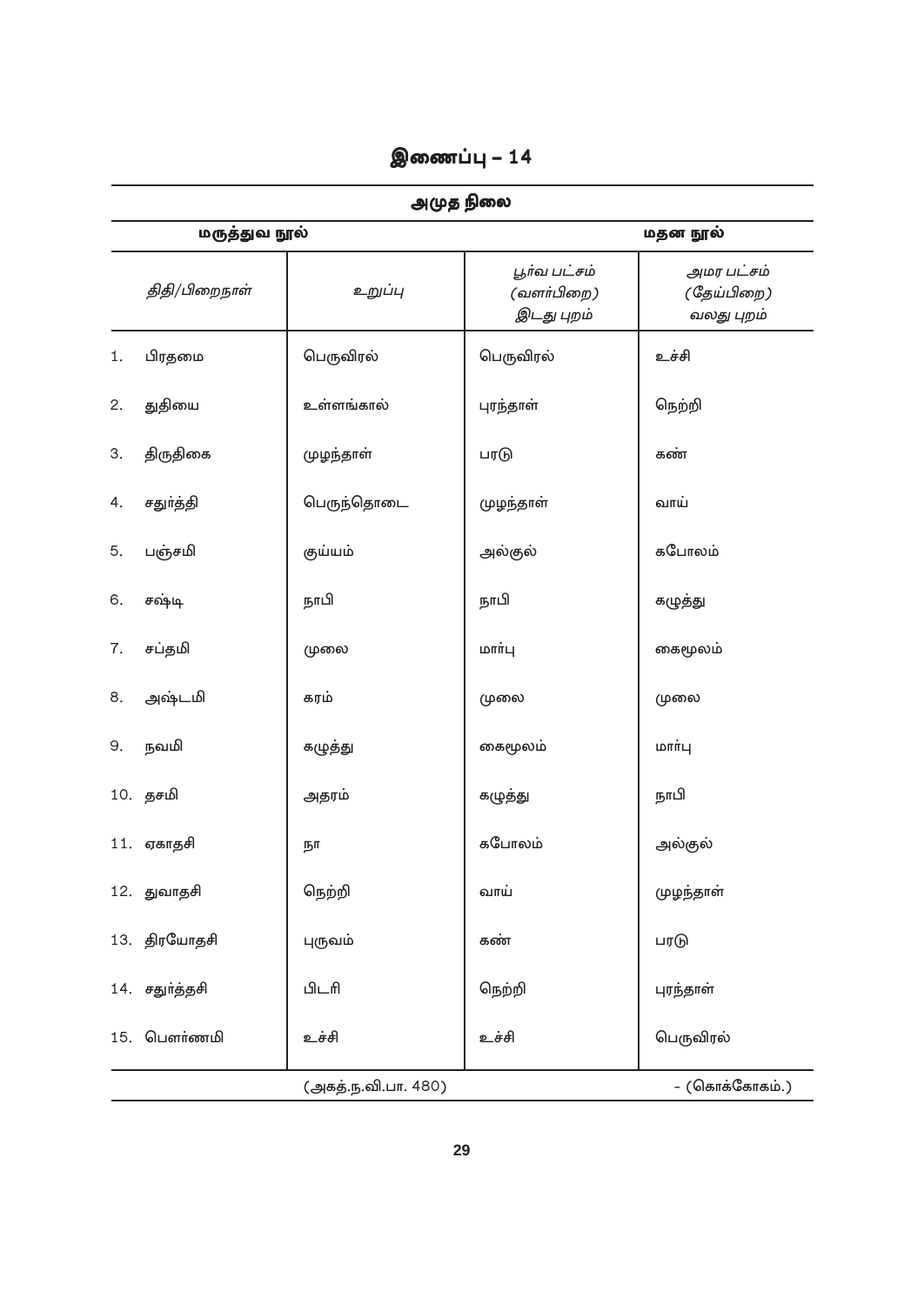சித்தா்கள் பதினெண்மா் எனக் கூறப்படும். ஆனால் சித்தா் நூலான போகா்–7000 என்னும் நூல் 45 சித்தா்களைக் குறிப்பிடுகிறது. அத்துடன், அவா்களின் தாய் தந்தை குரு சாதி மரபு தலைமுறை பிறந்த நட்சத்திரம் பிறந்த திங்கள் ஆகியவை குறிப்பிடப் பட்டிருக்கின்றன. அவற்றுக்கான மேல் விபரங்கள் வேறெங்கும் காணப்படவில்லை. போகா் நூல் கூறும் விபரங்கள்:

| பெயர்          | சாதி/மரபு            | கோத்திரம்/<br>தலைமுறை | நட்சத்திரம்<br>பாகம்            | திங்கள்    | தந்தை/தாய்<br>பாட்டன்                       | குரு/<br>ஆசிரியா் |
|----------------|----------------------|-----------------------|---------------------------------|------------|---------------------------------------------|-------------------|
| காலாங்கி நாதா் | மயன்                 | 10                    | அசுவினி<br>நாலாம்பாதம்          | சித்திரை   |                                             |                   |
| போகர்          | விஸ்வகா்மன்          | 18                    | பரணி<br>இரண்டாம் பாதம்          | வைகாசி     | விசுவகா்மன்                                 |                   |
| ரோமரிஷி        | செம்படவன்/<br>வலைஞன் | 12                    | கார்த்திகை<br>மூன்றாம் பாதம்    | ஆனி        | செம்படவன்<br>குறத்தி                        |                   |
| மச்சமுனி       | கல்லுடையோர்          | 62                    | ரோகிணி<br>மூன்றாம் பாதம்        | ஆடி        | ஆதுலக்குலத்து <br>கன்னி                     |                   |
| சட்டமுனி       | சிங்களவா்            | 14                    | மிருக சீரிடம்<br>மூன்றாம் பாதம் | ஆவணி       | சிங்கள<br>தேவதாசி                           |                   |
| இடைக்காடர்     | கோனார்               | 18                    | திருவாதிரை<br>இரண்டாம் பாதம்    | புரட்டாசி  | கானீனன்                                     |                   |
| தன்வந்திரி     | மகாவிஷ்ணு            | 32                    | புனா்பூசம்<br>நாலாம் பாதம்      | ஐப்பசி     | அனுலோமன்                                    |                   |
| மூலத்து ஈசா்   | வேளாளன்              | 27                    | பூசம்<br>மூன்றாம் பாதம்         | கார்த்திகை | பள்ளஜாதிகன்னி  –<br>ரிஷிக்கும்<br>பிறந்தாா் |                   |
| அகத்தீசா்      | வேளாளன்              | 48                    | ஆயிலியம்<br>மூன்றாம் பாதம்      | தனுா்      |                                             |                   |
| சிவவாக்கியா்   | சங்கரகுலம்           | 20                    | மகம்<br>இரண்டாம் பாதம்          | தை         |                                             |                   |
| இராமதேவா்      | விஷ்ணுகுலம்          | 6                     | பூரம்<br>நாலாம் பாதம்           | மாசி       | ரோமரிஷி                                     |                   |
| புஜண்டர்       | அக்கினிகுலம்         | 45                    | உத்திரம்<br>இரண்டாம் பாதம்      | பங்குனி    | வெள்ளாட்டி                                  |                   |
| கருவூராா்      | கன்னாரர்             | 42                    | அஸ்தம்<br>இரண்டாம் பாதம்        | சித்திரை   | மயன்                                        |                   |
| புண்ணாக்கீசா்  | கன்னடியா்            | 18                    | சித்திரை<br>இரண்டாம் பாதம்      | வைகாசி     | மாட்டிடைச்சி<br>அமங்கலி பிள்ளை              |                   |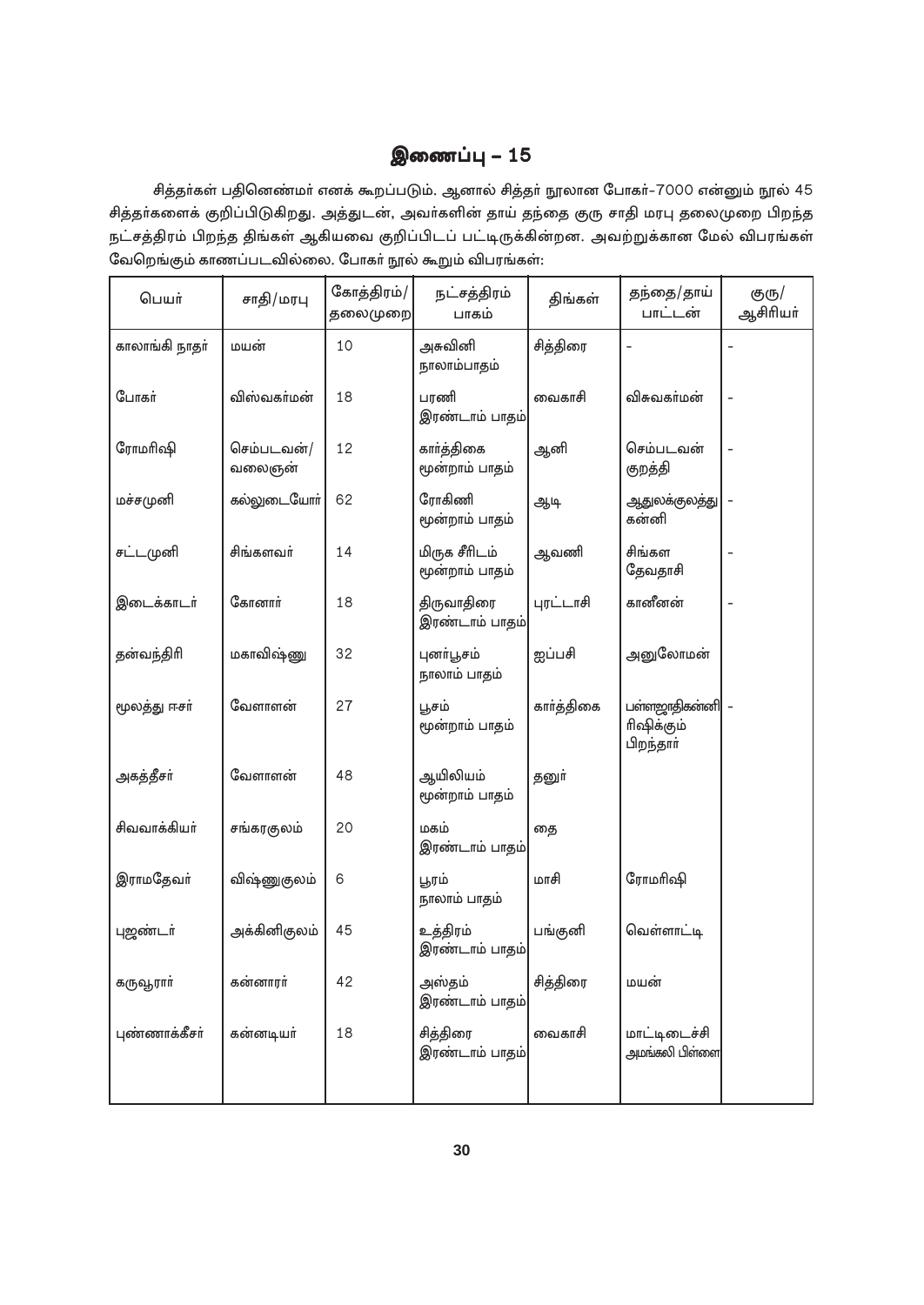| பெயர்                  | சாதி/மரபு                       | கோத்திரம்/<br>தலைமுறை | நட்சத்திரம்<br>பாகம்          | திங்கள்    | தந்தை/தாய்<br>பாட்டன்              | குரு/<br>ஆசிரியா் |
|------------------------|---------------------------------|-----------------------|-------------------------------|------------|------------------------------------|-------------------|
| புலிப்பாணி             | வேடன்                           | $\Theta$              | சோதி (சுவாதி)<br>நாலாம் பாதம் | புரட்டாசி  | ரிஷி, வேடர்குல<br>கன்னி மகள்       |                   |
| நந்தீசா்               | மிருகமகாரிஷி                    | 3                     | விசாகம்<br>நாலாம் பாதம்       | வைகாசி     |                                    |                   |
| புலஸ்தியா்             | சிங்களவா்                       | 8                     | அனுஷம்<br>நாலாம் பாதம்        | ஆவணி       | கமலமுனி                            | அகஸ்தியா்         |
| வியாசா்                | சந்திரகுலம்                     | 80                    | கேட்டை<br>இரண்டாம் பாதம்      | ஆவணி       | பராசுரன்                           |                   |
| தேரையா்                | பிரம்மகுலம்                     | நவதசம்                | மூலம்<br>இரண்டாம் பாதம்       | பங்குனி    | வானரிஷி                            | அகஸ்தியா்         |
| யாக்கோபு               | குலம்விட்டு<br>குலம் புகுந்தாா் | 16                    | பூராடம்<br>மூன்றாம் பாதம்     | பங்குனி    |                                    |                   |
| கொங்கணா்               | யாதவா்                          | 16                    | உத்திராடம்<br>முதற் பாதம்     | சித்திரை   | கானீனன்                            |                   |
| தட்சிணா மூர்த்தி       | கவுண்டன்                        | 13                    | திருவோணம்<br>முதற் பாதம்      | ஆவணி       | கொல்லிமலை<br>நாதன்                 |                   |
| கோரக்கர்               | மராட்டியர்                      | 11                    | ஆயிலியம்<br>இரண்டாம் பாதம்    | கார்த்திகை | குறசாதி கன்னி<br>மகன்,<br>அனுலோமன் |                   |
| கௌபாலா்                | பப்பரவர்                        | 8                     | சதயம்<br>இரண்டாம் பாதம்       | வைகாசி     |                                    |                   |
| சோதி மாமுனிவா்  பள்ளன் |                                 | 6                     | பூரட்டாதி<br>நாலாம் பாதம்     | புரட்டாசி  | பிரம்மாிஷி<br>மறவாசாதி பெண்        |                   |
| டமரகர்                 | மறவர்                           | 4                     | உத்திரட்டாதி<br>நாலாம் பாதம்  | மார்கழி    | சுந்தரனாா்                         |                   |
| சுந்தரானந்தா்          | அகமுடையார்                      | 28                    | ரேவதி<br>மூன்றாம் பாதம்       | ஆவணி       | நவகண்டரிஷி                         |                   |
| வாரிதி/வரரிஷி          | கள்ளர்                          | 48                    | அசுவனி<br>மூன்றாம் பாதம்      | சித்திரை   | திரணாக்கிய<br>முனிவா்              |                   |
| வால்மீகா்              | வேடர்                           | 32                    | அனுஷம்<br>நாலாம் பாதம்        | புரட்டாசி  | குறத்தி மகன்                       |                   |
| ஊர்வசி                 | தேவதா /<br>மடந்தை<br>அடிமை      |                       | பூரம்<br>நாலாம் பாதம்         | வைகாசி     | பிரிங்கி<br>மகாரிஷி/<br>கானீனன்    |                   |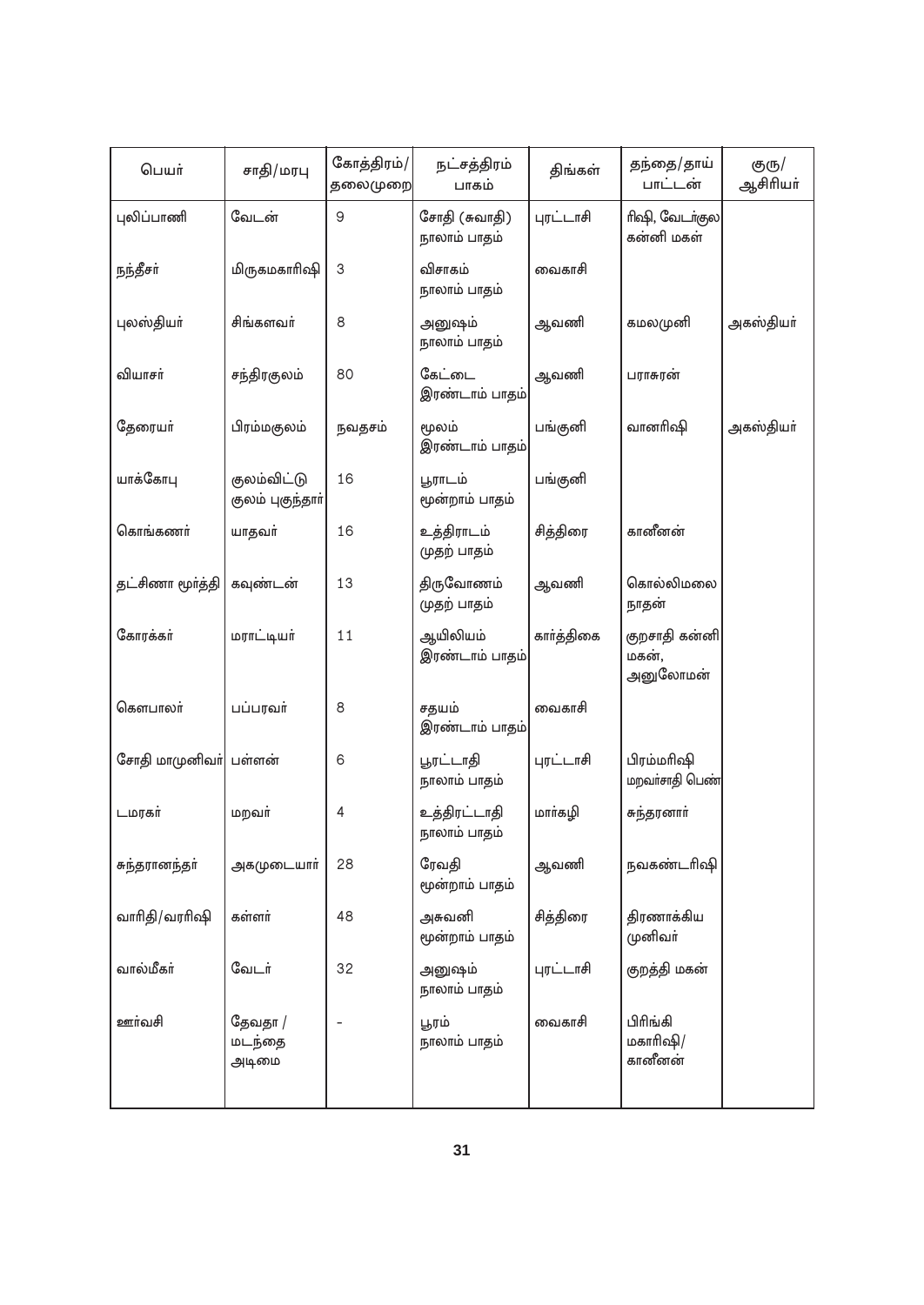| பெயர்                  | சாதி/மரபு         | கோத்திரம்/<br>தலைமுறை | நட்சத்திரம்<br>பாகம்            | திங்கள்    | தந்தை/தாய்<br>பாட்டன்                       | குரு/<br>ஆசிரியா் |
|------------------------|-------------------|-----------------------|---------------------------------|------------|---------------------------------------------|-------------------|
| கமலமுனி                | தேவர்             | 48                    | பூசம்<br>இரண்டாம் பாதம்         | வைகாசி     | காலாங்கி                                    |                   |
| கைலாச நாதர்            | வள்ளுவா்          | 80                    |                                 |            |                                             |                   |
| அகப் பேய்              | நாயனார்           | 16                    |                                 |            |                                             |                   |
| குதம்பை<br>(பெண்ரூபம்) | கோனார்/<br>இடையா் | 16                    | விசாகம்<br>மூன்றாம் பாதம்       | ஆடி        | கன்னி பிள்ளை                                |                   |
| பாம்பாட்டி             | ஜோதி/மாதவா்       | 4                     | மிருக சீரிடம்<br>மூன்றாம் பாதம் | கார்த்திகை |                                             |                   |
| காலகண்டர்              | கள்ளர்            | 11                    | உத்திராடம்<br>இரண்டாம் பாதம்    | சித்திரை   |                                             |                   |
| சுப்பிரமணியா்          | சைவபீமாடம்        | 112                   | பூசம்<br>முதற் பாதம்            | ஆவணி       | (அகத்தியா்க்கு உபதேசித்த<br>விநாயகன் தம்பி) |                   |
| யூகிமுனி               | குறும்பா்         | 19                    | பூசம்<br>மூன்றாம் பாதம்         | ஆவணி       | தன்வந்திரி<br>கானீனன்                       |                   |
| ஜெமதக்கினி             | சைனம்             | 40                    | புனா்பூசம்<br>மூன்றாம் பாதம்    | ஐப்பசி     | பரத்துவமகாிஷி<br>அனுலோமன்                   |                   |
| திரணாக்கியா்           | சைனகருடர்         | 16                    | திருவாதிரை<br>இரண்டாம் பாதம்    | புரட்டாசி  | ஜெமதக்கினி                                  |                   |
| கண்டீசர்               | வள்ளுவா்          | 11                    | பூரம்<br>மூன்றாம் பாதம்         | வைகாசி     | புலஸ்தியா்<br>கானீனன்                       |                   |
| திருமூலா்              | வேளாளா்           | 20                    | அவிட்டம்<br>மூன்றாம் பாதம்      | புரட்டாசி  | சேரன்<br>அனுலோமன்                           |                   |
| சண்டீசுவரா்            |                   |                       |                                 |            |                                             |                   |
| அனந்த சித்தா்          |                   |                       | ரேவதி<br>மூன்றாம் பாதம்         | மாசி       | டமரகனார்                                    |                   |

போகர்-7000 பா. 5696-5737; 5869 - 5953

| கானீனன் : | கன்னி பெற்ற பிள்ளையின் பெயர்<br>"கன்னியிற் பெறுமகள் கானீனன்" –  ஆசிரிய நிகண்டு. சூ. 73.                                                    |
|-----------|--------------------------------------------------------------------------------------------------------------------------------------------|
|           | அனுலோமன் :     அந்தணா், அரசா், வணிகா், வேளாளா் ஆகிய நாற்குலத்துள் உயா் குலத்து<br>ஆணுக்கும் இழிகுலப் பெண்ணுக்கும் பிறந்த பிள்ளையின் பெயா். |

"உன்னுமந் தணராசர் வணிகர்வே ளாளரென் றோதுமொரு நாற்குலத்தி லுயர்குலத் தாணிழி குலப் பெண்ணு டன்கூடி யவகையிற் பெற்ற புதல்வன் இந்நிலத் தனுலோமன்....." – ஆசிரிய நிகண்டு. சூ. 73.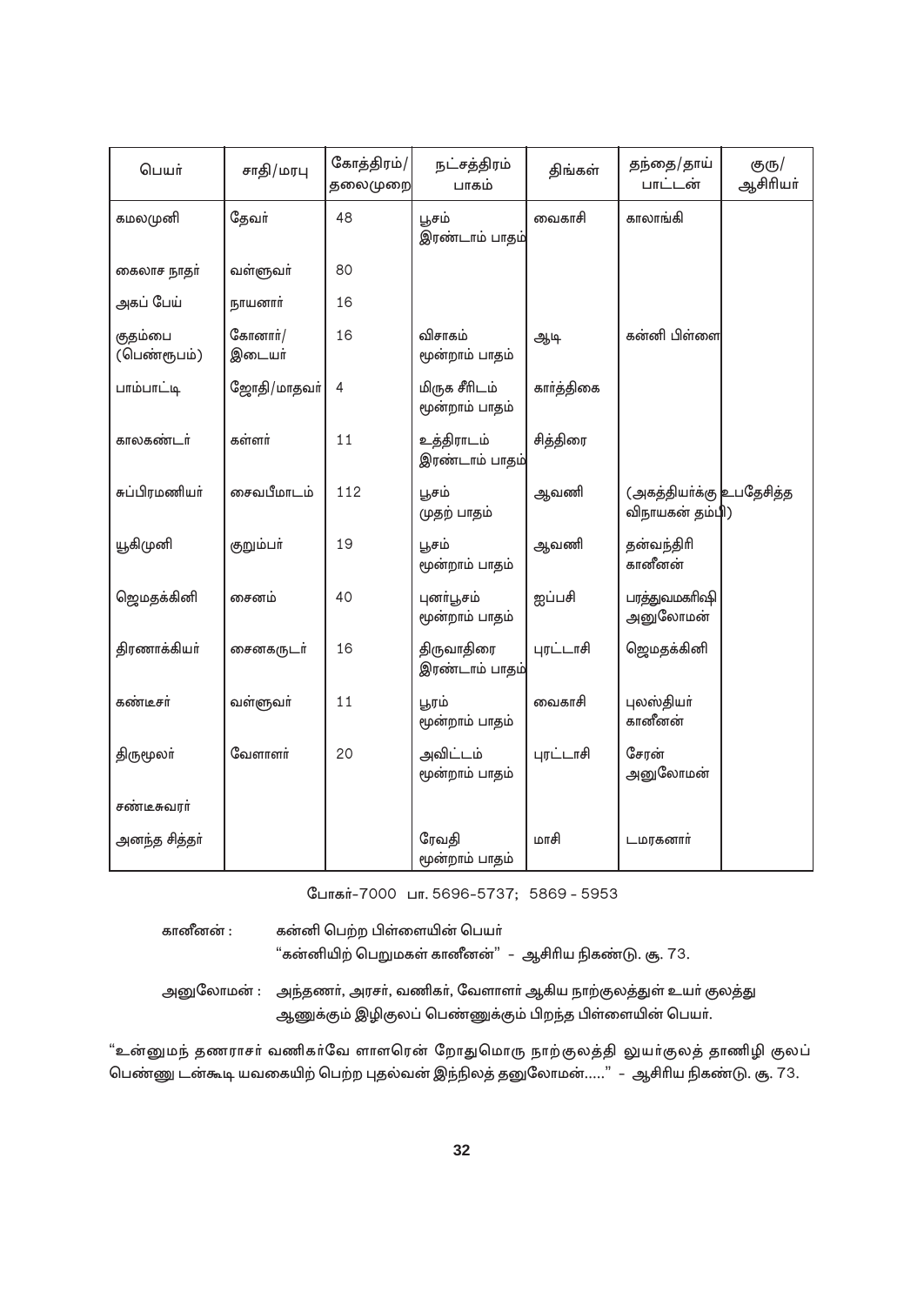|     | சித்தர்      | மனைவி          | மக்கள்                        | தலைமுறை                         |
|-----|--------------|----------------|-------------------------------|---------------------------------|
| 1.  | நந்தீசா்     | 8              | 17                            | 3                               |
| 2.  | மச்சமுனி     | 10             | 100                           | 62                              |
| 3.  | சட்டமுனி     | 10             | 100                           | 14                              |
| 4.  | அகப்பை முனி  | 10             | 120                           | 16                              |
| 5.  | பாம்பாட்டி   | 16             | 144                           | $\overline{4}$                  |
| 6.  | இடைக்காடர்   | 11             | 96                            | 18                              |
| 7.  | அழுகண்ணி     | 12             | 96                            | $\overline{\phantom{0}}$        |
| 8.  | குதம்பை முனி | 16             | 160                           | 16                              |
| 9.  | தன்வந்திரி   | 16             | 160                           | 32                              |
| 10. | வான்மீகா்    | 5              | 100                           | 32                              |
| 11. | இராம தேவா்   | 10             | 200                           | 6                               |
| 12. | கொங்கணா்     | 6              | 60                            | 16                              |
| 13. | கருவூராா்    | 12             | 120                           | 42                              |
| 14. | சுந்தரா்     | $\overline{I}$ | 84                            | 28                              |
| 15. | திருமூலா்    | 9              | 90                            | 20                              |
| 16. | போகர்        |                | கணக்கில் அடங்காத மனைவி மக்கள் |                                 |
| 17. | அகத்தியா்    | 10             | 100                           | 48                              |
| 18. | கோரக்கர்     | 5              | 60                            | 11                              |
|     |              | 173            | 1867                          | (கோரக்கர் முத்தாரம். பா. 86-89) |

சித்தர்களின் குடும்பம் பற்றிய விபரங்கள்:-

போகா் என்னும் சித்தரைத் தவிர மற்ற சித்தா்களின் மனைவியா் 173 ஆகவும் மக்கள் 1867 ஆகவும் காணப்படுகிறது. இப்பதினெண் சித்தர்களுக்கு மட்டும் இத்தனை மனைவியரும் மக்களும் இருந்திருந்தார்களென்றால், மிகப்பெரிய அளவுடைய எண்ணிக்கையுடன் சித்தர் மரபினரோ பரம்பிரையினரோ இருந்திருக்கக் கூடும். அத்தகையோா் யாரும் இருப்பதாக எந்தத்தகவலும் இல்லை என் பதால் இத்தகவல் உண்மையாக இருக்குமா என்ற முடிவிற்கும் வர இயலாததாக இருக்கிறது. ஆனாலும் இவர்கள் தலைமுறைகள் பல கடந்து வாழ்ந்தவர்கள் எனக் குறிப்பிடப் படுவதனால் இது கூடும் எனக் கருதலாம்.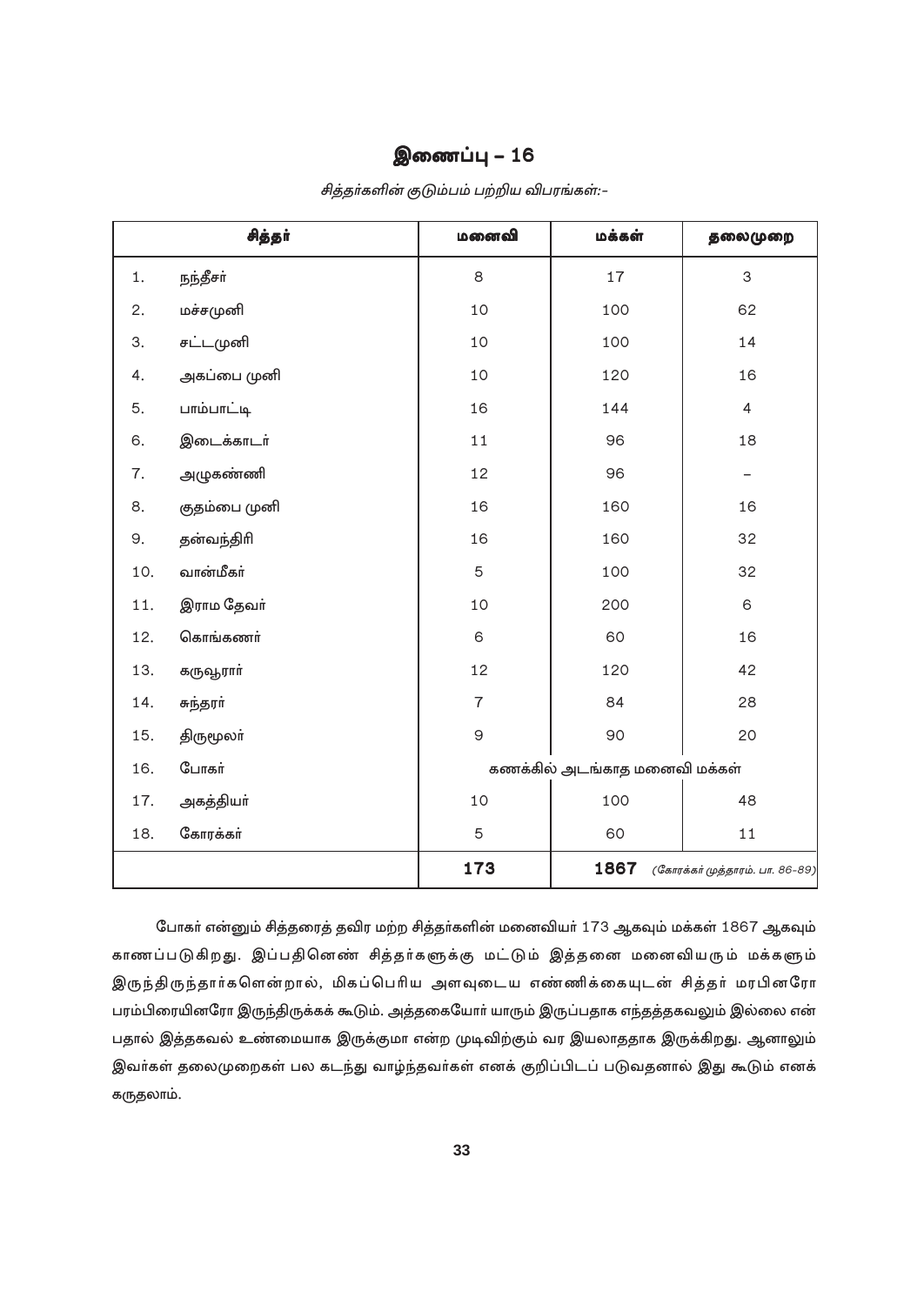|     | சித்துகள் – 64      |     |                        |  |  |  |
|-----|---------------------|-----|------------------------|--|--|--|
| 1.  | பிரவதிகச் சித்து    | 34. | தாம்பரத்தின் சித்து    |  |  |  |
| 2.  | இதமகிதச் சித்து     | 35. | ஜலபேதி சித்து          |  |  |  |
| З.  | பிறையதிகச் சித்து   | 36. | அசுவதியின் சித்து      |  |  |  |
| 4.  | அங்கிச சித்து       | 37. | சிங்க முகச் சித்து     |  |  |  |
| 5.  | சுக்கில சித்து      | 38. | ரிஷப முகச் சித்து      |  |  |  |
| 6.  | பிரம குலச் சித்து   | 39. | சித்து மிகச் சித்து    |  |  |  |
| 7.  | பெண்மயச் சித்து     | 40. | பரம்பரச் சித்து        |  |  |  |
| 8.  | பவமூலச் சித்து      | 41. | பஞ்சி கரணச் சித்து     |  |  |  |
| 9.  | ஈசுரகுலச் சித்து    | 42. | உத்தி கருச் சித்து     |  |  |  |
| 10. | விஷ்ணு குலச் சித்து | 43. | உரு மறைப்புச் சித்து   |  |  |  |
| 11. | அசுர குலச் சித்து   | 44. | வெற்றி மனச் சித்து     |  |  |  |
| 12. | தானிய சித்து        | 45. | மதுரக் கேளி சித்து     |  |  |  |
| 13. | பிரமாதி சித்து      | 46. | மாமோகச் சித்து         |  |  |  |
| 14. | அணுமாறி சித்து      | 47. | அதிமோகச் சித்து        |  |  |  |
| 15. | விகுா்தி சித்து     | 48. | விதனம் வரும் சித்து    |  |  |  |
| 16. | சித்திர சித்து      | 49. | சால சித்து             |  |  |  |
| 17. | சிவ நிசிச் சித்து   | 50. | ஜலஸ்தம்பன சித்து       |  |  |  |
| 18. | அரவ சித்து          | 51. | அக்கினி ஸ்தம்பன சித்து |  |  |  |
| 19. | பருதிவிம்பச் சித்து | 52. | மாரணத்தின் சித்து      |  |  |  |
| 20. | சருவகுலச் சித்து    | 53. | பேதனத்தின் சித்து      |  |  |  |
| 21. | மோகினிச் சித்து     | 54. | வாடை சித்து            |  |  |  |
| 22. | விரோத மயச் சித்து   | 55. | நனையாத சித்து          |  |  |  |
| 23. | விகுா்த ரசச் சித்து | 56. | வாயு தம்பன சித்து      |  |  |  |
| 24. | அன்பு நிலைச் சித்து | 57. | வினோத வித்தை சித்து    |  |  |  |
| 25. | விசைய பரச் சித்து   | 58. | இக்கோலச் சித்து        |  |  |  |
| 26. | காரூபச் சித்து      | 59. | அரவின் சித்து          |  |  |  |
| 27. | செயரூபச் சித்து     | 60. | மனத்தியக்கச் சித்து    |  |  |  |
| 28. | மதன கேளி சித்து     | 61. | முத்துதிருஞ் சித்து    |  |  |  |
| 29. | தும்பிவனச் சித்து   | 62. | தீயெரியுஞ் சித்து      |  |  |  |
| 30. | பரிநகுலச் சித்து    | 63. | தீயொழியுஞ் சித்து      |  |  |  |
| 31. | நரிபரியாஞ் சித்து   | 64. | வழிநடக்குஞ் சித்து     |  |  |  |
| 32. | வகார மயச்சித்து     |     | அடக்கு மதிச் சித்து    |  |  |  |
| 33. | சாத்துவிதச் சித்து  |     |                        |  |  |  |

இணைப்பு –  $17$ 

அகத்தியா் அமுத கலைஞானம். பா. 417–599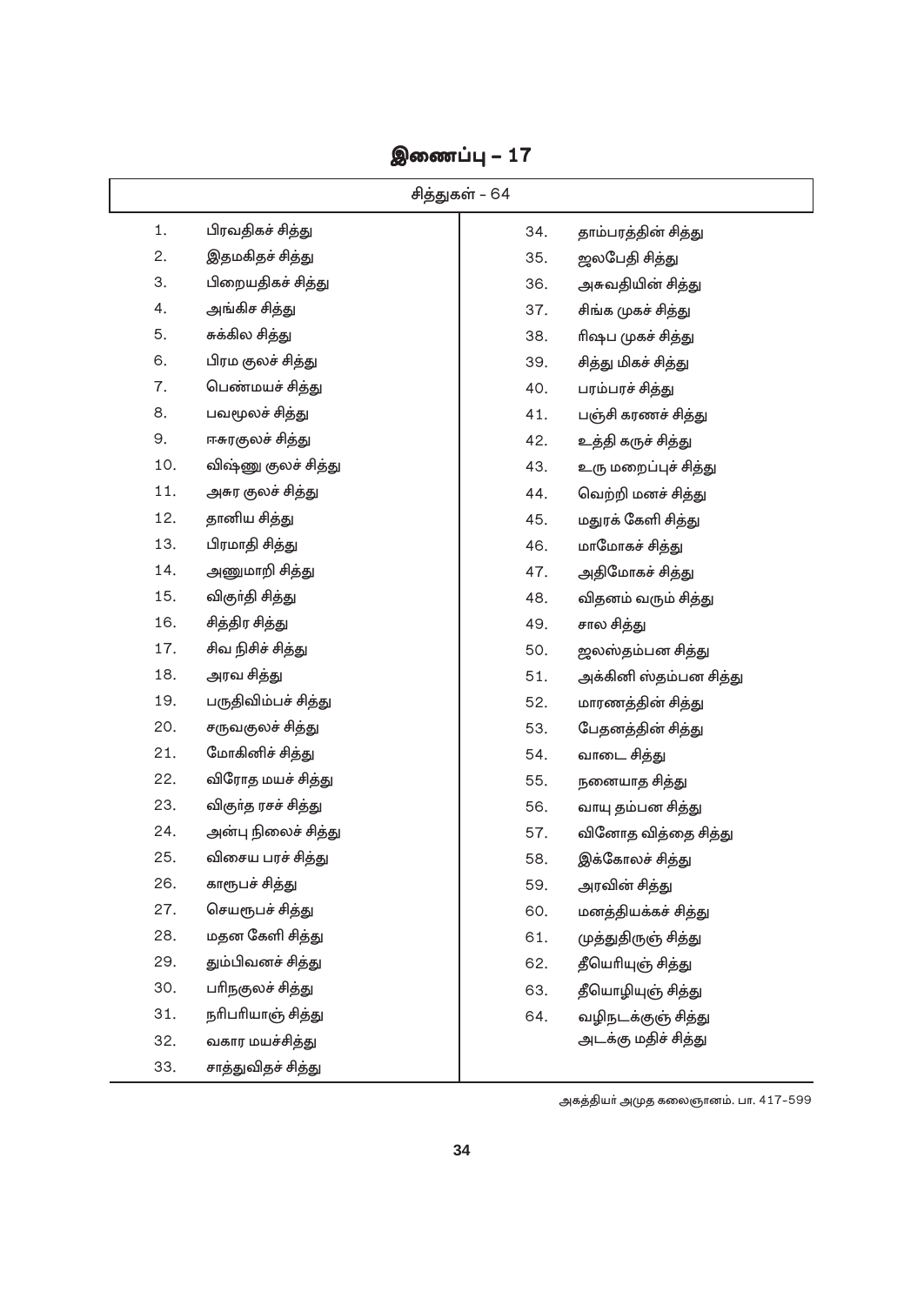|    |                       | பிரிதிவு (ந) மண்             | அப்பு (ம) நீர்               | தேயு (சி) தீ            | வாயு (வ) காற்று<br>விண் | ஆகாயம்(ய)        |
|----|-----------------------|------------------------------|------------------------------|-------------------------|-------------------------|------------------|
| 1. | இடம்                  | கால்                         | வயிறு                        | மார்பு                  | கழுத்து                 | சிரசு            |
| 2. | நிறம்                 | பொன்னிறம்                    | வெண்மை                       | சிவப்பு                 | நீலம்                   | படிகம்           |
| 3. | வடிவம்                | நாற்கோணம்                    | எட்டாம்பிறை                  | முக்கோணம்               | அறுகோணம்                | வட்டம்           |
| 4. | தரம்                  | பாலன்                        | குமரன்                       | அரசன்                   | மூப்பு                  | மரணம்            |
| 5. | பட்சி                 | வல்லூறு                      | ஆந்தை                        | காகம்                   | கோழி                    | மயில்            |
| 6. | உயிரெழுத்து           | அகரம்                        | இகரம்                        | உகரம்                   | எகரம்                   | ஒ கரம்           |
| 7. | தெய்வம்               | பிரம்மா                      | விஷ்ணு                       | உருத்திரன்              | மகேஸ்வரன்               | சதாசிவம்         |
| 8. | சக்தி                 | சரஸ்வதி                      | லட்சுமி                      | பார்வதி                 | மகேஸ்வரி                | மனோன்மணி         |
| 9. | ஐந்தெழுத்து           | நகரம்                        | மகரம்                        | சிகரம்                  | வகரம்                   | யகரம்            |
|    | 10. மந்திரம்          | லம்                          | வம்                          | ரம்                     | யகரம்                   | ஹம்              |
|    | 11. எழுத்தின்<br>தொகை | 9                            | 11                           | 4                       | 15                      | 12               |
|    | 12. நாழிகை            | $1\frac{1}{2}$               | $1\frac{1}{4}$               | $\mathbf 1$             | $\frac{3}{4}$           | $\frac{1}{2}$    |
|    | 13. ஆறாதாரம்          | சுவாதிட்டானம்,<br>லிங்கபீடம் | மணிப்பூரகம்,<br>உந்திக்கமலம் | அனாகதம்,<br>இருதய கமலம் | விசுத்தி,<br>கண்டம்     | ஆக்ஞை,<br>லலாடம் |

-<br>்சித்தா் களஞ்சியம், தேவியாரூடம், பக்.189

**35**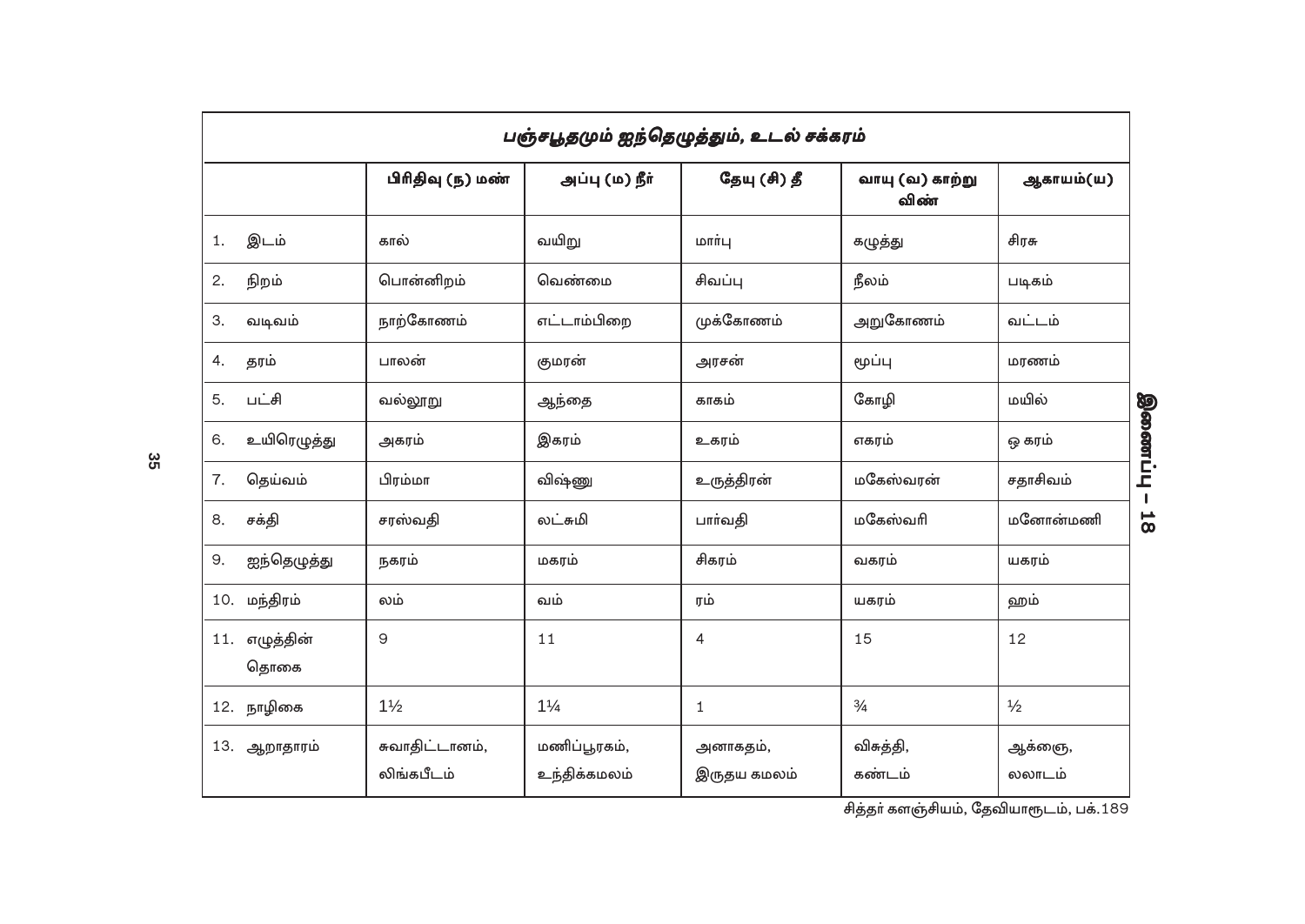தமிழ்நாடு அரசு, கீழ்த்திசைச் சுவடி நூலகம் வெளியிட்டுள்ள தமிழ்ச் சுவடிகளின் குறிப்பேட்டில் .<br>காணப்படுகின்ற தமிழ் மருத்துவச் சுவடிகளின் பட்டியல்.

| வ. எண் | ஆசிரியர்  | நூல் பெயர்                          |
|--------|-----------|-------------------------------------|
| 1.     | அகத்தியா் | சௌமிய சாகரம்                        |
| 2.     | ,,        | திரட்டு-80                          |
| 3.     | 33        | வாகட வெண்பா                         |
| 4.     | ,,        | அகராதி                              |
| 5.     | ,,        | அவிழ்த சாரம் (2)                    |
| 6.     | ,,        | அறுசுவை நிகண்டு (2)                 |
| 7.     | ,,        | அனுபவ வைத்தியம்                     |
| 8.     | ,,        | அனுபோக சூத்திரம்–300                |
| 9.     | ,,        | அனுபோக சூத்திரம் (3)                |
| 10.    | ,,        | ஆயிரத்திருநூறில் தைலம்              |
| 11.    | 33        | நல்ல தண்ணீா் கடலுக்கு அப்பால்       |
| 12.    | ,,        | ஆனந்தபிண்ட குருவாக்கியம்            |
| 13.    | ,,        | இந்திரசாலத்திரட்டு–முதற்காண்டம்–300 |
| 14.    | ,,        | இந்திரசாலம் - 1200 (10)             |
| 15.    | ,,        | இரத்தின சுருக்கம்                   |
| 16.    | ,,        | இரு நூற்றெம்பது                     |
| 17.    | ,,        | உட்கருச் சூத்திரம்–48               |
| 18.    | 33        | உதர கிரியை வைத்தியம்                |
| 19.    | ,,        | ஊழிக்காற்றுச் சூத்திரம்             |
| 20.    | ,,        | ஐம்பதாயிரத்தில் சஞ்சிவி முதலியன     |
| 21.    | ,,        | ஐம்பது (2) ஐம்பத்தொன்று             |
| 22.    | ,,        | கரிசல்–300                          |
| 23.    | ,,        | கருக்கிடைச் சூத்திரம் – 48          |
| 24.    | ,,        | கருக்குரு–1000                      |
| 25.    |           | கருப்பக்கோள் (2)                    |
| 26.    | ,,        | கரும காண்டம்-300, 36                |
| 27.    | ,,        | கரும நிவா்த்தி சூத்திரம்            |
| 28.    | ,,        | கரு மறைப்பு                         |
| 29.    | ,,        | கருமானச் சூத்திரம்                  |
| 30.    | ,,        | கருமானம்                            |
| 31.    | ,,        | கா்ம காண்டம் - 300                  |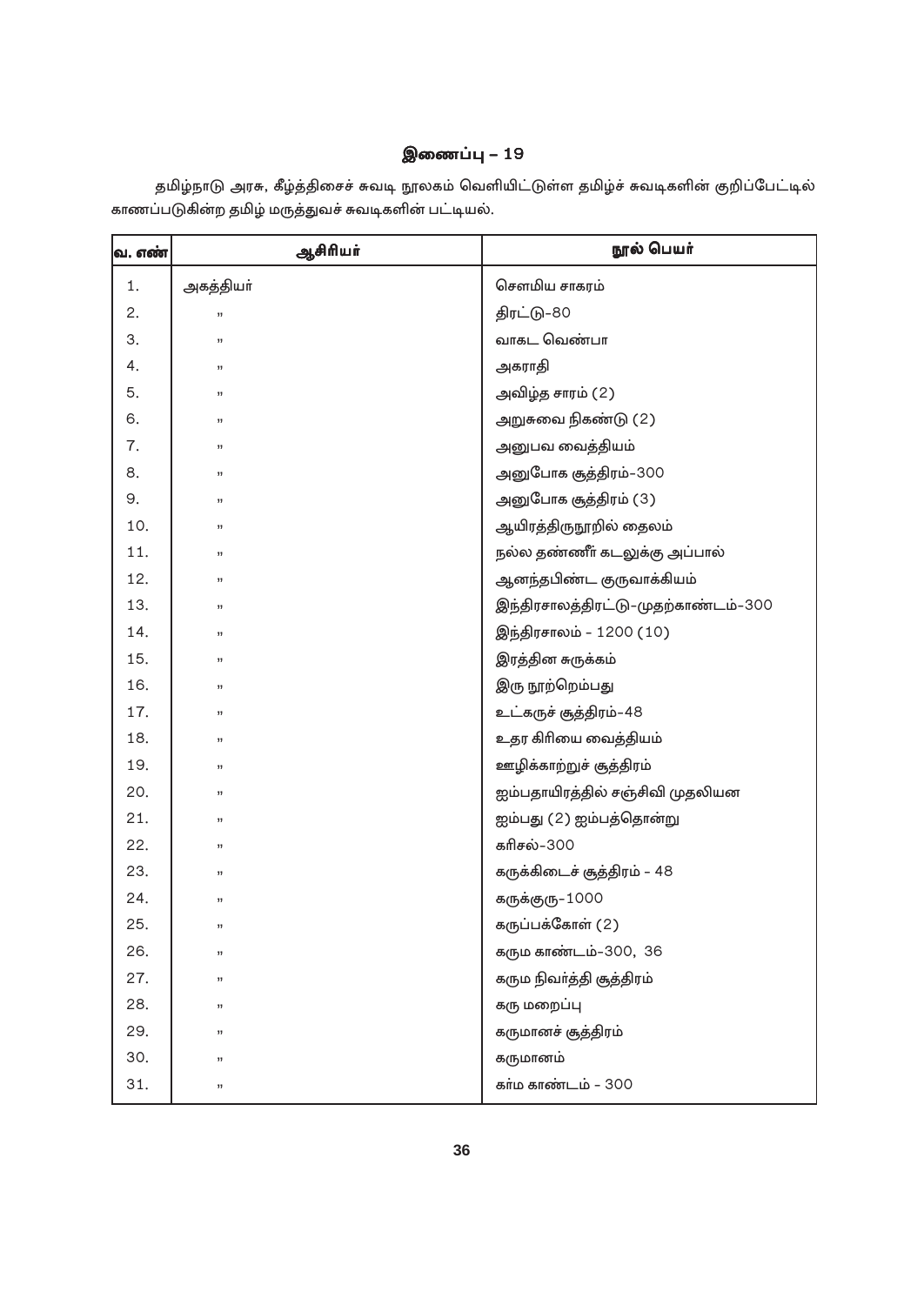| வ. எண் | ஆசிரியர் | நூல் பெயர்                                                                    |
|--------|----------|-------------------------------------------------------------------------------|
| 32.    | ,,       | கா்ம சூத்திரம்                                                                |
| 33.    | ,,       | கா்ம நிவா்த்தி நடுக்காண்டம்–300                                               |
| 34.    | ,,       | கலைஞானச் சுருக்கம் (4)                                                        |
| 35.    | ,,       | கலைஞானச் சூத்திரம் (4)                                                        |
| 36.    | ,,       | கற் சுண்ணம்–16                                                                |
| 37.    | ,,       | கற்பமுறை சூத்திரம்–10                                                         |
| 38.    | ,,       | குருநாடி (2)                                                                  |
| 39.    | ,,       | குருநூல்                                                                      |
| 40.    | ,,       | குருநூல் வைத்தியம்–600                                                        |
| 41.    | ,,       | குருமுறை-12                                                                   |
| 42.    | ,,       | அகத்தியா் குழம்பு–(5)                                                         |
| 43.    | ,,       | குளிகை–8                                                                      |
| 44.    | ,,       | குளிா்ச்சி எண்ணெய்                                                            |
| 45.    | ,,       | குறுநூல்–60                                                                   |
| 46.    | ,,       | குறுநூல் வைத்தியம்–600                                                        |
| 47.    | ,,       | கேசரி வித்தை                                                                  |
| 48.    | ,,       | கலைஞான பீடச் சுருக்கம்–1200                                                   |
| 49.    | ,,       | சக்கரவிதி                                                                     |
| 50.    | ,,       | சஞ்சிவி                                                                       |
| 51.    | ,,       | சப்த காண்டம்-1200                                                             |
| 52.    | ,,       | சரக்கு                                                                        |
| 53.    | ,,       | சரக்கு வைப்பு                                                                 |
| 54.    | ,,       | சவுக்காரச் சூத்திரம்–16                                                       |
| 55.    | ,,       | சவுமிய சாகரத்தில் பாஷாணக்கட்டு                                                |
| 56.    |          | சாபநிவா்த்தி தீட்சை                                                           |
| 57.    | ,,       | சித்தாதி எண்ணெய்                                                              |
| 58.    | ,,       | சூட்சம்–8                                                                     |
| 59.    | ,,       | சூத்திரம் (7)                                                                 |
| 60.    | ,,       | சூத்திரம்-60, 1200, 1500, 200, 26, 20, 25<br>சூத்திரம்-8, 86, 81, 5, 508 (59) |
| 61.    | ,,       | செந்தூரம்–300                                                                 |
| 62.    | ,,       | சோடசதாரணையின் விபரம்                                                          |
| 63.    | ,,       | சோதிமணிச் சுருக்கம்                                                           |
| 64.    | ,,       | சௌமிய சாகரச் சுருக்கம் (2)                                                    |
|        |          |                                                                               |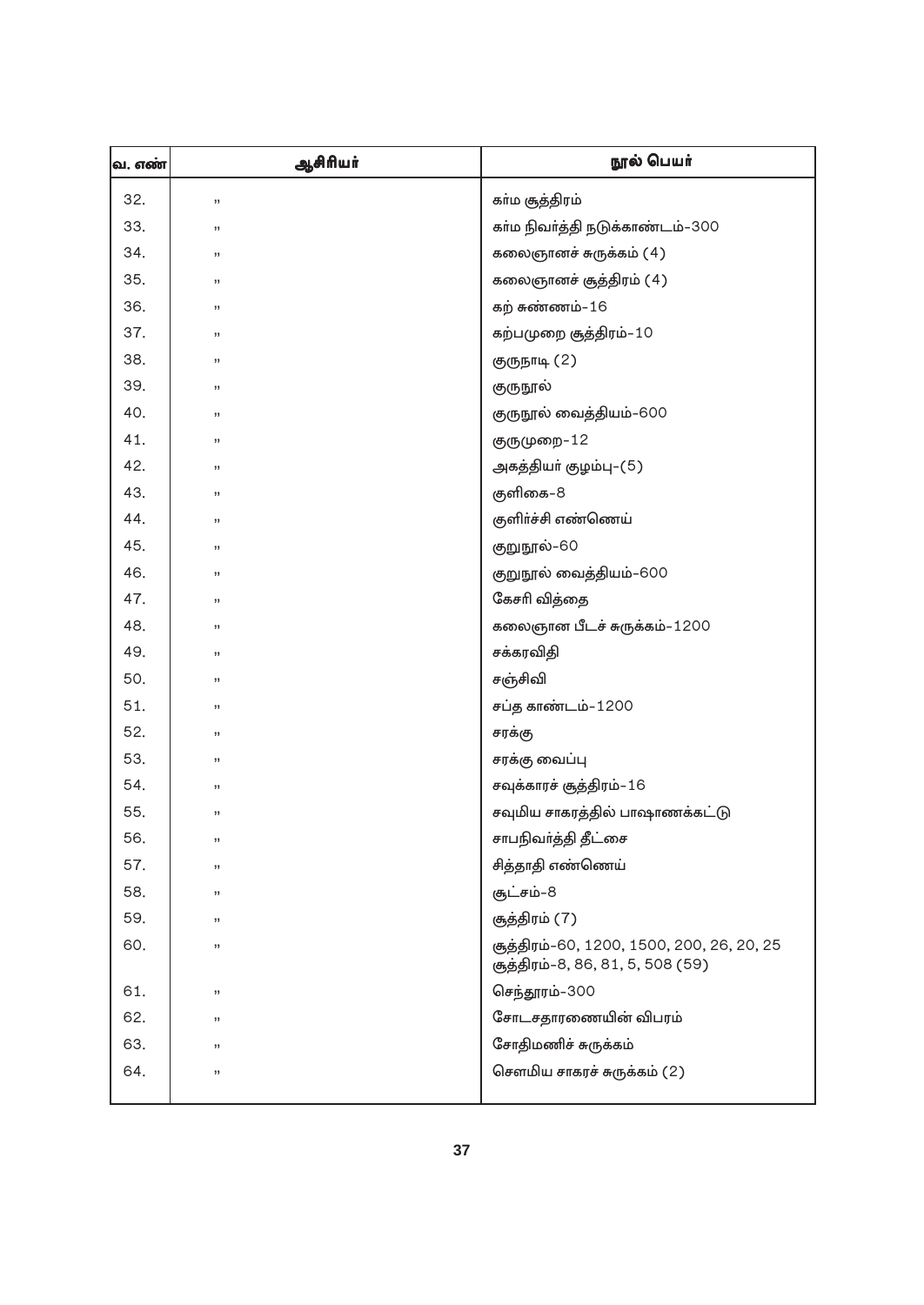| வ. எண் | ஆசிரியர் | நூல் பெயர்                       |
|--------|----------|----------------------------------|
| 65.    | ,,       | சௌமிய சாகரம்–1200 (3)            |
| 66.    | ,,       | தண்டகம்-100 (6)                  |
| 67.    | ,,       | தத்துவம் (2)                     |
| 68.    | ,,       | தருக்கம்                         |
| 69.    | ,,       | தா்க்க சாஸ்திரம்                 |
| 70.    | ,,       | தன்வந்திரி வாகடம் நாடிக்குறிப்பு |
| 71.    | ,,       | திரட்டெண்பது                     |
| 72.    | ,,       | திரிபுவனைக் கண்ணாடி              |
| 73.    | ,,       | திறவுகோல் சூத்திரம்              |
| 74.    | ,,       | தீட்சை நாடிச் சூத்திரம்          |
| 75.    | ,,       | துடிநூல்                         |
| 76.    | ,,       | நடுக் காண்டம்                    |
| 77.    | ,,       | நட்சத்திர காண்டம்                |
| 78.    | ,,       | நறுக்கு ஒட்டியம்-31              |
| 79.    | ,,       | நறுக்கு சல்லியம்                 |
| 80.    | ,,       | நாடி வைத்தியக் குறிப்பு          |
| 81.    | ,,       | நாலுகாண்டம்–1200                 |
| 82.    | ,,       | நிகண்டு–800                      |
| 83.    | ,,       | நிகண்டு                          |
| 84.    | ,,       | நீலகண்ட சூத்திரம்–50             |
| 85.    | ,,       | நேத்திர வாகடம்                   |
| 86.    | ,,       | நோயின் சாரம்                     |
| 87.    | ,,       | பச்சிலை மூலிகை                   |
| 88.    | ,,       | பச்சை - 16                       |
| 89.    | ,,       | பச்சை விதி – 200                 |
| 90.    | ,,       | பட்சினி 136                      |
| 91.    | ,,       | பதாா்த்த குண சிந்தாமணி (வசனம்)   |
| 92.    | ,,       | பதினாறு                          |
| 93.    | ,,       | பராக்கிரம சூத்திரம்–300          |
| 94.    | ,,       | பரிபாஷை–500                      |
| 95.    | ,,       | பரிபூரணம்–1200                   |
| 96.    | ,,       | பரிபூரணம்–69                     |
| 97.    | ,,       | பரிபூரணம் (5)                    |
| 98.    | ,,       | பலதிரட்டு (2)                    |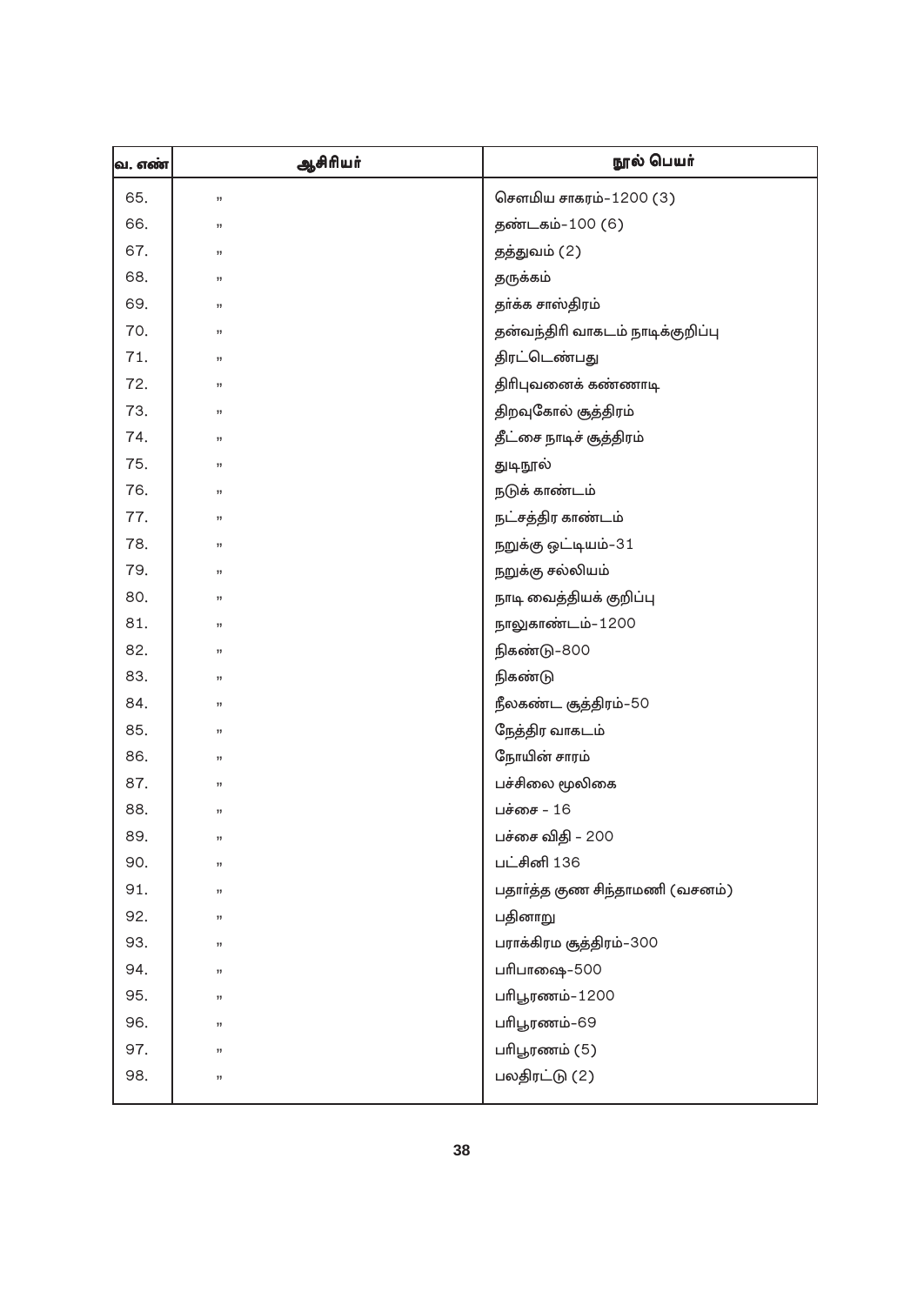| வ. எண் | ஆசிரியர் | நூல் பெயர்                         |
|--------|----------|------------------------------------|
| 99.    | ,,       | பற்பமும் செந்தூரமும்               |
| 100.   | ,,       | பற்பவகை                            |
| 101.   | ,,       | பாடல்-150                          |
| 102.   | ,,       | பாடல் வைத்தியம்                    |
| 103.   | ,,       | பால வாகடம்-200                     |
| 104.   | ,,       | பிள்ளைப் பிணி வாகடம்–200           |
| 105.   | ,,       | பின் எண்பது                        |
| 106.   | ,,       | பின்னூல் எண்பது (2)                |
| 107.   | ,,       | புதிய அகவல்                        |
| 108.   | ,,       | புஷ்ப மாளிகை–50                    |
| 109.   | ,,       | பூரண காவியம்–1000 (2)              |
| 110.   | ,,       | பற்பவகை                            |
| 111.   | ,,       | பூரண சூத்திரம்–1200இல் வாத காண்டம் |
| 112.   | ,,       | பூரண சூத்திரம் – 216 (8)           |
| 113.   | ,,       | பூரண சூத்திரம்–48                  |
| 114.   | ,,       | பூரண சூத்திரம் – 100               |
| 115.   | ,,       | பூரண சூத்திரம் (8)                 |
| 116.   | ,,       | பூரண செந்தூரம் சந்திரோதயம்–200     |
| 117.   | ,,       | பெருங்குழம்பு                      |
| 118.   | ,,       | பெருநூல் முதற்காண்டம்              |
| 119.   | ,,       | வாகடம் (பாட்டும் வசனமும்)          |
| 120.   | ,,       | முதற்காண்டம்                       |
| 121.   | ,,       | முப்பத்தாறு                        |
| 122.   | ,,       | முப்பூ ஐம்பது (6)                  |
| 123.   | ,,       | மூப்பூ சூத்திரம்–3                 |
| 124.   | ,,       | முப்பூ தீட்சை–16                   |
| 125.   | ,,       | முப்பூ வைப்பு                      |
| 126.   | ,,       | 300இல் அட்சர மகிமை                 |
| 127.   | ,,       | இரச குளிகை–14                      |
| 128.   | ,,       | இரச வாத சூத்திரம்–100              |
| 129.   | ,,       | இரண வைத்தியம்–100                  |
| 130.   | ,,       | இலேகிய வகை                         |
| 131.   | ,,       | வகார சூத்திரம்–200                 |
| 132.   | ,,       | வல்லாதி                            |
|        |          |                                    |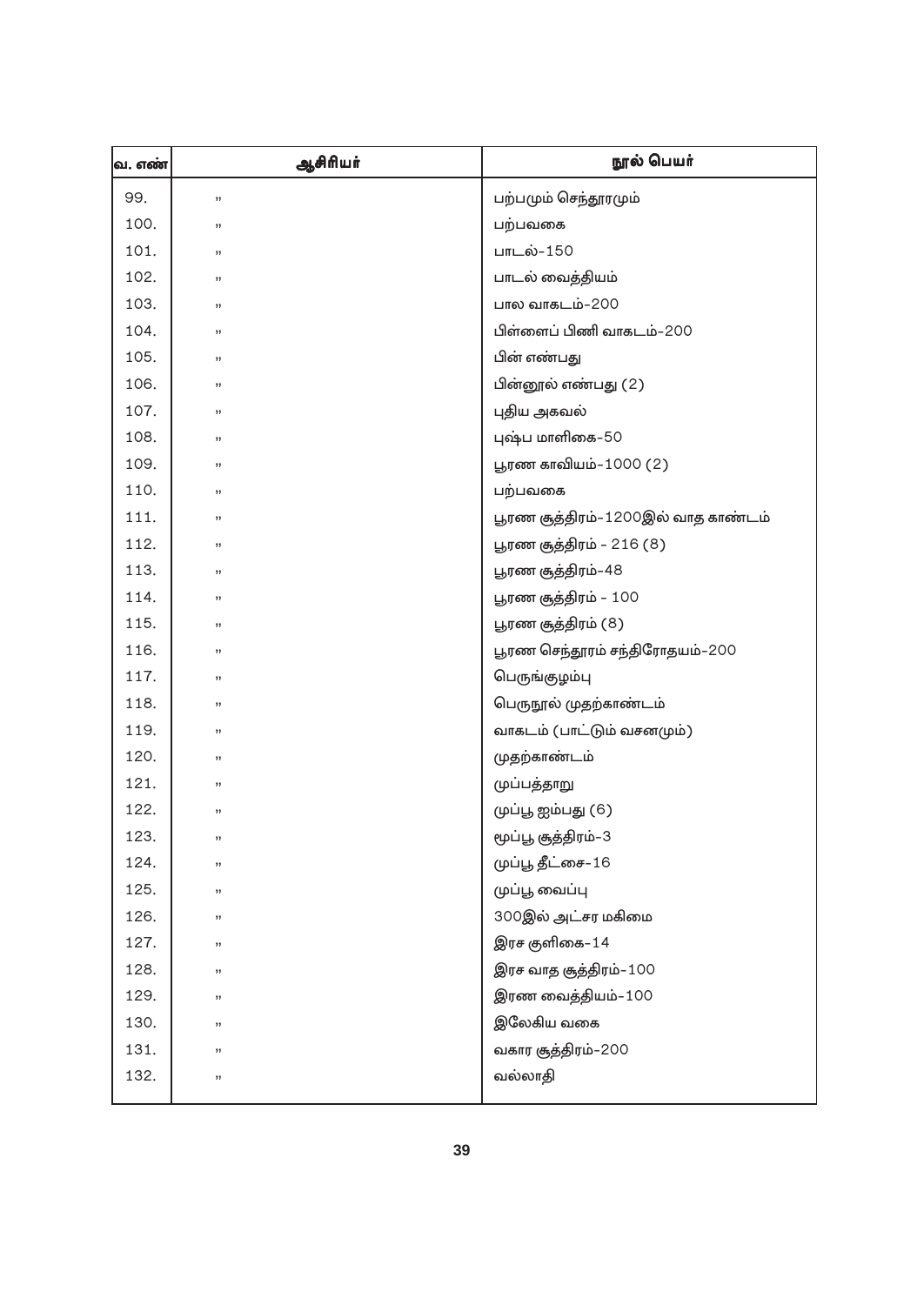| வ. எண் | ஆசிரியர் | நூல் பெயர்                                   |
|--------|----------|----------------------------------------------|
| 133.   | ,,       | வழலை–16                                      |
| 134.   | ,,       | வழலை முப்பூ–30                               |
| 135.   | ,,       | வழலை (3)                                     |
| 136.   | ,,       | வாகட சுரநூல்                                 |
| 137.   | ,,       | வாகட திரட்டு 1500 (10)                       |
| 138.   | ,,       | வாகட வச்சிர காயம்                            |
| 139.   | 33       | வாகட வெண்பா                                  |
| 140.   | ,,       | வாக்கியம்–6                                  |
| 141.   | ,,       | வாதம்-111                                    |
| 142.   | ,,       | வாலை பாிபூரண வைத்திய நாடிச் சூத்திரம்        |
| 143.   | ,,       | வாலை வாகடம் (2)                              |
| 144.   | ,,       | விஷபேதி வைத்தியம் (2)                        |
| 145.   | ,,       | வேதாந்த நவ சிந்தாமணி (2)                     |
| 146.   | 33       | வைசூரி வாகடம்                                |
| 147.   | 33       | வைத்தியக் கும்மி (5)                         |
| 148.   | ,,       | வைத்திய சதகம்                                |
| 149.   | ,,       | வைத்திய சாரம் (2)                            |
| 150.   | ,,       | வைத்திய சிந்தாமணி (2)                        |
| 151.   | ,,       | வைத்தியச் சூத்திரம் – 64, 1500, 36, 1500, 50 |
| 152.   | ,,       | வைத்திய சூத்திரம் (10)                       |
| 153.   | ,,       | வைத்திய செந்தூரம் – 300                      |
| 154.   | ,,       | வைத்திய (குணம்) நாடி நிதானம்–530             |
| 155.   | ,,       | வைத்தியம் (2)                                |
| 156.   | ,,       | வைத்தியம்–1500 (4)                           |
| 157.   | ,,       | வைத்தியம்-200 (3)                            |
| 158.   | ,,       | வைத்தியம்-50 (2)                             |
| 159.   | ,,       | வைத்தியம் பின் எண்பது (2)                    |
| 160.   | ,,       | வைத்தியம் முன் ஐம்பது                        |
| 161.   | ,,       | வைத்தியம் – 302                              |
| 162.   | ,,       | வைத்திய ரத்தினச் சுருக்கம் (4)               |
| 163.   | ,,       | வைத்திய வசனம்                                |
| 164.   | ,,       | வைத்திய வல்லாதி-600                          |
| 165.   | ,,       | வைத்திய வாகடம்-50                            |
| 166.   | ,,       | வைத்திய வாகடம் (2)                           |
|        |          |                                              |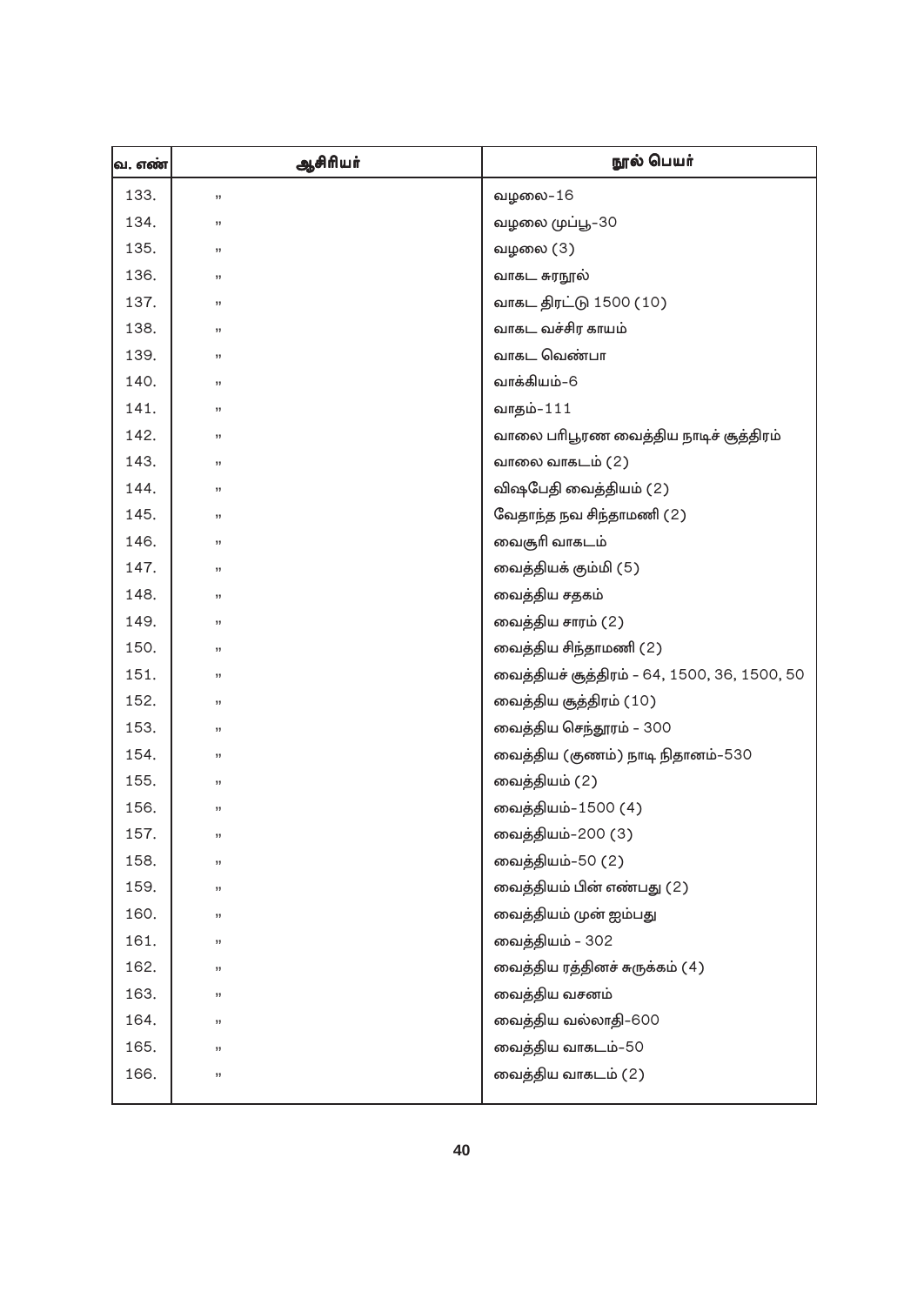| <mark>வ. எண்</mark> | ஆசிரியர்              | நூல் பெயர்                      |
|---------------------|-----------------------|---------------------------------|
| 167.                |                       | அசுவ வாகடம் (3)                 |
| 168.                |                       | அட்டாங்க வழலை                   |
| 169.                |                       | அபிதாரிக் பிரயோக முறை–உரையுடன்  |
| 170.                |                       | அவத்தைக்குறி                    |
| 171.                | அழுகணிச் சித்தா்      | சூத்திரம்-210 (4)               |
| 172.                | அழுகணிச் சித்தா்      | பாடல் (3)                       |
| 173.                |                       | அனுபவ வைத்திய முறை (7)          |
| 174.                |                       | அனுபவ வைத்தியம் (123)           |
| 175.                |                       | ஆனை வாகடம்                      |
| 176.                | டமாரனந்தா்            | பாடல்-16                        |
| 177.                | இடைக்காட்டுச் சித்தர் | பாடல்                           |
| 178.                |                       | இரச வாத நூல் (8)                |
| 179.                | இராம தேவா்            | ஆயிரம் (3)                      |
| 180.                | ,,                    | எண்பத்தொன்று                    |
| 181.                | 33                    | கருக்கிடைச் சுருக்கம் – 500 (8) |
| 182.                | ,,                    | சூத்திரம் (17)                  |
| 183.                | ,,                    | தண்டகம் 100 (2)                 |
| 184.                | ,,                    | நிகண்டு                         |
| 185.                | ,,                    | பட்சினி 100-(10)                |
| 186.                | ,,                    | பதினெண் பரிபாஷை                 |
| 187.                | ,,                    | பலதிரட்டு சூத்திரம்             |
| 188.                | ,,                    | முதற்காண்டம்–300                |
| 189.                | ,,                    | முப்பூ விவரம்                   |
| 190.                | ,,                    | வைத்தியம்-80 (2)                |
| 191.                | ,,                    | இரும்பு உருக்கு முறை            |
| 192.                | 33                    | இலேபணம் வகை                     |
| 193.                | உரோம ரிஷி             | அண்ட வித்தை                     |
| 194.                | ,,                    | பின் ஐம்பது வாத நூல்            |
| 195.                | ,,                    | குறுநூல் ஐம்பது (2)             |
| 196.                | ,,                    | சாத்திரம் – 25                  |
| 197.                | ,,                    | சுருக்கம் – 16                  |
| 198.                | ,,                    | சூத்திரம் (17)                  |
| 199.                | ,,                    | பாடல் - 16                      |
| 200.                | ,,                    | பூரண சூத்திரம்–6                |
|                     |                       |                                 |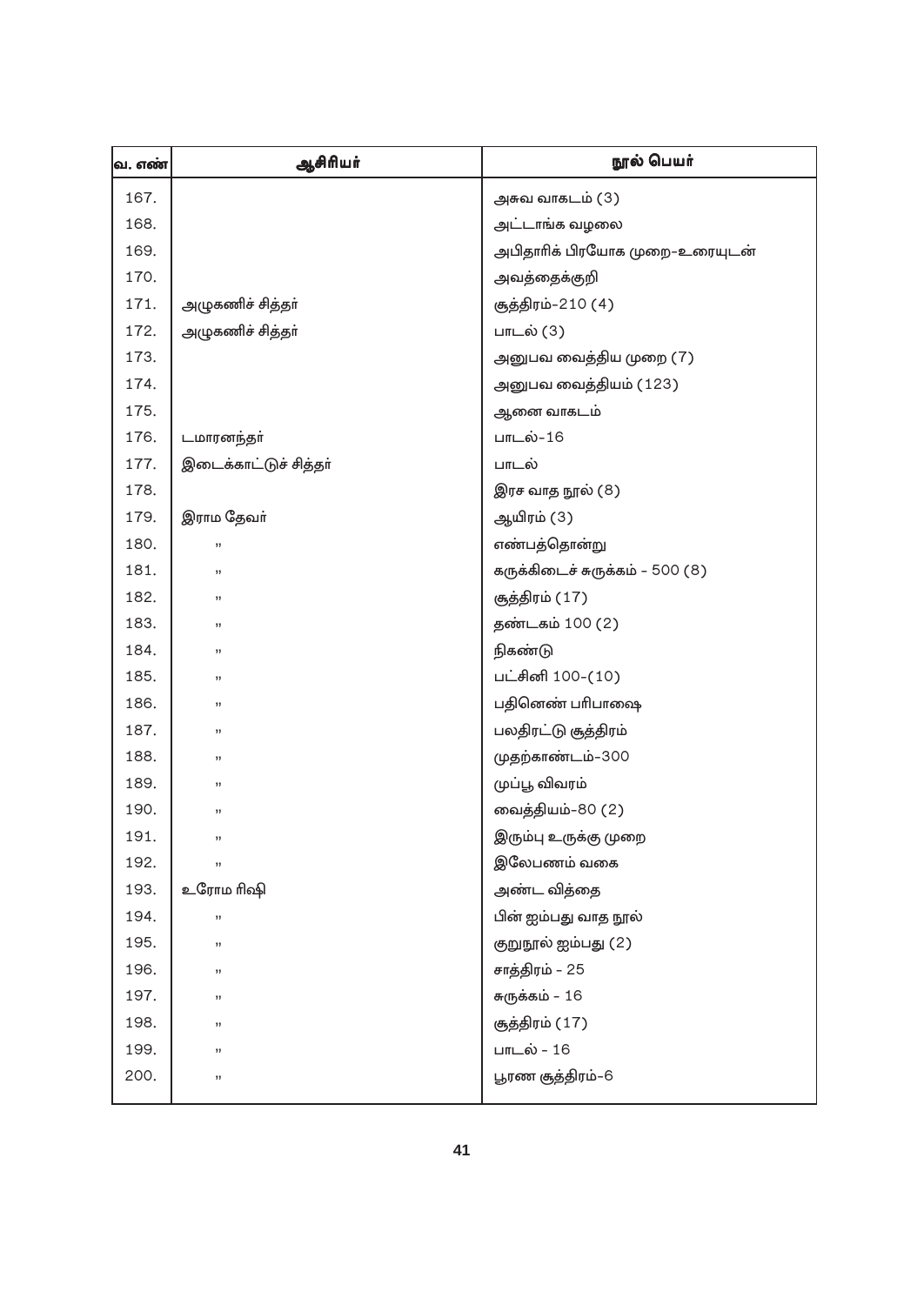| வ. எண் | ஆசிரியர்          | நூல் பெயர்                   |
|--------|-------------------|------------------------------|
| 201.   | ,,                | இரத்தின சுருக்கம் (3)        |
| 202.   | ,,                | வகாரத் திறவுகோல் (3)         |
| 203.   | ,,                | வசிய சூத்திரம்–500           |
| 204.   | ,,                | வாதம்-500 (3)                |
| 205.   | ,,                | வைத்தியம்                    |
| 206.   | ,,                | 72000 நாடி இருக்கும் வகை (2) |
| 207.   | ,,                | ஒடிவு முரிவு சாரி (2)        |
| 208.   | ,,                | கஜவிதி நூல்                  |
| 209.   | கடுவெளிச் சித்தா் | பாடல் (2)                    |
| 210.   |                   | கட்டு வகைகள்                 |
| 211.   |                   | கண் வைத்தியம்                |
| 212.   | கமலமுனி           | சுருக்கம்                    |
| 213.   | ,,                | சூத்திரம் (3)                |
| 214.   | 33                | கரு சாத்திரம்                |
| 215.   | கருவூராா்         | இரசவாத நொண்டி–300            |
| 216.   | ,,                | கருக்கடமை                    |
| 217.   | ,,                | நொண்டி (2)                   |
| 218.   | ,,                | நொண்டிச் சிந்து              |
| 219.   | ,,                | நொண்டி நாடகம்                |
| 220.   | ,,                | சூத்திரம் (4)                |
| 221.   | ,,                | பலதிரட்டு சூத்திரம் (2)      |
| 222.   | ,,                | பலதிரட்டு – 300              |
| 223.   | ,,                | பாடல்                        |
| 224.   | ,,                | மூலிகைத் தையிலம் – 36        |
| 225.   | ,,                | மை விபரம்                    |
| 226.   | ,,                | கா்ப்பக் கூறு                |
| 227.   | கழுக்காணி         | அங்க சாஸ்திரம் (2)           |
| 228.   | ,,                | கற்ப சிந்தாமணி               |
| 229.   | ,,                | கற்பூர சிலாசித்து            |
| 230.   | ,,                | கற்பூர சிலாசித்து பற்பமுறை   |
| 231.   | காலாங்கி நாதா்    | மறைப்புச் சூத்திரம் (2)      |
| 232.   | ,,                | கற்ப விதி சூத்திரம்          |
| 233.   | ,,                | குணவாகடம் (4)                |
| 234.   | ,,                | குதிரை வாகடம் (2)            |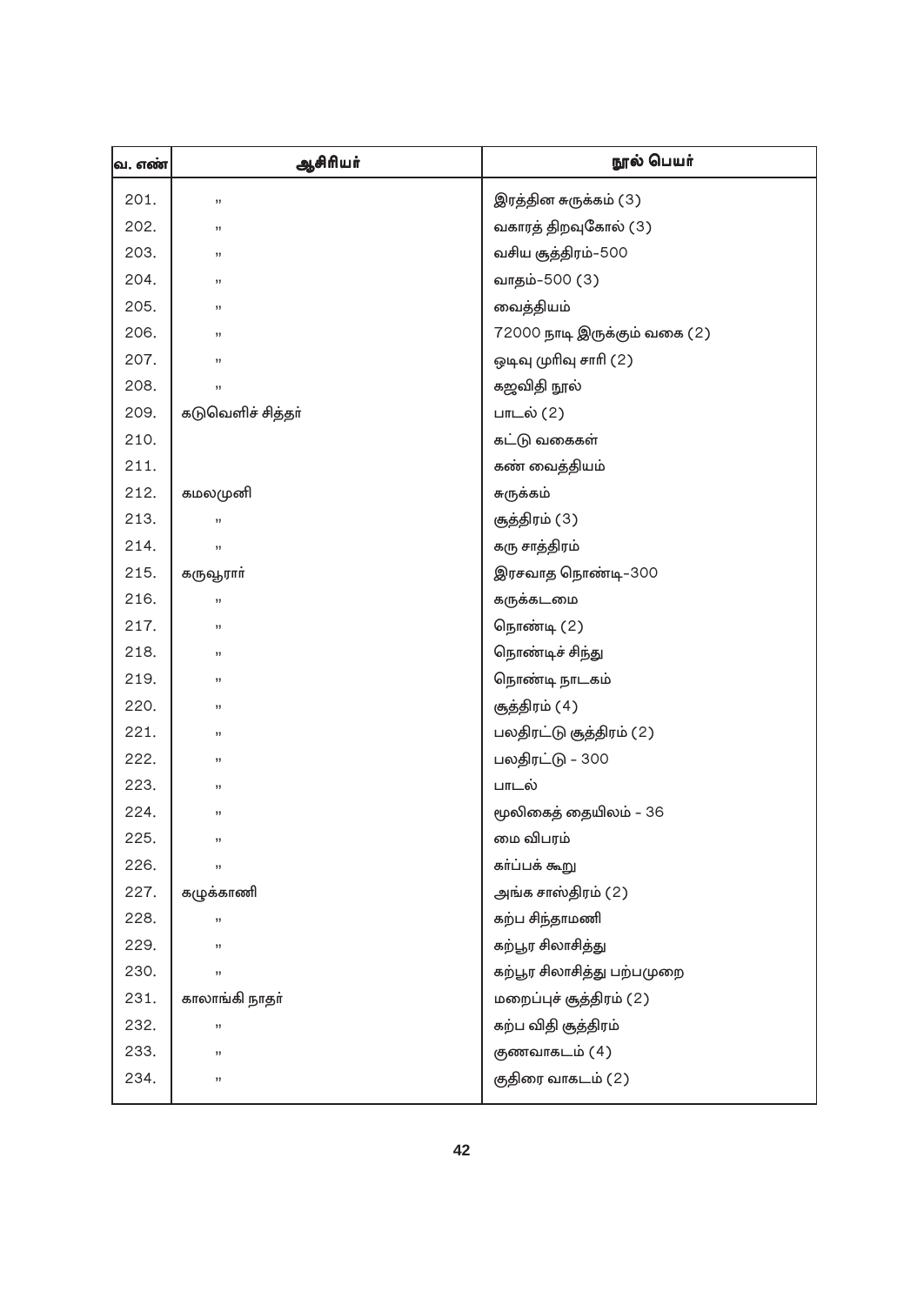| வ. எண் | ஆசிரியர்          | நூல் பெயர்                      |
|--------|-------------------|---------------------------------|
| 235.   | ,,                | குருநாடி (2)                    |
| 236.   | ,,                | குழந்தை வைத்திய முறை            |
| 237.   | ,,                | கைமுறை வைத்திய அட்டவணை          |
| 238.   | ,,                | கைமுறை வைத்தியம்                |
| 239.   | கைலாச சட்டை முனி  | வாத சூத்திரம்                   |
| 240.   | ,,                | அய்யா சோடசம் நிகண்டு            |
| 241.   | ,,                | வாத நூல்–40                     |
| 242.   | கைலாச நாதா்       | சூத்திரம்                       |
| 243.   | கைலாச மூர்த்தி    | வாதநூல்–300                     |
| 244.   | கைலாயச் சட்டைமுனி | வாத காவியம்–1000                |
| 245.   | கொங்கண நாயனாா்    | சூத்திரம் கற்பம்–100இல்         |
| 246.   | கொங்கணா்          | ஐந்நூறு (3)                     |
| 247.   | ,,                | கடைக்காண்டம் - 100 (2)          |
| 248.   | ,,                | கடைப்பிள்ளை தண்டகம் (சுருக்கம்) |
| 249.   | 33                | கற்ப சூத்திரம் (2)              |
| 250.   | ,,                | கற்பம் (4)                      |
| 251.   | ,,                | கற்ப விதி                       |
| 252.   | ,,                | தீட்சா விதி கற்ப சூத்திரம் – 40 |
| 253.   | ,,                | தீட்சை – 8                      |
| 254.   | ,,                | சரக்கு வைப்பு-100 (2)           |
| 255.   | ,,                | சூத்திரம் (2)                   |
| 256.   | ,,                | சூத்திரம் (கற்பவுற்பத்தி)       |
| 257.   | ,,                | சூத்திரம் (5)                   |
| 258.   | ,,                | நடுக்காண்டம் - 1000 (4)         |
| 259.   | ,,                | பிற்காண்டம்                     |
| 260.   | ,,                | முக்காண்டம்                     |
| 261.   | ,,                | (முதற் காண்டம் – 1000 (3)       |
| 262.   | ,,                | வாகடம் முதற்காண்ட உரை           |
| 263.   | ,,                | வாக்கிய கற்ப சூடாமணி            |
| 264.   | ,,                | வாக்கிய முதற்காண்ட உரை          |
| 265.   | ,,                | வாத சூத்திரம் – 38              |
| 266.   | ,,                | வாத நூல்                        |
| 267.   | ,,                | வாத முறை                        |
| 268.   | ,,                | வாத விளக்கம்–12                 |
|        |                   |                                 |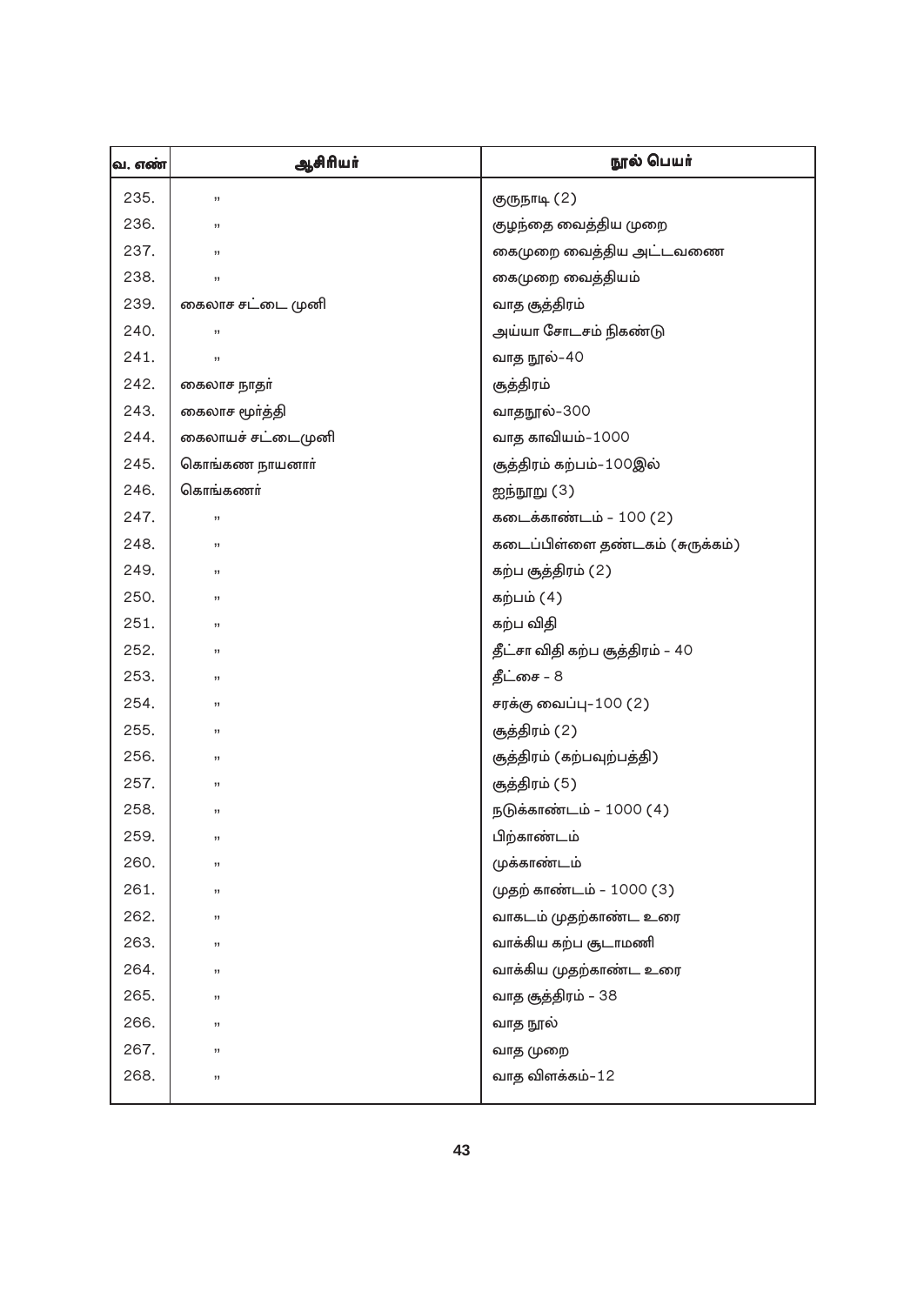| வ. எண் | ஆசிரியர்   | நூல் பெயர்                               |
|--------|------------|------------------------------------------|
| 269.   | ,,         | பாடல்                                    |
| 270.   | 33         | வசிகரச் சூத்திரம்                        |
| 271.   | கோரக்கர்   | கன்ம சூத்திரம்                           |
| 272.   | ,,         | குருவினுபதேசம்                           |
| 273.   | கௌசிக முனி | குழம்பு                                  |
| 274.   |            | சகல வைத்திய அட்டவணை                      |
| 275.   | சகாதேவா்   | நூல்                                     |
| 276.   | சங்க முனி  | வைத்தியப் பாடல்கள்                       |
| 277.   | சட்டை முனி | ஆயிரத்தில் தாது பிறந்த மலை               |
| 278.   | 33         | இருநூறு                                  |
| 279.   | ,,         | உப்புக்கட்டு - 100 (2)                   |
| 280.   | ,,         | கருமான சூத்திர வடக்கம்                   |
| 281.   | ,,         | கற்பமுறை (5)                             |
| 282.   | ,,         | கற்ப விதி                                |
| 283.   | ,,         | காய கற்பம் (வசனம்)                       |
| 284.   | ,,         | சவுக்காரவைப்பு–200                       |
| 285.   | ,,         | சூத்திர நிகண்டு                          |
| 286.   | ,,         | சூத்திரம் (11)                           |
| 287.   | ,,         | நிகண்டு-1200 (7)                         |
| 288.   | ,,         | பாடல் - 100                              |
| 289.   | ,,         | பூரண சூத்திரம்                           |
| 290.   | ,,         | மூலிகை நிகண்டு                           |
| 291.   | ,,         | கற்பம்                                   |
| 292.   | ,,         | சூத்திரம்–200 இல் காயசித்தி              |
| 293.   | ,,         | சூத்திரம்–200 இல்வாசிக்கு மருந்து        |
| 294.   | ,,         | வாக்கியம் (2)                            |
| 295.   | ,,         | வகார சூத்திரம் – 300 (2)                 |
| 296.   | ,,         | வழலை-100                                 |
| 297.   | ,,         | வாதம்–1000                               |
| 298.   | ,,         | சண்ட மாருதக் குழம்பு (அ) அனுபவ வைத்தியம் |
| 299.   | ,,         | சரக்கின் பெயர்                           |
| 300.   | ,,         | சரக்குகட்டு அட்டவணை                      |
| 301.   | ,,         | சனி எண்ணெய்ப் பாடல்                      |
| 302.   | ,,         | சனி எண்ணெய்க் காப்பு                     |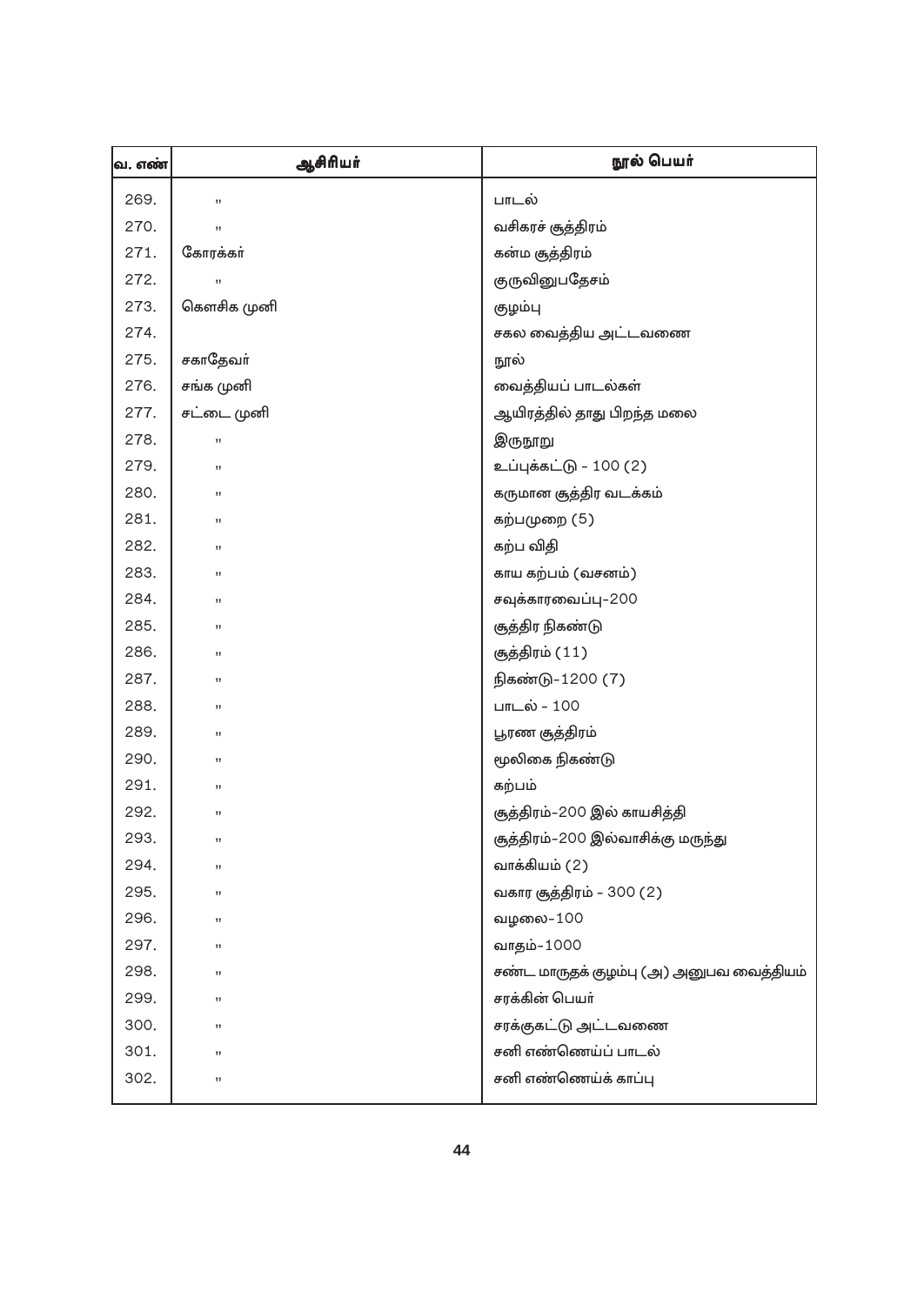| வ. எண் | ஆசிரியர்             | நூல் பெயர்                    |
|--------|----------------------|-------------------------------|
| 303.   | ,,                   | சன்னி பதின்மூன்றுக்குக் கவி   |
| 304.   | 33                   | சாதக கணிதம்                   |
| 305.   | ,,                   | சித்தராரூட நொண்டிச் சிந்து    |
| 306.   | ,,                   | சித்தா் ஆரூடம் (4)            |
| 307.   | ,,                   | சித்தா் பன்னூற் பாடல் திரட்டு |
| 308.   | 33                   | சித்தா் வெண்பா                |
| 309.   | ,,                   | சித்த வைத்தியம்               |
| 310.   | ,,                   | சிந்தாமணி குணவாகடம் (2)       |
| 311.   | 33                   | சிந்தாமணி தாது நிதானம்        |
| 312.   | ,,                   | சிந்தாமணி நாடி சாஸ்திரம்      |
| 313.   | ,,                   | சில்லறை வைத்தியம்             |
| 314.   | சிவவாக்கியா்         | நாடிசூத்திரம்                 |
| 315.   | உபேந்திர ஆச்சாரியாா் | சினேந்திர மலை (உரையுடன்)      |
| 316.   | சுந்தரானந்தா்        | அதிசயம்                       |
| 317.   | ,,                   | அதீத சூத்திரம் (3)            |
| 318.   | 33                   | ஆயிரத்தில் கேசரி வித்தை–56    |
| 319.   | ,,                   | கூட்டின சாஸ்திரம்             |
| 320.   | ,,                   | கேசரி ஐம்பது                  |
| 321.   | ,,                   | கேசரி–48                      |
| 322.   | ,,                   | கேசரி வித்தை (2)              |
| 323.   | ,,                   | சூத்திரம் (3)                 |
| 324.   | ,,                   | செய்யுள் – 36                 |
| 325.   | ,,                   | பர மூலிகைப் பாடல்             |
| 326.   | சுப்பிரமணியா்        | கலைஞானம்–500                  |
| 327.   | சூதமுனி              | சூத்திரம் (2)                 |
| 328.   | ,,                   | பாடல் - 100 (2)               |
| 329.   | சூதா்                | வாக்கியம்                     |
| 330.   |                      | சூரிய வாகட வெண்பா             |
| 331.   | சூரியானந்தா்         | சூத்திரம் – 25                |
| 332.   | சொக்கநாதா்           | சூத்திரம்                     |
| 333.   | சொரூபானந்தா்         | ஆனந்தக் களிப்பு               |
| 334.   | ,,                   | உரைப்பாயிரம்                  |
| 335.   | ,,                   | சோதிடமும் வைத்தியமும்         |
| 336.   | ஜெகநாதா்             | சூத்திரம் – 40                |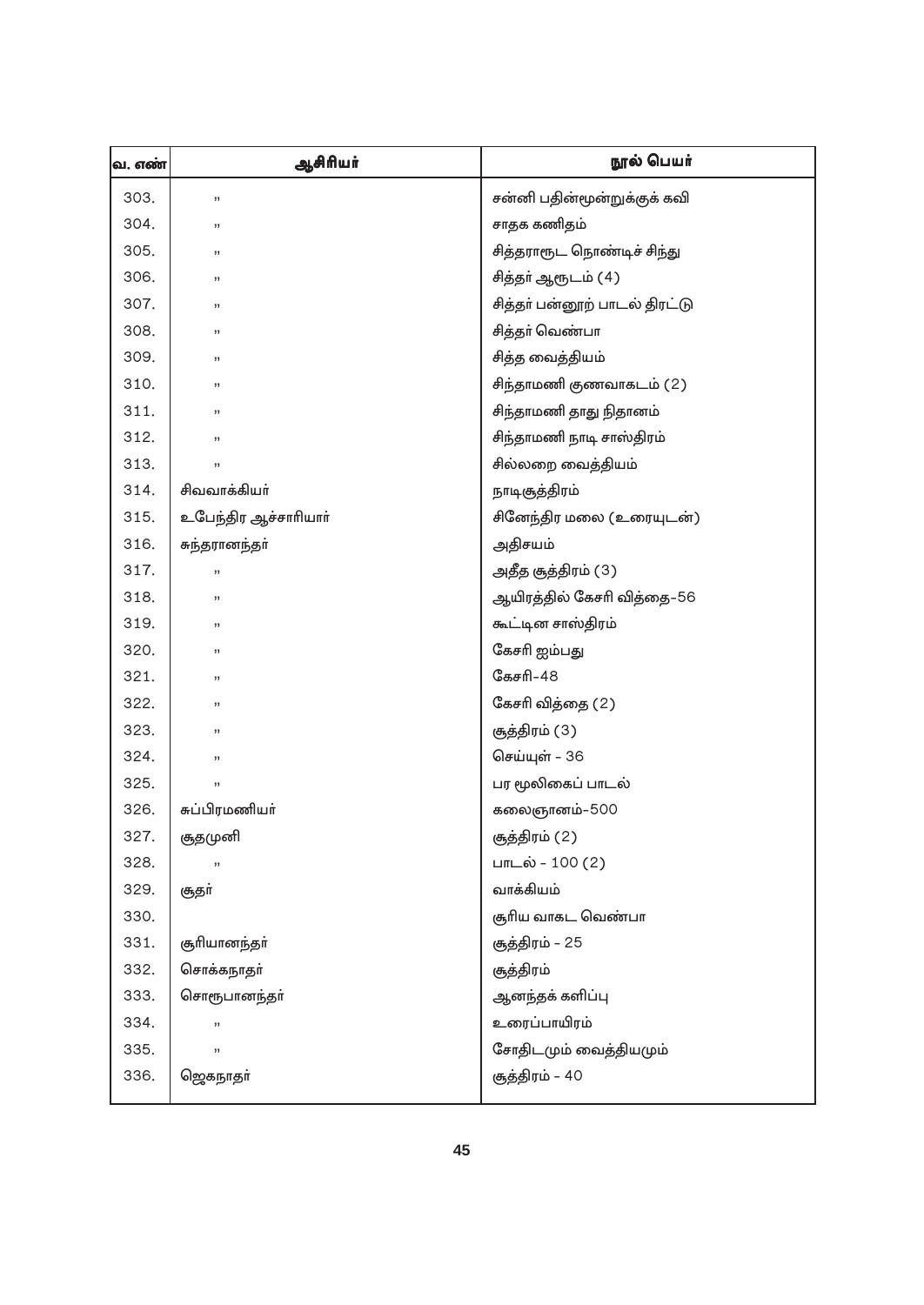| வ. எண் | ஆசிரியர்         | நூல் பெயர்                     |
|--------|------------------|--------------------------------|
| 337.   |                  | ஞானவெட்டியான் வைத்தியம்        |
| 338.   | தட்சிணா மூர்த்தி | கடைக்காண்டம் (2)               |
| 339.   | ,,               | காய தரிசனம்                    |
| 340.   | ,,               | சுருக்கம் (2)                  |
| 341.   | ,,               | சூத்திரம் (5)                  |
| 342.   | ,,               | சௌமிய சாகரம்–1200              |
| 343.   | ,,               | ஜாலம் ஆறுகாண்டம்               |
| 344.   | ,,               | ஞான காவியம்–1000               |
| 345.   | ,,               | தட்டா முட்டி                   |
| 346.   | ,,               | நிகண்டு – 200                  |
| 347.   | ,,               | பாடல் பின் எண்பது              |
| 348.   | ,,               | பூரண சூத்திரம் – 400 (2)       |
| 349.   | ,,               | பூரணம் – 48                    |
| 350.   | ,,               | முப்பூ – 50                    |
| 351.   | ,,               | ரசமணி                          |
| 352.   | ,,               | ரசவாதம்–16                     |
| 353.   | ,,               | வாகடம்                         |
| 354.   | ,,               | வாத சௌமிய சாகரம்               |
| 355.   | ,,               | வாலை-30                        |
| 356.   | ,,               | வினோத வித்தை                   |
| 357.   | ,,               | வைத்திய சூத்திரம்              |
| 358.   | ,,               | வைத்தியம் – எண்பது             |
| 359.   | ,,               | வைத்தியம்–5                    |
| 360.   | ,,               | வைத்தியம் கடைக்காண்டம்–600 (2) |
| 361    | ,,               | வைத்திய வல்லாதி (2)            |
| 362.   | ,,               | தனக்கட்டு மந்திரம்             |
| 363.   | தன்வந்திரி       | கருக்கிடை–200 (2)              |
| 364.   | ,,               | கலைஞானம்–500                   |
| 365.   | ,,               | சத சுலோகம்                     |
| 366.   | ,,               | சிந்தாமணி                      |
| 367.   | ,,               | சிமிட்டு ரத்தினச் சுருக்கம்    |
| 368.   | ,,               | சூத்திரம் (2)                  |
| 369.   | ,,               | செயநீர்–50                     |
| 370.   | ,,               | தண்டகம்                        |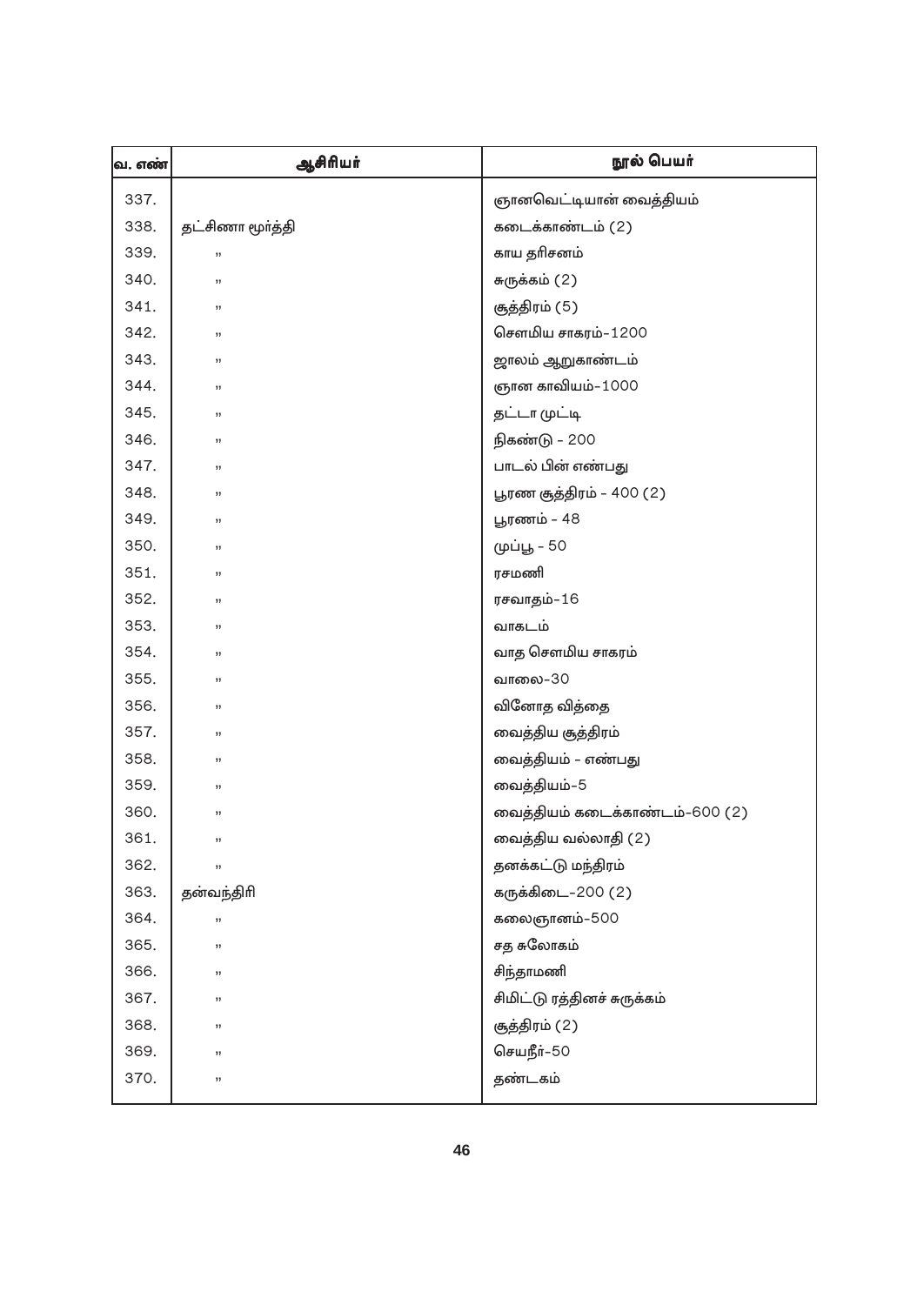| <mark>வ. எண்</mark> | ஆசிரியர்           | நூல் பெயர்                                         |
|---------------------|--------------------|----------------------------------------------------|
| 371.                | $\mathbf{y}$       | நிகண்டு-300 (2)                                    |
| 372.                | ,,                 | முப்பூ–50, 48                                      |
| 373.                | 33                 | காவியம் மூன்றாவது காண்டம்<br>நா்மதா தேச விவரம் (2) |
| 374.                | ,,                 | வாகட சுர நூல்                                      |
| 375.                | $\mathbf{y}$       | வாக்கியம் முப்பூ–48                                |
| 376.                | ,,                 | வாதம் அறுவகைக் குணம்                               |
| 377.                | ,,                 | வாலை சாத்திரம்                                     |
| 378.                | ,,                 | வைத்திய காவியம்–1000                               |
| 379                 | $\mathbf{y}$       | வைத்திய காவியம்–800                                |
| 380.                | 33                 | வைத்திய சாத்திரம்                                  |
| 381.                | ,,                 | வைத்திய சிந்தாமணி அமரவெண்பா அந்தாதி                |
| 382.                | ,,                 | வைத்திய சிந்தாமணி (5)                              |
| 383.                | ,,                 | வைத்திய செந்தூரம்                                  |
| 384.                | ,,                 | வைத்தியம் (2)                                      |
| 385.                | ,,                 | தாது புஷ்டிக் குளிகை                               |
| 386.                | திரு நந்தித் தேவா் | சனன சேகரம்                                         |
| 387.                | திருமூலா்          | திருமந்திர ஆறாதார தாிசனம்                          |
| 388.                | ,,                 | திருமந்திரச் சூத்திரம்                             |
| 389.                | $\mathbf{y}$       | அகாரத்தியம் மகாரத்தியம் திருமந்திரம்               |
| 390.                | ,,                 | பண்டவுற்பத்தி                                      |
| 391.                | $\mathbf{y}$       | ஆயிரம்                                             |
| 392.                | ,,                 | ஆறாதாரக் கட்டளை (2)                                |
| 393.                | $\mathbf{y}$       | கரு உற்பத்தி                                       |
| 394.                | ,,                 | கவுன நூல்                                          |
| 395.                | ,,                 | கற்பமுறை – 500                                     |
| 396.                | ,,                 | குணவாகடம்                                          |
| 397.                | ,,                 | குருவழலைச் சூத்திரம்                               |
| 398.                | ,,                 | குளிகை முறை–50                                     |
| 399.                | ,,                 | சூத்திரத் திரட்டு                                  |
| 400.                | ,,                 | சூத்திரம–800                                       |
| 401.                | ,,                 | சொச்ச சூத்திரம்                                    |
| 402.                | ,,                 | நாடி சூத்திரம் (3)                                 |
| 403.                | ,,                 | வகாரத் திரவியம்–200 (2)                            |
|                     |                    |                                                    |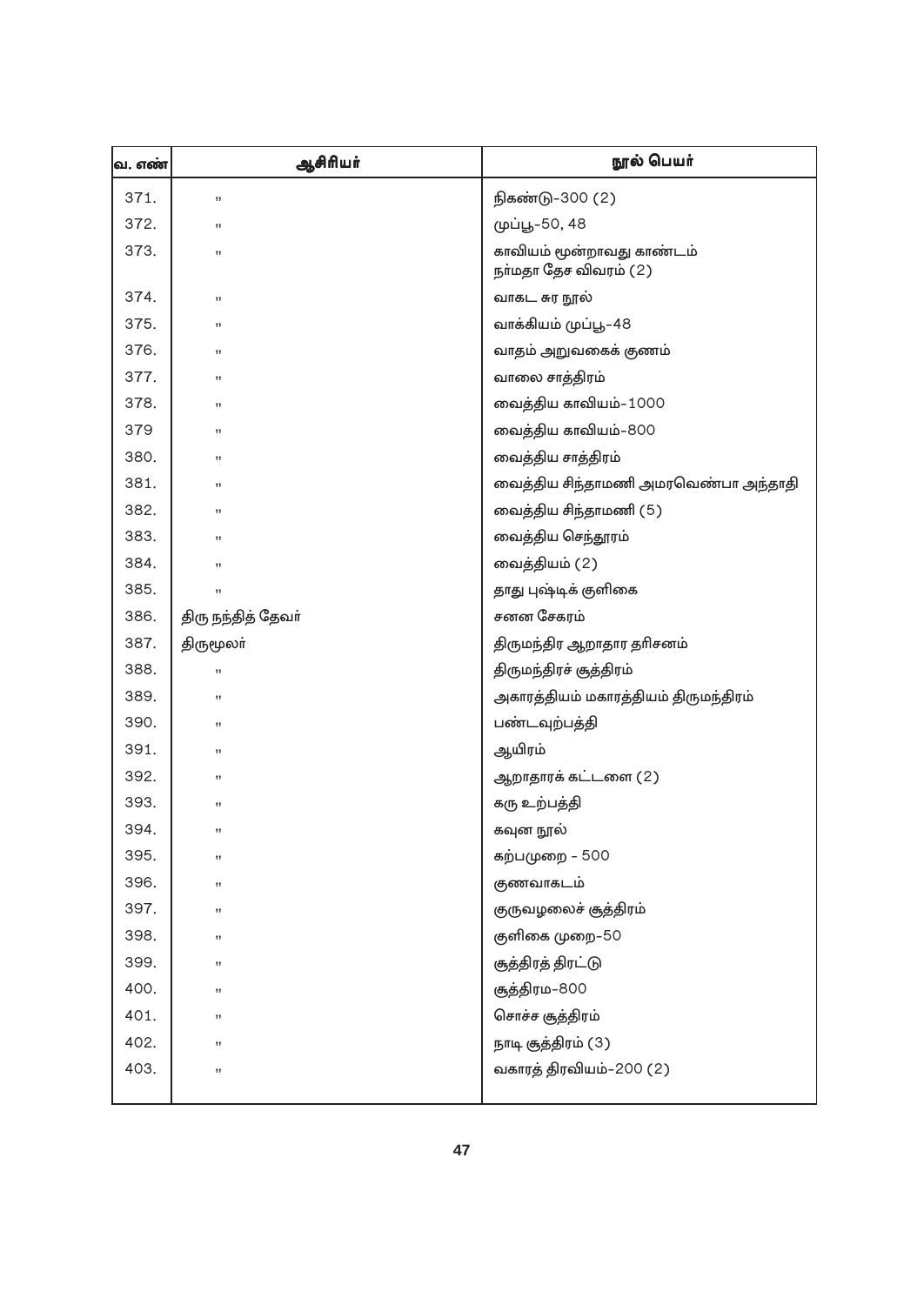| வ. எண் | ஆசிரியர்         | நூல் பெயர்                 |
|--------|------------------|----------------------------|
| 404.   | ,,               | வாகடம்                     |
| 405.   | ,,               | வைத்திய முறை               |
| 406.   | ,,               | வைத்தியம்–600              |
| 407.   | தேரையா்          | நோயின் சாரம்               |
| 408.   | ,,               | கஷாயத் திரட்டு             |
| 409.   | ,,               | தைல வருக்கச் சுருக்கம்     |
| 410.   | ,,               | பாடல்                      |
| 411.   | ,,               | ரத்னாகரம் – 1001           |
| 412.   | ,,               | வைத்தியத் திரட்டு–48       |
| 413.   | ,,               | வைத்தியம்                  |
| 414.   | ,,               | வைத்தியம்–1001             |
| 415.   | ,,               | வைத்தியம்–500              |
| 416.   | நந்தி            | கடி சூத்திரம்              |
| 417.   | நந்திகேசுரா்     | சூத்திரம்                  |
| 418.   | நந்தி            | சதுர வாகடம் 1, 2           |
| 419.   | நந்தி தேவா்      | வாத சூத்திரம்              |
| 420.   | நந்தி            | பாடல்                      |
| 421.   | ,,               | வாத காண்டம்                |
| 422.   | ,,               | வாத சூத்திரம்              |
| 423.   | நந்தீசா்         | ஞானம், யோகம், வைத்தியம்    |
| 424.   | ,,               | திரு மந்திரம்              |
| 425.   | ,,               | பாடல்                      |
| 426.   | ,,               | திறவு தாழ் சூத்திரம்       |
| 427.   | ,,               | கடைக் கற்பம்               |
| 428.   | ,,               | நயன விதி                   |
| 429.   | ,,               | நயன வைத்திய விதி           |
| 430.   | ,,               | நாடி நிதானம் (4)           |
| 431.   | ,,               | நாடி நூல் (13)             |
| 432.   | ,,               | நாடிப் பரீட்சை             |
| 433.   | ,,               | நாடி வகை அறிதல்            |
| 434.   | நீலகண்டர்        | நீலகண்டா் தொகுப்பு         |
| 435.   | சூடாமுனி         | நீலகண்டா் தொகுப்பு         |
| 436.   | தட்சிணா மூா்த்தி | நீலகண்ட மாலை               |
| 437.   | தேரையா்          | பதாா்த்த குண சிந்தாமணி (6) |
|        |                  |                            |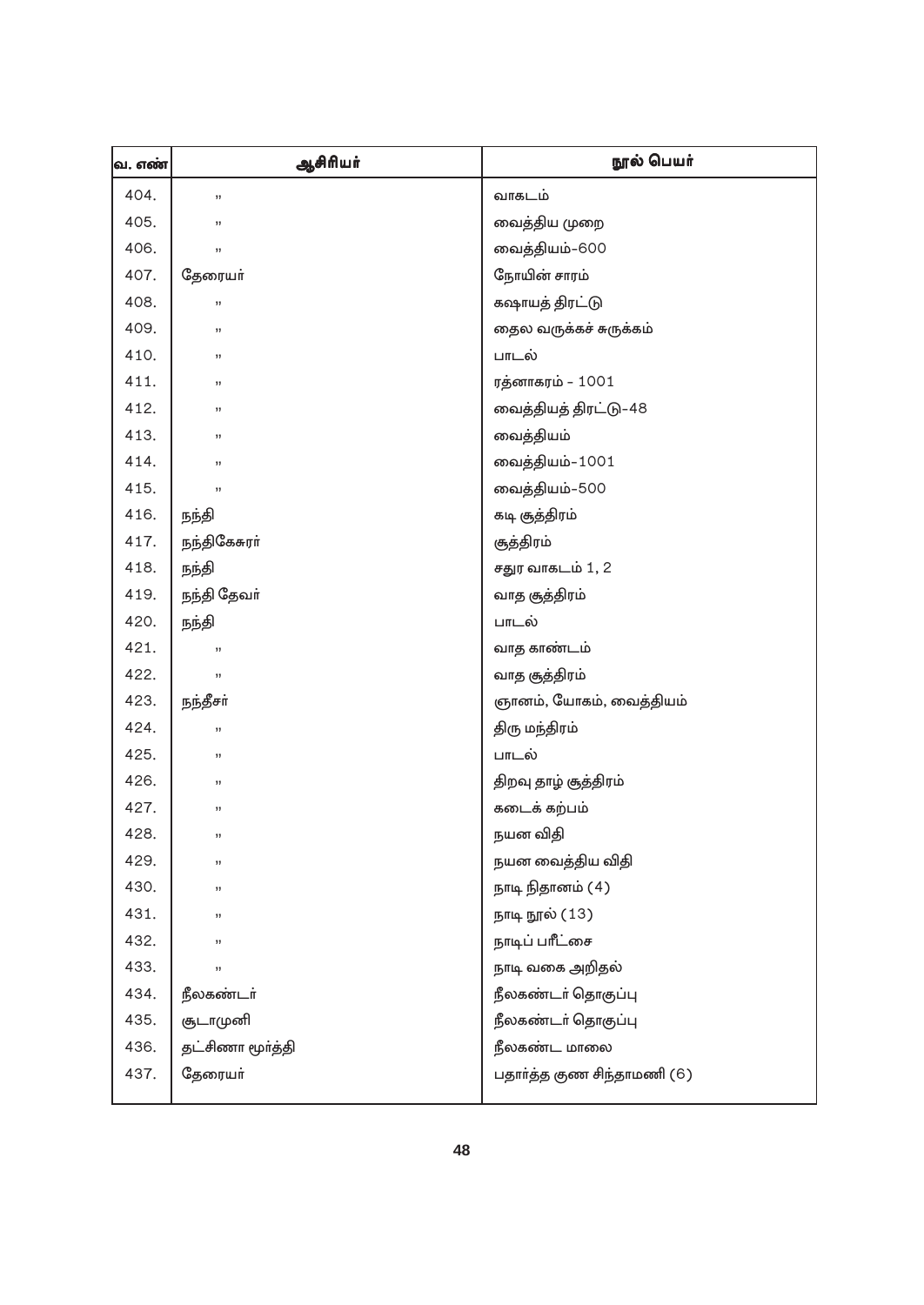| வ. எண் | ஆசிரியர்           | நூல் பெயர்                            |
|--------|--------------------|---------------------------------------|
| 438.   |                    | பதாா்த்த குண சிந்தாமணியும்            |
|        |                    | அனுபவ வைத்தியமும்                     |
| 439.   |                    | பதாா்த்த குண நிரூபணம்                 |
| 440.   |                    | பதார்த்த சிந்தாமணி                    |
| 441.   |                    | பலவகை வைத்தியமும் மந்திரமும்          |
| 442.   |                    | பலவித நோய்களுக்கு மருந்து             |
| 443.   |                    | பழைய நூல்களின் அட்டவணை மருந்து        |
| 444.   |                    | பேஷஜ கற்பம்                           |
| 445.   |                    | பால கிரிகை வைத்தியம்                  |
| 446.   |                    | பால சிகிச்சை (2)                      |
| 447.   |                    | பிணிகள் குணம்                         |
| 448.   | பிரம முனி          | கருக்கிடைச் சூத்திரம்–380             |
| 449.   | பிரம முனி          | சூத்திரம்–360 (3)                     |
| 450.   | பிரமாிஷி           | வாகடம்                                |
| 451.   | பிரம்ம முனி        | கருக்கிடை நிகண்டு                     |
| 452.   | ,,                 | சூத்திரம் (3)                         |
| 453.   | ,,                 | சூத்திர வெண்பா (2)                    |
| 454.   | 33                 | வைத்திய சூத்திரம் (2)                 |
| 455.   | 33                 | வைத்தியம் – 300                       |
| 456.   | பிரம்ம ரிஷி        | வாகடம்                                |
| 457.   | ,,                 | பிள்ளைப் பிணிக்கு வழலை (2)            |
| 458.   | ,,                 | பிள்ளைப் பிணி வாகடம் (9)              |
| 459.   | ,,                 | பிள்ளைப் பிறவியறிய                    |
| 460.   | புலத்தியா்         | நாடி சூத்திரம் (2)                    |
| 461.   | புலிப்பாணி முனிவா் | வைத்தியம் – 500                       |
| 462.   | புலிப்பாணியாா்     | ஜாலத்திரட்டு                          |
| 463.   | ,,                 | ஜாலம்                                 |
| 464.   | ,,                 | பலதிரட்டு                             |
| 465.   | ,,                 | பாடல்                                 |
| 466.   | ,,                 | வைத்தியம் 500இல் குகை சிவகிரி வளப்பம் |
| 467.   | ,,                 | வைத்தியத் திரட்டு–500                 |
| 468.   | ,,                 | வைத்தியம் (6)                         |
| 469.   | ,,                 | பெண்கள் குழந்தைகள் வைத்தியம் (2)      |
| 470.   | அகத்தியா்          | பெருநாடி                              |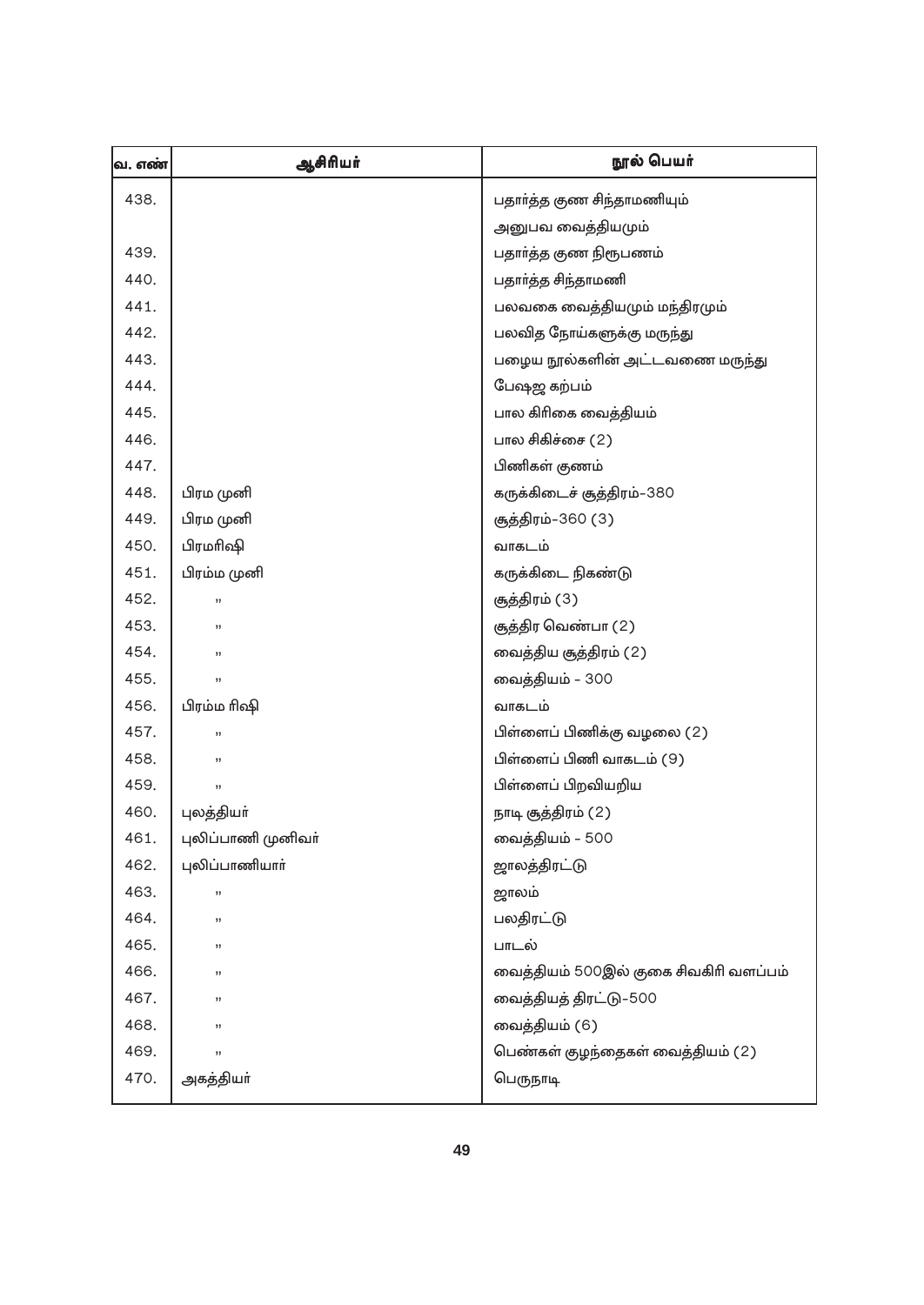| வ. எண் | ஆசிரியர்          | நூல் பெயர்                           |
|--------|-------------------|--------------------------------------|
| 471.   | அகத்தியா்         | பெருநாடி (அ) நாடிச் சாத்திரம்        |
| 472.   | போக நாயனாா்       | பூரணக் குளிகை                        |
| 473.   | போகர்             | 7000த்தில் சொச்சம்                   |
| 474.   | ,,                | 7000                                 |
| 475.   | ,,                | கன்ம சூத்திரம்                       |
| 476.   | ,,                | காய கற்பம்                           |
| 477.   | ,,                | சரக்கு வைப்பு நூல் – 700             |
| 478.   | ,,                | சூத்திரம் (6)                        |
| 479.   | ,,                | செனன சாகரம்-557 (2)                  |
| 480.   | 33                | நவரத்தின வைப்பு சூத்திரம்            |
| 481.   | ,,                | நாலாங்காண்டம்                        |
| 482.   | ,,                | நிகண்டு (2)                          |
| 483.   | ,,                | பச்சிலை மூலிகை வைத்தியம்             |
| 484.   | ,,                | பூரணக் குளிகை–50                     |
| 485.   | ,,                | வாத சூத்திரம் – 4                    |
| 486.   | ,,                | வைத்தியம் – 700 (2)                  |
| 487.   | மச்சமுனி          | எட்டு                                |
| 488.   | ,,                | சரக்குச் சுத்தி                      |
| 489.   | ,,                | சரக்கு வைப்பு – 800                  |
| 490.   | ,,                | சூத்திரம் – 800 (4)                  |
| 491.   | ,,                | திருமந்திரம்–800 (2)                 |
| 492.   | ,,                | நிகண்டு (3)                          |
| 493.   | ,,                | பெருநூல்-800 (6)                     |
| 494.   | 33                | சுருக்கம்–15                         |
| 495    | ,,                | பாடல்                                |
| 496.   | அகத்தியா்         | மந்திரமும் வைத்தியமும்               |
| 497.   | சிவசங்கரம் பிள்ளை | மந்திரமும் வைத்தியமும்               |
| 498.   | ,,                | மந்திரமும் வைத்தியமும் (2)           |
| 499.   | 33                | மருந்தகராதி                          |
| 500.   | ,,                | மருந்து அட்டவணை                      |
| 501.   | ,,                | மலைமூலி நாற்பத்தஞ்சுக்கும் போ்       |
| 502.   | ,,                | மாட்டு வாகடமும் வைத்திய வாகடமும் (2) |
| 503.   | ,,                | மாட்டு வாகடம் (13)                   |
| 504.   | ,,                | மாட்டு வைத்தியம் (2)                 |
|        |                   |                                      |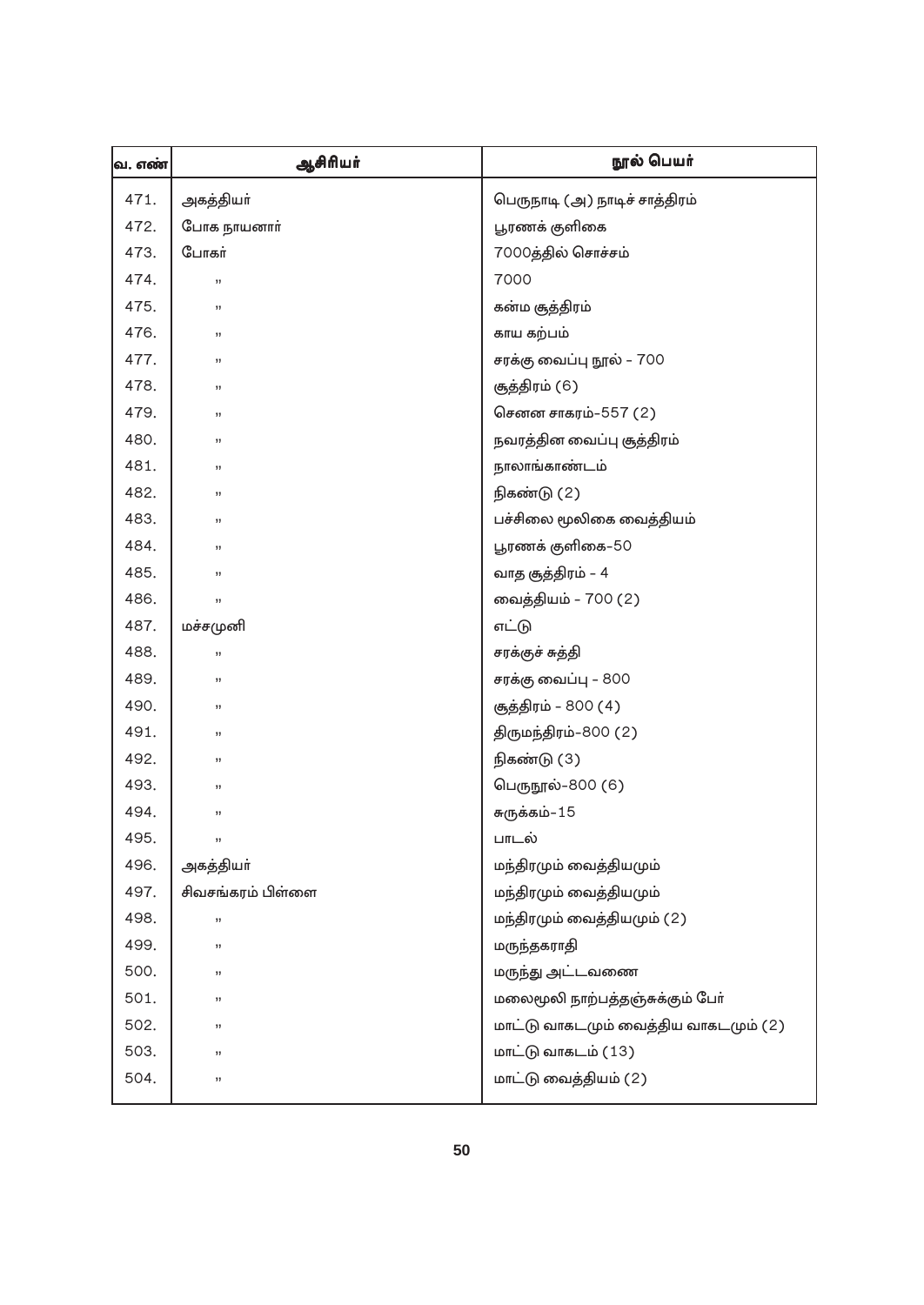| வ. எண் | ஆசிரியர்  | நூல் பெயர்                         |
|--------|-----------|------------------------------------|
| 505.   | ,,        | மாபுருஷ காண்டம்                    |
| 506.   | 33        | முப்பூ மகிமை                       |
| 507.   | ,,        | மூலிகா வலி திருமந்திரம்            |
| 508.   | ,,        | மூலிகைக் குணம் அறுபது              |
| 509.   | ,,        | மூலிகை விபரம் (2)                  |
| 510.   | ,,        | மூலிகை வைத்தியம் (2)               |
| 511.   | யாகூபு    | வைத்திய சாத்திரம் – 744 (2)        |
| 512.   | ,,        | வைத்தியம்–700 (2)                  |
| 513.   | யூகிமுனி  | நாடி (2)                           |
| 514.   | ,,        | வாதம்                              |
| 515.   | 99        | யோகம் வைத்திய மந்திரம் முதலியன (2) |
| 516.   | அகத்தியா் | லோக மாரண சூத்திரம்                 |
| 517.   | ,,        | லாட சூத்திரம்                      |
| 518.   | ,,        | வண்ணச்சுவடி                        |
| 519.   | ,,        | வா்ம அடங்கல் முறை                  |
| 520.   | ,,        | வா்ம அளவு நூல்                     |
| 521.   | ,,        | வா்ம அளவு நூல் பிரமானம்            |
| 522.   | ,,        | வா்மக் கண்ணாடி (4)                 |
| 523.   | ,,        | வா்மக் கண்டி                       |
| 524.   | ,,        | வா்ம சாத்திரம்                     |
| 525.   | ,,        | வா்ம சூத்திரம் (2)                 |
| 526.   | ,,        | வா்ம பீரங்கி                       |
| 527.   | ,,        | வா்ம பீரங்கித் திறவு கோல்          |
| 528.   | ,,        | வா்ம வைத்தியம் (2)                 |
| 529.   | 11        | வாகட சுர நூல்                      |
| 530.   | 99        | வாகடம்                             |
| 531.   | வாசமுனி   | சூத்திரம் – 71                     |
| 532.   |           | வாத கற்பம்                         |
| 533.   |           | வாத பற்பம்                         |
| 534.   |           | வாத முறை சாத்திரம்                 |
| 535.   |           | வாத முறை சாத்திரம் (அகராதி)        |
| 536.   |           | வாத முறையும் மாந்திரீக முறையும்    |
| 537.   |           | வாதம்–300                          |
| 538.   |           | வாலக்கிரிகை                        |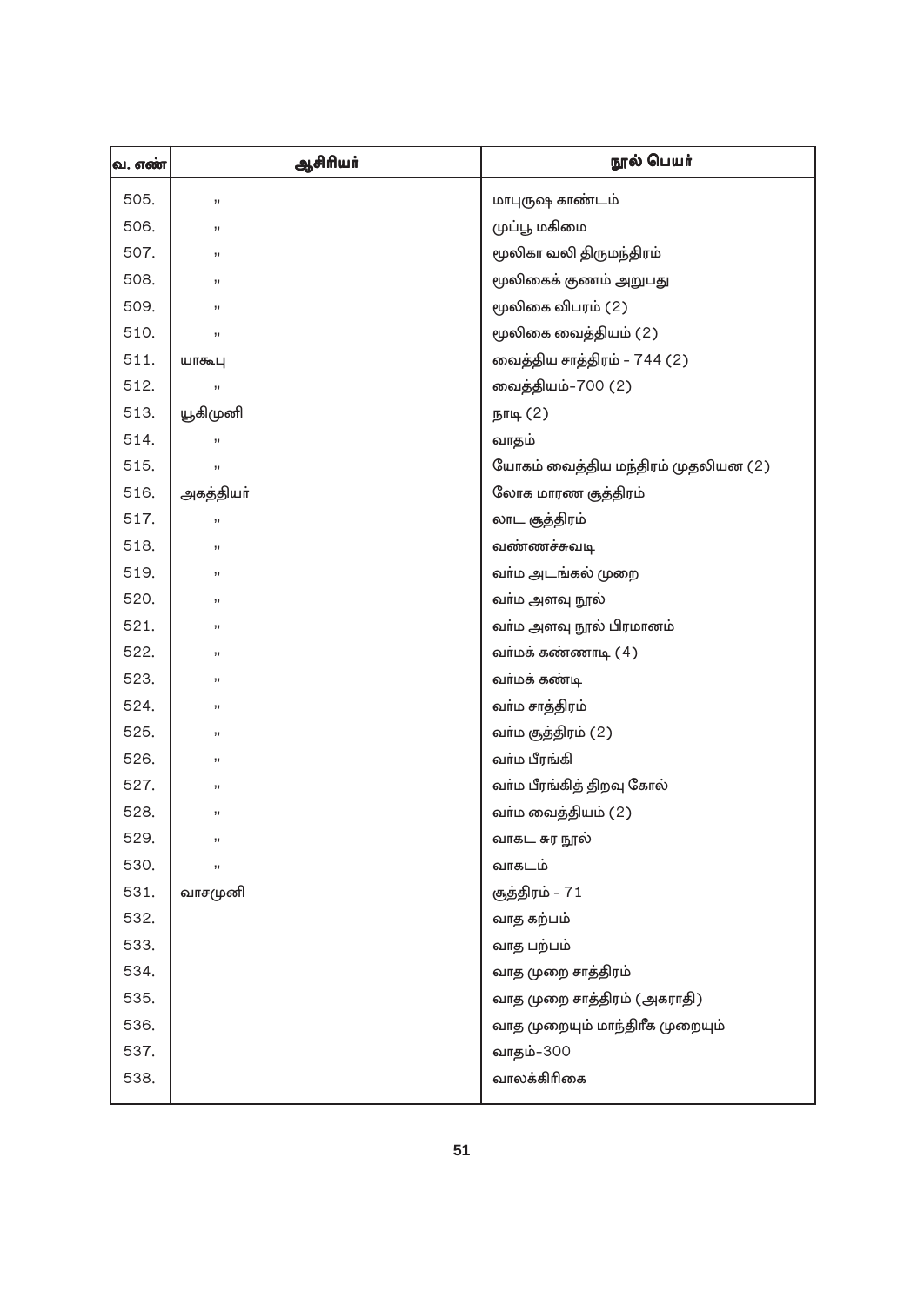| வ. எண் | ஆசிரியர்         | நூல் பெயர்                     |
|--------|------------------|--------------------------------|
| 539.   |                  | வாலை தீட்சை                    |
| 540.   | வால்மீகி         | நாடி சாத்திரம்                 |
| 541.   | வால்மீகி         | பூத நாடி                       |
| 542.   | வால்மீகா்        | அடிதலைக் கயிற்றுச் சூத்திரம்   |
| 543.   | 33               | உறுப்புச் சூத்திரம்            |
| 544.   | ,,               | கற்பச் சூத்திரம்               |
| 545.   | ,,               | தீபச் சூத்திரம்                |
| 546.   | ,,               | தீபச் சூத்திரம்                |
| 547.   | ,,               | நாடி சூத்திரம் (2)             |
| 548.   | ,,               | பல விரற் சூத்திரம்             |
| 549.   | ,,               | மணிக்கடைக் கயத்துச் சூத்திரம்  |
| 550.   | 33               | மணிக்கடைக் கயிற்றுச் சூத்திரம் |
| 551.   | ,,               | வாத நாடி சூத்திரம்             |
| 552.   | ,,               | விஷத்துக்கு மூலிகை             |
| 553.   | ,,               | விஷ வைத்தியமும் மந்திரமும்     |
| 554.   | ,,               | விஷ வைத்தியம் (2)              |
| 555.   | ,,               | வைசூரிக்கு மருந்து (2)         |
| 556.   | ,,               | வைசூரி சாஸ்திரம்               |
| 557.   | ,,               | வைத்திய மாநிதிவல்லியாா் ஊஞ்சல் |
| 558.   | ,,               | வைத்திய அகராதி (3)             |
| 559.   | ,,               | வைத்திய குணவாகடம்              |
| 560.   | ,,               | வைத்திய கிரந்தம் (7)           |
| 561.   | 33               | வைத்தியக் குறிப்புகள்          |
| 562.   | தட்சிணா மூர்த்தி | வைத்திய சதகம் (2)              |
| 563.   | ,,               | வைத்திய சாத்திரம் (7)          |
| 564.   | ,,               | வைத்திய சிந்தாமணி வெண்பா (3)   |
| 565.   | ,,               | வைத்தியச் சில்லறை (2)          |
| 566.   | ,,               | வைத்திய திரட்டு (4)            |
| 567.   | ,,               | வைத்திய நூல் (33)              |
| 568.   | ,,               | வைத்திய மலை அகராதி             |
| 569.   | ,,               | வைத்தியமும் மந்திரமும் (20)    |
| 570.   | ,,               | வைத்திய முறை (8)               |
| 571.   | ,,               | வைத்திய அட்டவணை                |
| 572.   | ,,               | வைத்திய மூலிகை                 |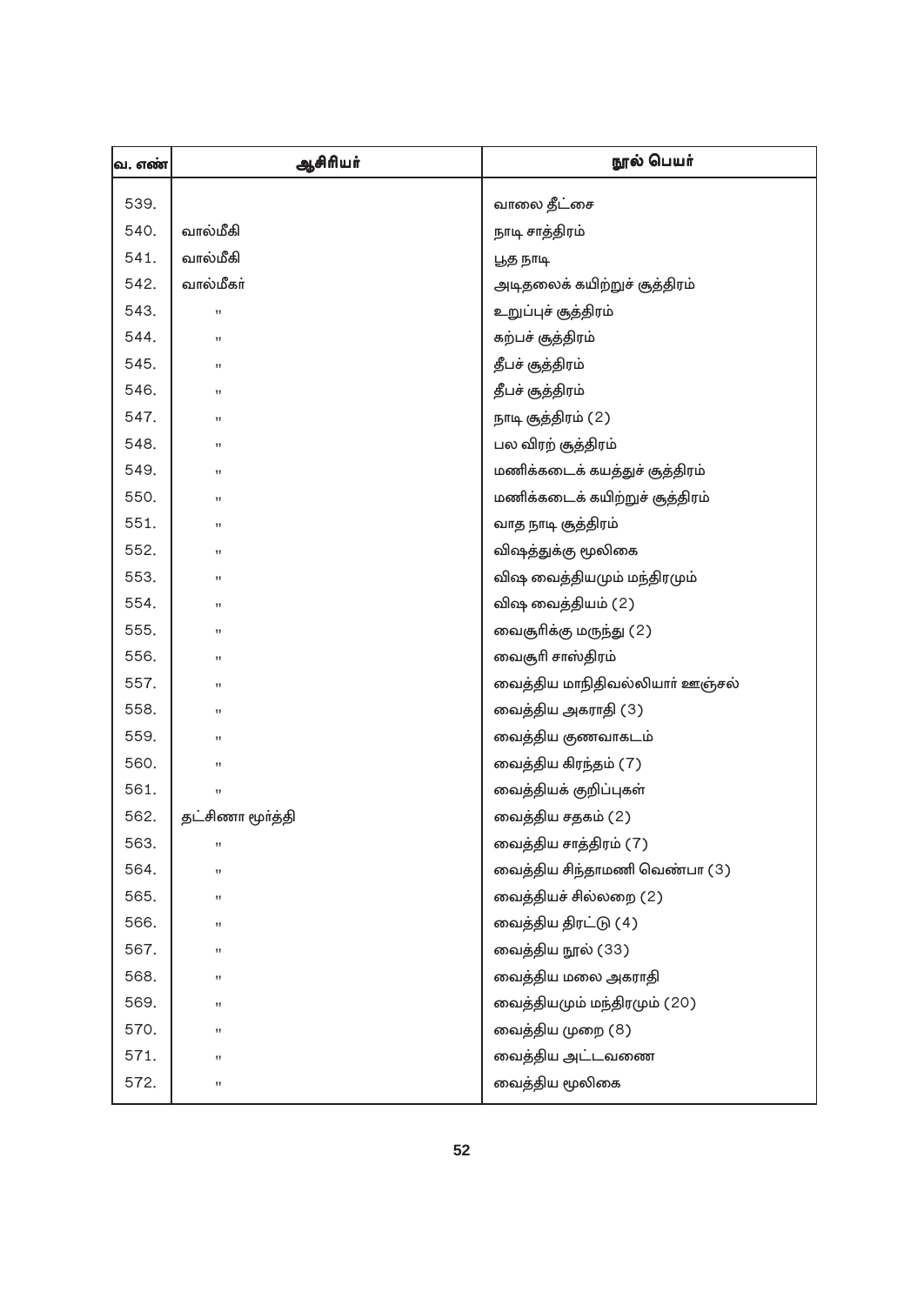| வ. எண் | ஆசிரியர்       | நூல் பெயர்                   |
|--------|----------------|------------------------------|
| 573.   | , 1, 1         | வைத்திய5மூலிகை அகராதி        |
| 574.   | , 1, 1         | வைத்தியம் (24)               |
| 575.   | $\overline{1}$ | வைத்தியம் மருந்து வகை        |
| 576.   | , 1, 1         | வைத்திய வசனம் (7)            |
| 577.   | , 1, 1         | வைத்திய விஷயம் நாடி நிதானம்  |
| 578.   | , 1, 1         | வைத்திய வெண்பா               |
| 579.   | 11             | வைத்திய விருது நூல் தருக்கம் |
|        |                |                              |

"தமிழ்ச் சுவடிகளின் அகர வரிசைக் குறிபேடு"

ஆர். பாஸ்கரன், எம்.ஏ.,

தமிழ்நாடு அரசு – 1980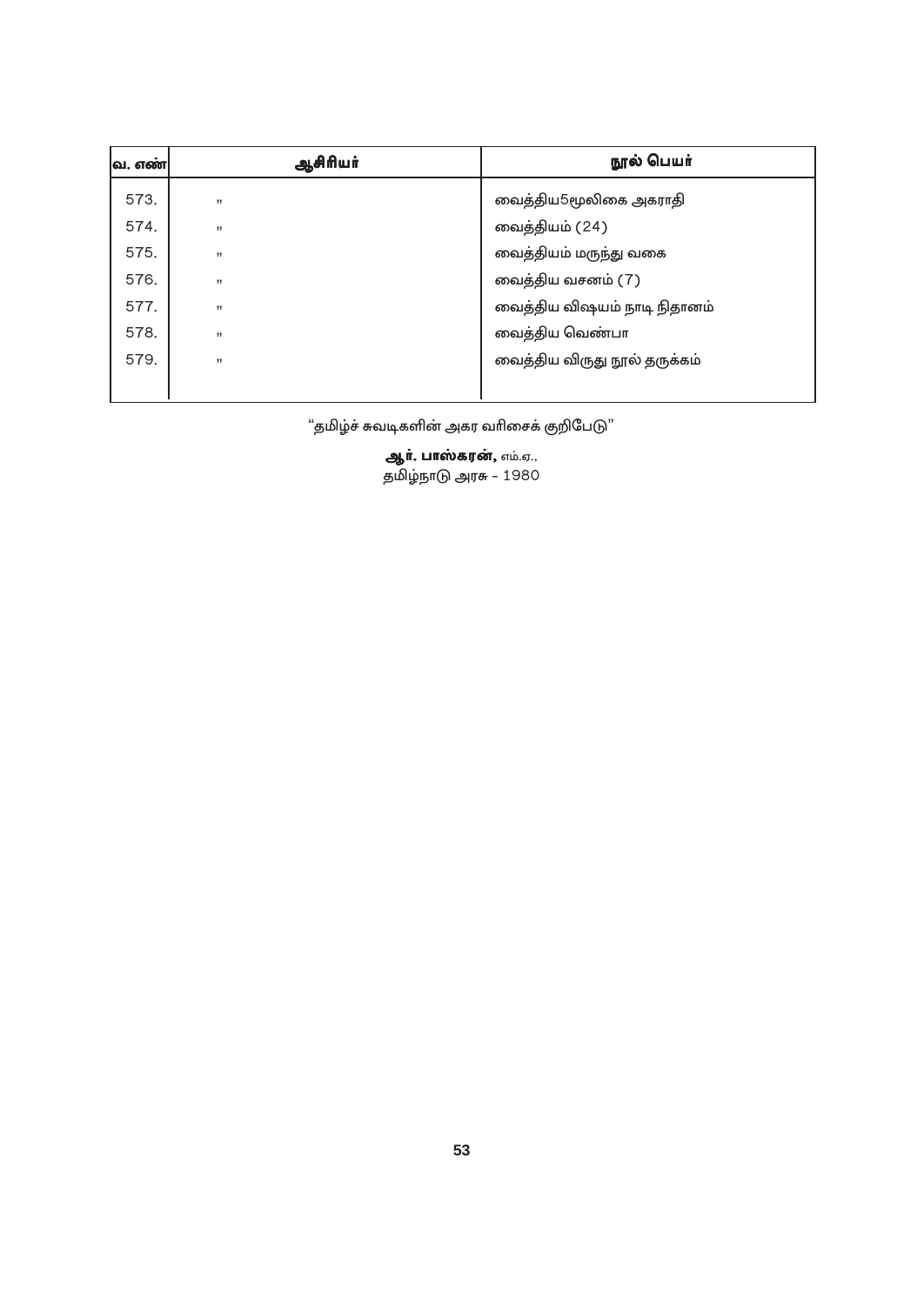வைத்திய சில்லரைக் கோவை என்னும் தொகுப்பு நூலில் பல ஆசிரியா்கள் இயற்றிய நூல்கள்– $118\,$ அடங்கியுள்ளன. அவற்றின் பட்டியல்.

| வைத்திய சில்லரைக் கோவை |                            |                |                            |
|------------------------|----------------------------|----------------|----------------------------|
| அகத்தியா்              | கா்ப்பக்கோள்-26            | ,,             | ஞானம்–6                    |
| ,,                     | பிண்டோற்பத்தி–30           | ,,             | சிவகுளிகை–8                |
| ,,                     | தர்க்க சங்கிரகம்           | ,,             | ஞானம்–8                    |
| ,,                     | வைத்திய சாகரம் – 41        | ,,             | சிவ குளிகை–8               |
| ,,                     | வைசூரி நூல் – 80           | ,,             | ஞானம்–8                    |
| ,,                     | வியாதியின் வரலாறு–5        | ,,             | வகார சூத்திரம்–13          |
| ,,                     | தீட்சை-5                   | ,,             | குறிநூல் சூத்திரம்–12      |
| ,,                     | சோதிமணி சூத்திரம் – 8      | ,,             | ஊத்துமுறை–24               |
| ,,                     | ஜெயநீா் கங்கை-60           | ,,             | கருணை வாகடம்–8             |
| ,,                     | காவியச் சுருக்கம்–1        | ,,             | தைலச் சுருக்கம்–5          |
| ,,                     | குருநூல் முப்பூ–50         | ,,             | செந்தூர சூத்திரம்–36       |
| ,,                     | முப்பூ–30                  | ,,             | முப்புக் கெந்தகத்தைலம்–16  |
| ,,                     | முப்பு சூத்திரம்–10        | ,,             | காவியச் சுருக்கம்–1        |
| ,,                     | முன்னெண்பது                | ,,             | முப்பு தீட்சை சூத்திரம்–16 |
| ,,                     | பின்னெண்பது                | ,,             | வகாரச் சூத்திரம் – 10      |
| ,,                     | மதிவெண்பா–100              | ,,             | ஞானோபதேசம்–14              |
| ,,                     | மேகத் தெண்ணெய்–5           | ,,             | பாலவாகடம்-20               |
| ,,                     | குளிா்ச்சி எண்ணெய்–5       | ,,             | ஞானம்–30                   |
| ,,                     | குளிா்ச்சி எண்ணெய்–5       | ,,             | கேசரி நூல்–54              |
| ,,                     | மேகத் தெண்ணெய்–14          | ,,             | வைத்திய சூத்திரம்–16       |
| ,,                     | பூரணச் சந்திரோதய வாலை–200  | காசி முனிவா்   | கரிய நாதக் குழம்பு–10      |
| ,,                     | வகார மதிவெண்பா–100         | யூகிமகாமுனிவா் | திரிலோக மாத்திரை–3         |
| ,,                     | தண்டக பட்சிணி-134          | அகத்தியா்      | சுத்த ஞானம்–9              |
| ,,                     | கன்ம சூத்திரம் – 150       | ,,             | ஞானம்–13                   |
| ,,                     | கருக்கிடை சூத்திரம்–36     | ,,             | அடுக்குநிலை போதம்–10       |
| ,,                     | குருநூல் முப்பூ–50         | ,,             | வாதச் சுருக்கம்–6          |
| ,,                     | முப்பூ–30                  | ,,             | வழலைச் சுருக்கம்–7         |
| ,,                     | வாத சூத்திரம் – 12         | ,,             | ஞான சுருக்கம்–15           |
| ,,                     | வழலை சூத்திரம்–12          | ,,             | காரண சூத்திரம் – 48        |
| ,,                     | தீட்டை-5                   | ,,             | ரச குளிகை–14               |
| ,,                     | சோதிமணி–8                  | போகர்          | பூஜாவிதி–37                |
| ,,                     | திருமந்திரம் – 8           | ,,             | சுடலை சூத்திரம்–6          |
| ,,                     | அண்டக்கல் முப்பு சண்ணம்–16 | ,,             | முக்கோண சக்கர மகிமை–10     |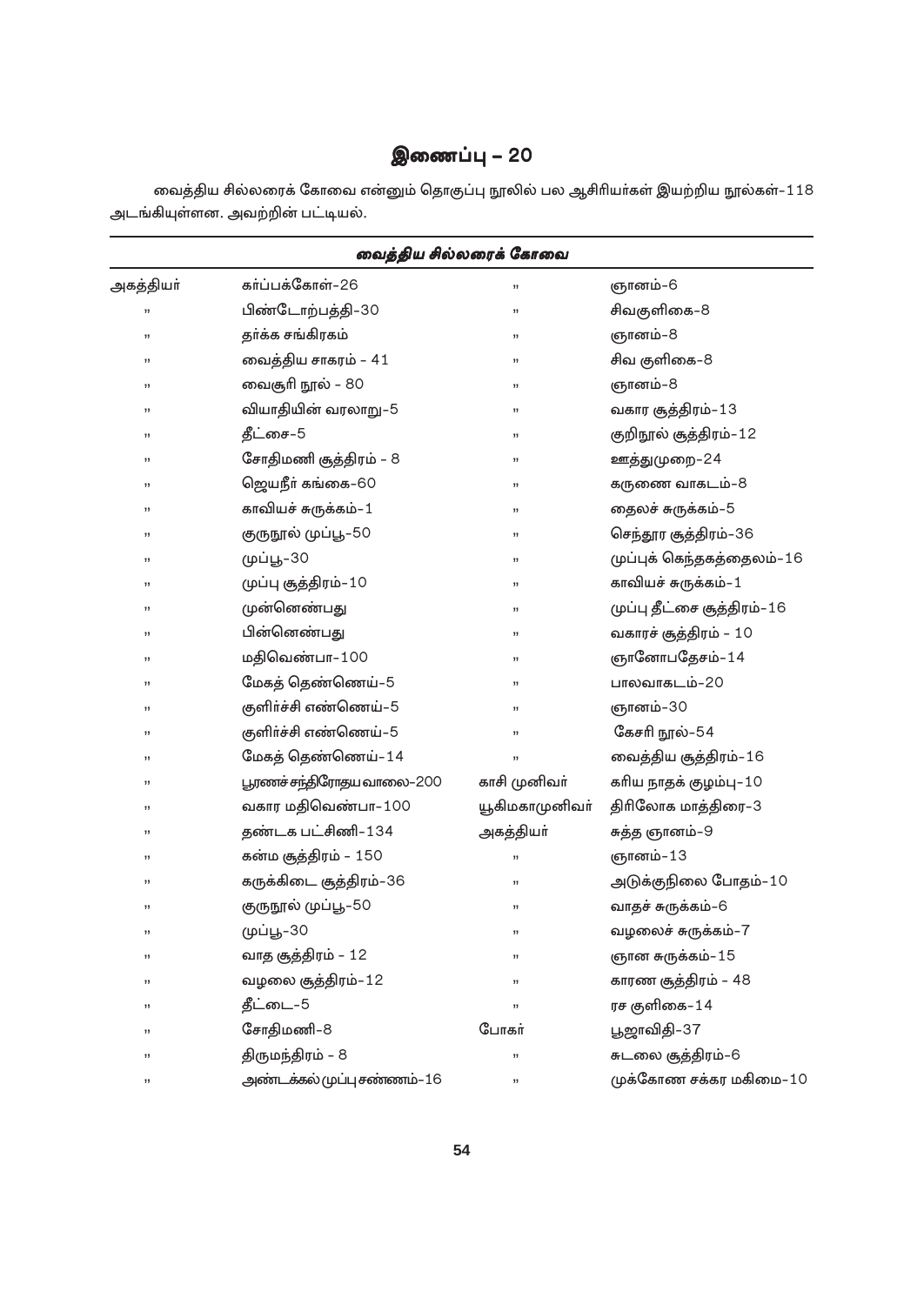| ,,            | பரங்கி பாஷாண வைப்பு–9    | கருவூராா்       | பூஜாவிதி–30                           |
|---------------|--------------------------|-----------------|---------------------------------------|
| ,,            | காத்தாடி வித்தை–9        | இராமதேவா்       | பூஜாவிதி–10                           |
| ,,            | நேத்திர ரோகத் தைலம்–9    | நந்தீசா்        | வைத்தியம்–32                          |
| 33            | பொம்மை காகித ஓடம். 7     | $\mathbf{y}$    | பிரணவச் சூத்திரம். 37                 |
| ,,            | சூதமுனி நாடி.30          | $\mathbf{y}$    | குளிகை–8                              |
| சூதமுனி       | ராஜாங்க நாடி–25          | $\mathbf{y}$    | பூஜாவிதி–12                           |
| சுந்தரானந்தா் | பூஜாவிதி–37              | ,,              | பிரணவ சூத்திரம்–15                    |
| சுப்பிரமணியா் | ஞானம்–33                 | ,,              | பிரணவ சூத்திரம்–12                    |
| மச்சமுனி      | சூத்திரம்–11             | $\mathbf{y}$    | பூர்வ முப்பு–12                       |
| ,,            | சன்னி கியாழம். 8         | ,,              | ஞானம்–100                             |
| திருமூலா்     | கிரந்தி யெண்ணெய்–8       | $\mathbf{y}$    | திராவகம்–11                           |
| ,,            | நாதாந்தக் குறிப்பு–11    | தெட்சணமூர்த்தி  | பட்சணி-110                            |
| கொங்கணா்      | முக்காண்ட சூத்திரம்–17   | தேரையா்         | வைத்தியம்-100                         |
| ,,            | முக்காண்ட திருமந்திரம்–8 | ஜனக மகாமுனி     | பிரமதண்டி எண்ணெய்–11                  |
| ,,            | கருக்குளிகை–8            | குதம்பை சித்தா் | சந்திரோதயக் குளிகை–9                  |
| நந்தீசா்      | குளிகை–8                 | கண்ணானந்தா்     | கெருடன் கிழங்கெண்ணெய்–10              |
| பதஞ்சலி       | வாத சூத்திரம்–21         |                 | பாம்பாட்டிச் சித்தா் பூபதி மாத்திரை–9 |
| கொங்கணா்      | முப்பு–4                 | பதஞ்சலி         | வச்சிரகண்டி மாத்திரை–8                |
| கைலாச         | சூத்திரம். 52            | சூதமுனி         | மேகநாதக்குளிகை–5                      |
| சட்டமுனிநாதா் |                          | வேதமுனி         | சூடாமணி மாத்திரை–8                    |
| கைலாச         | கற்பவிதி-100             | கல்லுளிசித்தா்  | ஜெயரசகற்பூர மாத்திரை–10               |
| சட்டமுனிநாதா் |                          | கமல சித்தா்     | இரசபதங்கம்-15                         |
| உரோமரிஷி      | சூத்திரம்–100            | புலிப்பாணி      | கற்ப முத்தொளி பற்பம்–9                |
| ,,            | கருமானச் சுருக்கம்–50    | வேதாந்த சித்தா் | நாகபற்பம்–9                           |
| $\mathbf{y}$  | முப்பு சூத்திரம்–16      | நாதாந்த சித்தா் | தாளபற்பம்–6                           |
| ,,            | வகார சூத்திரம்–27        | திருமூலா்       | நாதாந்தக்குரிப்பு–11                  |
| கவுபாலசித்தா் | ஆணிக்கோவை–52             | புலிப்பாணி      | சிமிள் வித்தை–25                      |
| திருவள்ளுவா்  | நாதாந்த திறவு கோல்–97    |                 | Q                                     |

மொத்தம் 3322 பாடல்கள்

# ஓலைச்சுவடிகளிலிருந்து அச்சாகி வெளிவந்த மருத்துவ நூல்கள்

| அகத்தியா் | பெருநூல் காவியம்–1200  | ,,             | பூசாவிதி–200         |
|-----------|------------------------|----------------|----------------------|
| ,,        | பரிபூரணம்–400          | ,,             | ஞான சைத்தன்யம்–51    |
| ,,        | ஞான காவியம்            | , 1            | தீட்சாவிதி–200       |
| ,,        | வாத காவியம்–1000       | ,,             | துறையறி விளக்கம்     |
| ,,        | வைத்திய காவியம்–1500   | ,,             | பூரண சூத்திரம்–216   |
| 33        | மாந்திரிக காவியம்–1000 | $\overline{1}$ | தத்துவம் 300         |
| 77        | அமுத கலைஞானம் –1200    | , 1            | தா்க்க சாஸ்திரம் 300 |
| ,,        | வாத சௌமியம்–1200       | ,,             | ஊத்துமுறை 26         |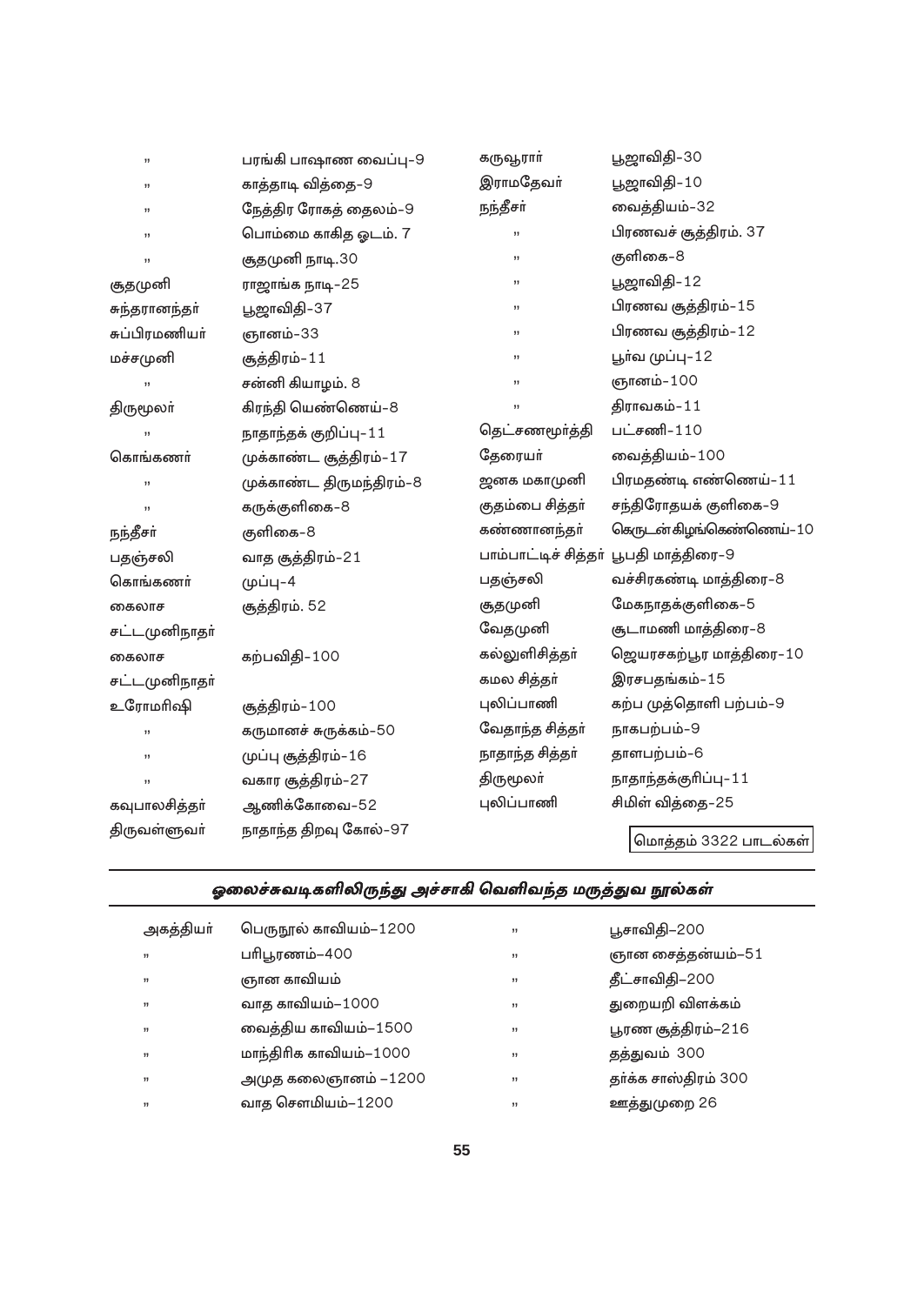| ,, | கன்மகாண்டம்–300            |    | போகர்                | ஏழாயிரம்                      |
|----|----------------------------|----|----------------------|-------------------------------|
| ,, | கௌமதி நூல் பரிபாஷை         |    | ,,                   | நிகண்டு 1200                  |
| ,, | இலக்க சௌமிய சாகரம்         |    | ,,                   | கருக்கிடை நிகண்டு 500         |
| ,, | வைத்திய சிந்தாமணி          |    | ,,                   | நிகண்டு க <mark>ையே</mark> டு |
|    | வெண்பா–4000                |    | ,,                   | ஜெனன சாகரம்                   |
| ,, | மகாதிராவகம்–800            |    | ,,                   | வைத்திய காவியம்               |
| ,, | முப்பு சூத்திரங்கள்        |    | ,,                   | வைத்திய சூத்திரம் 700         |
| ,, | வைத்திய ரத்தினச் சுருக்கம் |    | ,,                   | சரக்கு வைப்பு 800             |
| ,, | பூரண காவியம்–1000          |    | ,,                   | கற்ப சூத்திரம் 300            |
| ,, | பரிபாஷைத் திரட்டு–500      |    | ,,                   | வா்ம சூத்திரம்–100            |
| ,, | பஞ்ச காவிய நிகண்டு         |    |                      | வாத காவியம் 3000              |
| ,, | மணக்கோலம்–200              |    | கொங்கணா்             |                               |
| ,, | கனகமணி–100                 |    | ,,                   | நடுக்காண்டம், கடைக்காண்ட      |
| ,, | வைத்தியக் கோவை 125         | ம் |                      |                               |
| ,, | வைத்திய திரட்டு–81         |    | ,,                   | சரக்கு வைப்பு                 |
| ,, | கிரிகை–60                  |    | நந்தீசா்             | நிகண்டு                       |
| ,, | கிறுக்குகள்–18             |    | ,,                   | கருக்கிடை நிகண்டு–300         |
| ,, | இரண வைத்தியம்              |    | ,,                   | கலைஞானம்                      |
| ,, | பிள்ளைத் தமிழ்             |    | ,,                   | செந்தூரம்–300                 |
| ,, | சதகம்                      |    |                      |                               |
| ,, | செந்தூரம்–300              |    | யாகோபு               | வைத்திய வாதக் கோவை            |
| ,, | இரண வைத்திய சிந்தாமணி      |    | இராம தேவா்கற்பதீட்சை |                               |
| ,, | பாண்டு வைப்பு–600          |    |                      | இராம தேவா் வைத்திய காவியம்    |
| ,, | கற்பக்குரு நூல்–100        |    | யாகோபு               | வைத்திய சிந்தாமணி             |
| ,, | கற்பதீட்சை–100             |    | ,,                   | சுண்ணம்                       |
| ,, | நாற்பத்து முக்கோண பூசை     |    | ,,                   | சுண்ணக் காண்டம்               |
| ,, | பள்ளு–200                  |    | ,,                   | வைத்தியக் கல்லாடம்            |
| ,, | வைத்திய வல்லாதி–600        |    | ,,                   | வைத்தியம்–300                 |
| ,, | பாலவாகடம                   |    | ,,                   | லோக செந்தூரம்                 |
| ,, | கல் நண்டு சூத்திரம்        |    | ,,                   | வாத காவியம்                   |
| ,, | கன்ம காண்டம்–600           |    | ,,                   | பஞ்ச மித்திரம்                |
| ,, | குருநாடி சாஸ்திரம்         |    | ,,                   | தண்டகம்                       |
| ,, | 2000                       |    | ,,                   | சூத்திரம் 155                 |
| ,, | ஒட்டியம் சல்லியம்          |    | ,,                   | வாத வைத்தியம் 400             |
| ,, | நயன விதி                   |    | ,,                   | வகார களங்கு–300               |
| ,, | வைத்தியக் கோவை             |    | இராமதேவா்கற்பம் 1000 |                               |
| ,, | ஆகடிய காவியம்              |    |                      | திருவள்ளுவா் ஞான வெட்டியான்   |
| ,, | வைத்திய சூத்திரம்–16       |    | ,,                   | நவரத்தின வைத்திய சிந்தாமணி    |
| ,, | வைத்திய பூரணம்–205         |    |                      |                               |
|    |                            |    |                      |                               |